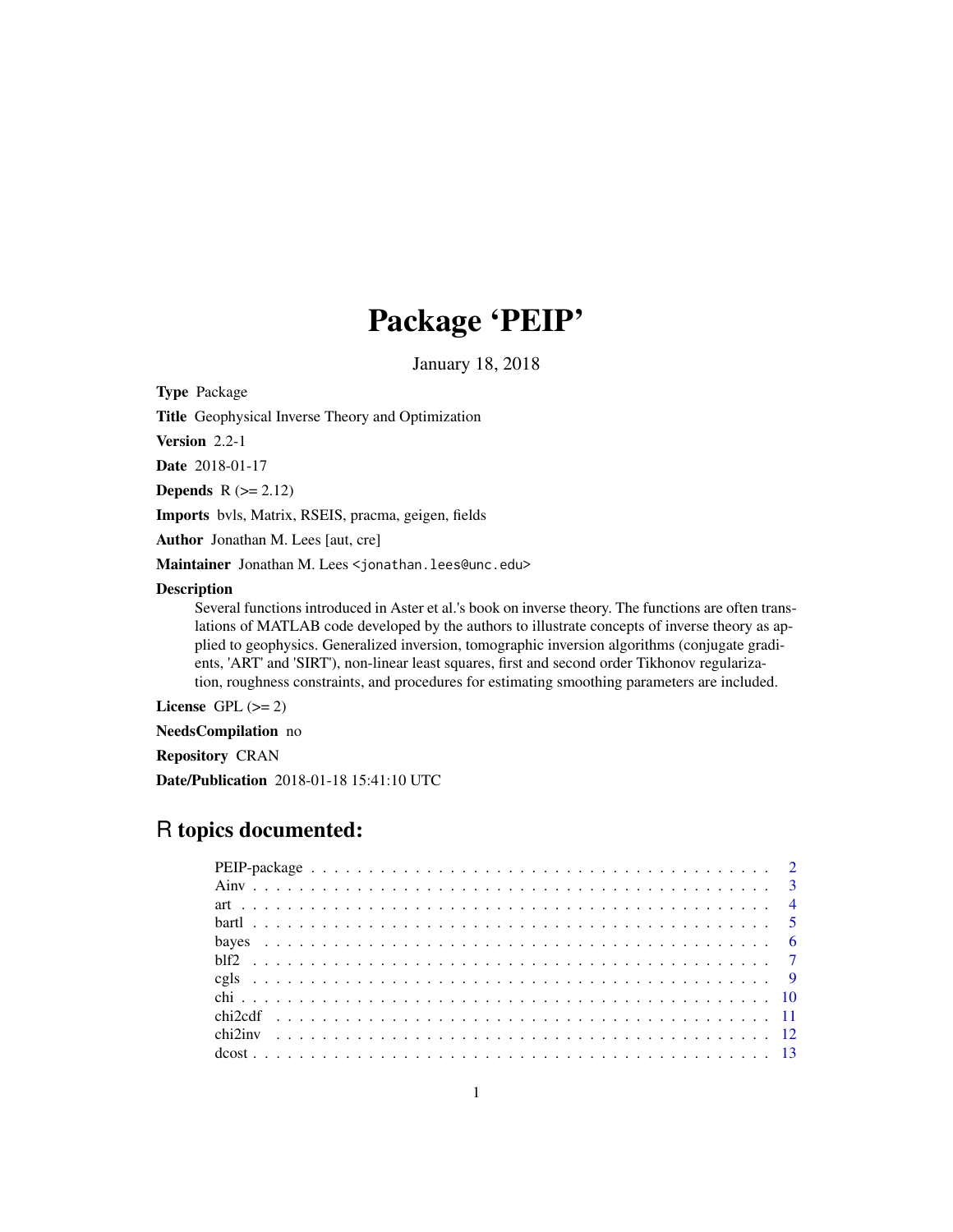<span id="page-1-0"></span>

|                                                                                                                                                                                                                                                                      | 13 |
|----------------------------------------------------------------------------------------------------------------------------------------------------------------------------------------------------------------------------------------------------------------------|----|
| $flipGSVD$                                                                                                                                                                                                                                                           | 15 |
| $\mathbf{r}$                                                                                                                                                                                                                                                         | 16 |
| gcv function<br>$\ddot{\phantom{a}}$<br>$\cdot$                                                                                                                                                                                                                      | 17 |
|                                                                                                                                                                                                                                                                      | 18 |
| ginv<br>$\mathbf{r}$ . The state of the state $\mathbf{r}$<br>$\mathbf{1}$ $\mathbf{1}$ $\mathbf{1}$ $\mathbf{1}$                                                                                                                                                    | 19 |
| $GSVD$<br>$\sim$ $\sim$ $\sim$ $\sim$<br>$\mathbb{R}^n$ . The set of the set of $\mathbb{R}^n$<br>$\ddot{\phantom{0}}$<br>$\mathbf{r}$ . $\mathbf{r}$<br>$\ddot{\phantom{0}}$                                                                                        | 20 |
| $idcost$<br>$\sim$ $\sim$ $\sim$ $\sim$ $\sim$ $\sim$ $\sim$                                                                                                                                                                                                         | 22 |
| imagesc                                                                                                                                                                                                                                                              | 23 |
| $interp2grid$<br>$\ddot{\phantom{0}}$<br>$\ddot{\phantom{1}}$<br>$\overline{a}$                                                                                                                                                                                      | 24 |
| $irls \ldots \ldots \ldots$<br>$\ddot{\phantom{0}}$<br>$\cdot$<br>$\ddot{\phantom{1}}$                                                                                                                                                                               | 25 |
| $irlsllreg \ldots$<br>$\ddot{\phantom{0}}$<br>$\sim$ $\sim$<br>$\sim$<br>$\sim$                                                                                                                                                                                      | 26 |
| kac<br>$\mathbf{r}$ . The state of the state $\mathbf{r}$                                                                                                                                                                                                            | 28 |
| $\mathbf{r}$                                                                                                                                                                                                                                                         | 29 |
| lmarq                                                                                                                                                                                                                                                                | 30 |
| loadMAT<br>$\ddot{\phantom{0}}$                                                                                                                                                                                                                                      | 31 |
| 1 curve_corner<br>$\ddot{\phantom{a}}$                                                                                                                                                                                                                               | 32 |
| $\ddot{\phantom{a}}$<br>$\ddot{\phantom{a}}$<br>$\cdot$                                                                                                                                                                                                              | 33 |
| l_curve_tikh_gsvd                                                                                                                                                                                                                                                    | 35 |
| l curve tikh svd<br>$\ddots$                                                                                                                                                                                                                                         | 37 |
|                                                                                                                                                                                                                                                                      | 38 |
| mcmc $\ldots$<br>$Mnorm \dots$                                                                                                                                                                                                                                       | 41 |
|                                                                                                                                                                                                                                                                      | 42 |
| nnz<br>$\overline{a}$                                                                                                                                                                                                                                                |    |
| $\overline{a}$<br>$\overline{\phantom{a}}$<br>$\overline{\phantom{a}}$                                                                                                                                                                                               | 42 |
| $\mathbf{r}$                                                                                                                                                                                                                                                         | 43 |
|                                                                                                                                                                                                                                                                      | 44 |
| picard vals                                                                                                                                                                                                                                                          | 45 |
|                                                                                                                                                                                                                                                                      | 46 |
| quadlin                                                                                                                                                                                                                                                              | 47 |
| $rnk$                                                                                                                                                                                                                                                                | 48 |
| setDesignG<br>$\ddot{\phantom{a}}$                                                                                                                                                                                                                                   | 49 |
| shaw $G \ldots$ .<br>.<br>$\ddot{\phantom{0}}$<br>$\ddot{\phantom{1}}$<br>$\ddot{\phantom{1}}$<br>$\ddot{\phantom{0}}$<br>$\ddot{\phantom{1}}$<br>$\ddot{\phantom{a}}$                                                                                               | 50 |
| $sirt \ldots$ .<br>$\ddot{\phantom{0}}$<br>$\ddot{\phantom{a}}$<br>.                                                                                                                                                                                                 | 51 |
| tiny<br>$\ddots$<br>$\ddot{\phantom{0}}$<br>.                                                                                                                                                                                                                        | 52 |
| $USV$<br>$\ddot{\phantom{0}}$<br>$\ddot{\phantom{a}}$<br>$\ddot{\phantom{0}}$<br>$\mathbf{r}$ . $\mathbf{r}$ . $\mathbf{r}$ . $\mathbf{r}$<br>$\sim$ $\sim$ $\sim$ $\sim$<br>$\ddot{\phantom{0}}$                                                                    | 53 |
| Vnorm $\ldots$<br>$\sim$ $\sim$                                                                                                                                                                                                                                      | 54 |
| vspprofile<br>.<br>$\mathbf{r}$ . The set of the set of the set of the set of the set of the set of the set of the set of the set of the set of the set of the set of the set of the set of the set of the set of the set of the set of the set of t<br>$\mathbf{L}$ | 55 |
|                                                                                                                                                                                                                                                                      |    |
|                                                                                                                                                                                                                                                                      | 57 |

# **Index**

PEIP-package

Inverse Theory Functions for PEIP book

# **Description**

Auxilliary functions and routines for running the examples and excersizes described in the book on inverse theory.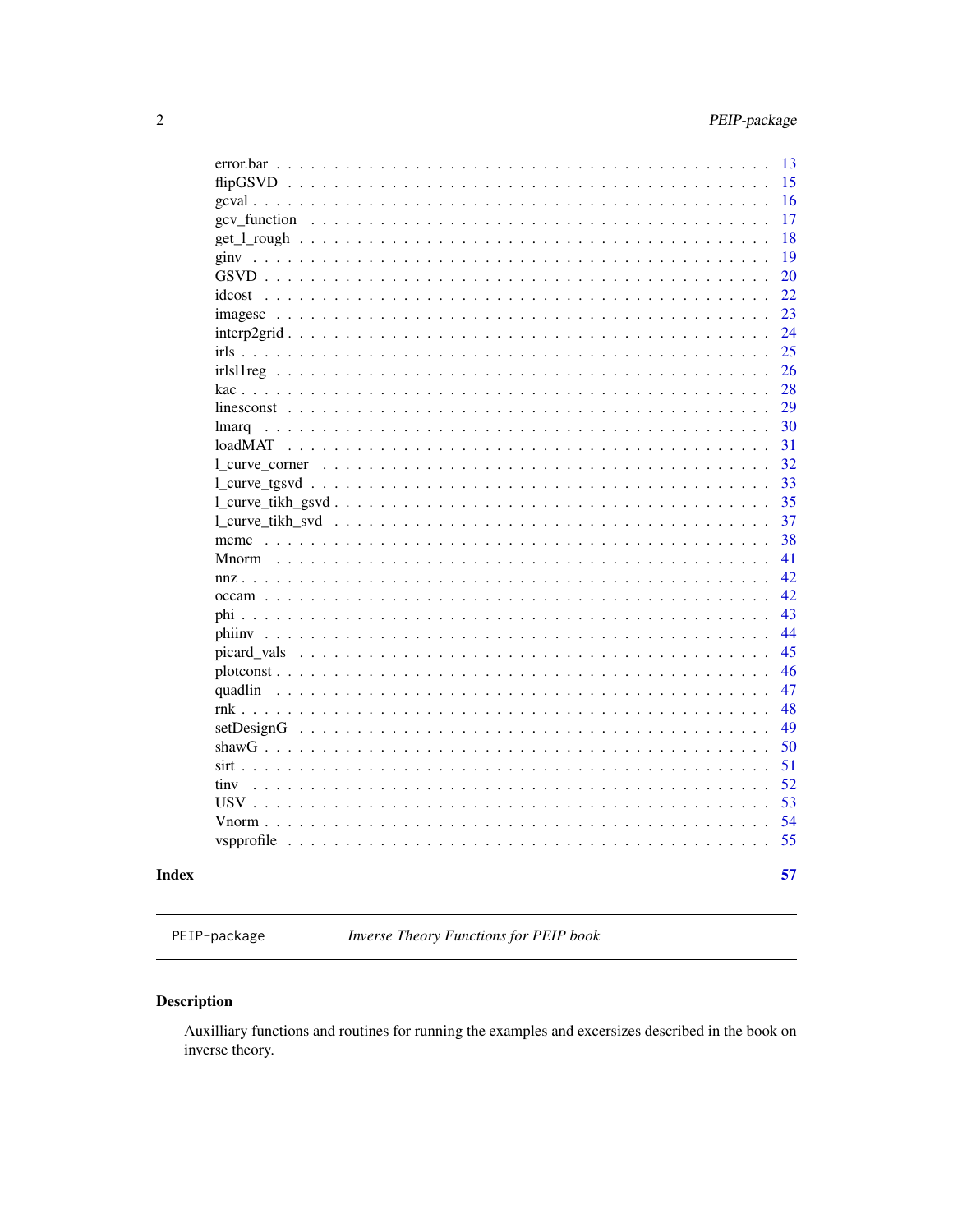<span id="page-2-0"></span> $A$ inv  $3$ 

### Details

| Package: | <b>PEIP</b> |
|----------|-------------|
| Type:    | Package     |
| Version: | 1.3         |
| Date:    | 2012-07-30  |
| License: | GPL         |
|          |             |

These functions are used in conjunction with the example described in the PEIP book.

There is one C-code routine, interp2grid. This is introduced to replicate the MATLAB code interp2. It does not work exactly as the matlab code prescribes.

In the PEIP library one LAPACK routine is called: dggsvd. In R, LAPACK routines are stored in slightly different locations on Linux, Windows and Mac computers. Be aware. This will come up in examples from Chapter 4.

Almost all examples work as scripts run with virtually no user input, e.g.

#### Author(s)

Jonathan M. Lees<jonathan.lees.edu> Maintainer:Jonathan M. Lees<jonathan.lees.edu>

#### References

Aster, R.C., C.H. Thurber, and B. Borchers, *Parameter Estimation and Inverse Problems*, Elsevier Academic Press, Amsterdam, 2005.

Ainv *An Inverse Solution*

### Description

QR decomposition solution to Ax=b

#### Usage

 $Ainv(GAB, x, tol = 1e-12)$ 

#### Arguments

| GAB | design matrix             |
|-----|---------------------------|
| x   | right hand side           |
| tol | tolerance for singularity |

### Details

I needed something to make up for the lame-o matlab code that does this  $h = G\kappa$  to get the inverse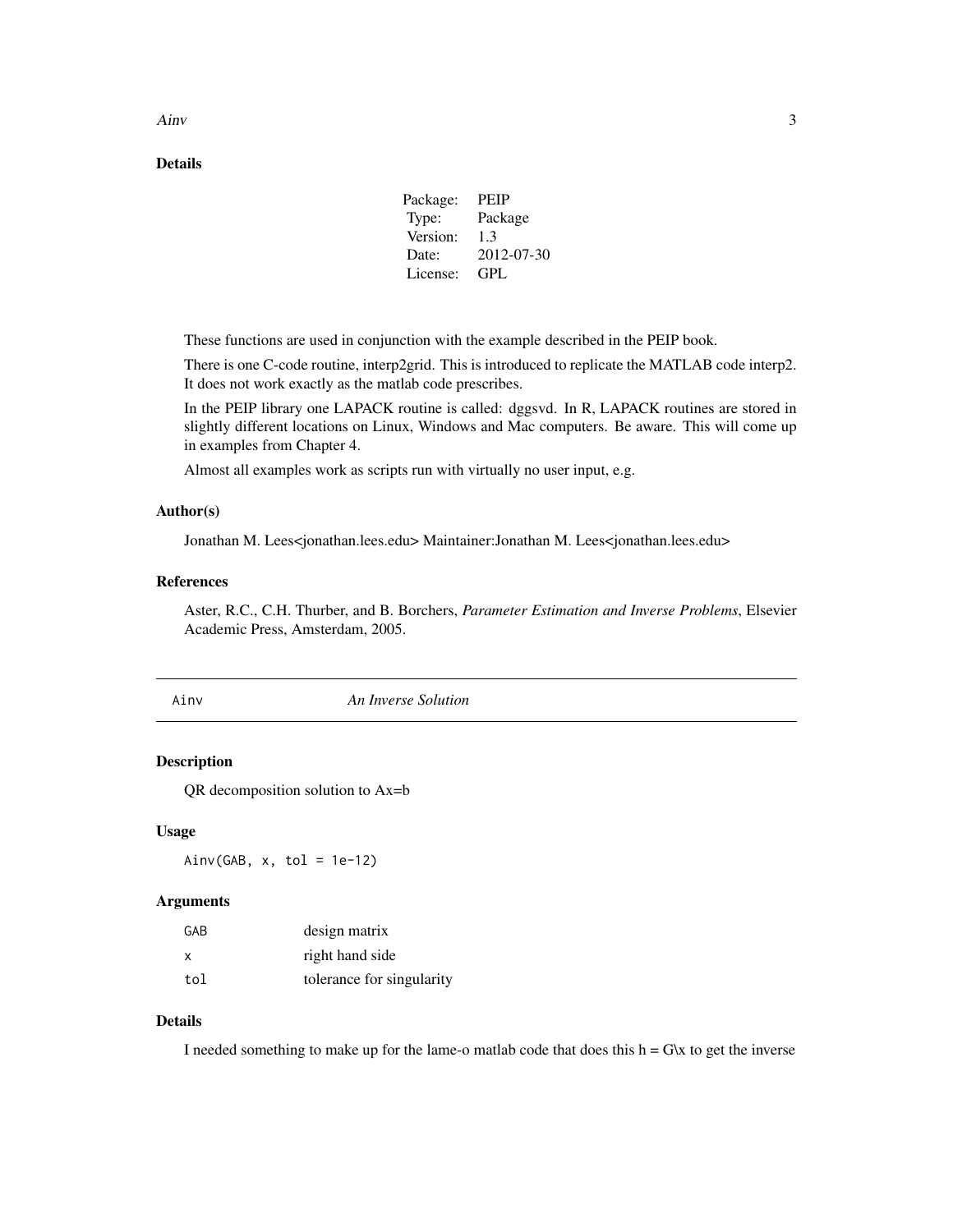# <span id="page-3-0"></span>Value

Inverse Solution

# Author(s)

Jonathan M. Lees<jonathan.lees@unc.edu>

### Examples

```
set.seed(2015)
GAB = matrix(runif(36), ncol=6)
truex =rnorm(ncol(GAB))
rhs = GAB %*% truex
rhs = as.vector(rhs )
tout = Ainv(GAB, rhs, tol = 1e-12)tout - truex
```
### art *ART Inverse solution*

#### Description

ART algorythm for solving sparse linear inverse problems

### Usage

art(A, b, tolx, maxiter)

# Arguments

|         | Constraint matrix                                                  |
|---------|--------------------------------------------------------------------|
|         | right hand side                                                    |
| tolx    | difference tolerance for successive iterations (stopping criteria) |
| maxiter | maximum iterations (stopping criteria).                            |

### Details

Alpha is a damping factor. If alpha<1, then we won't take full steps in the ART direction. Using a smaller value of alpha (say alpha=.75) can help with convergence on some problems.

#### Value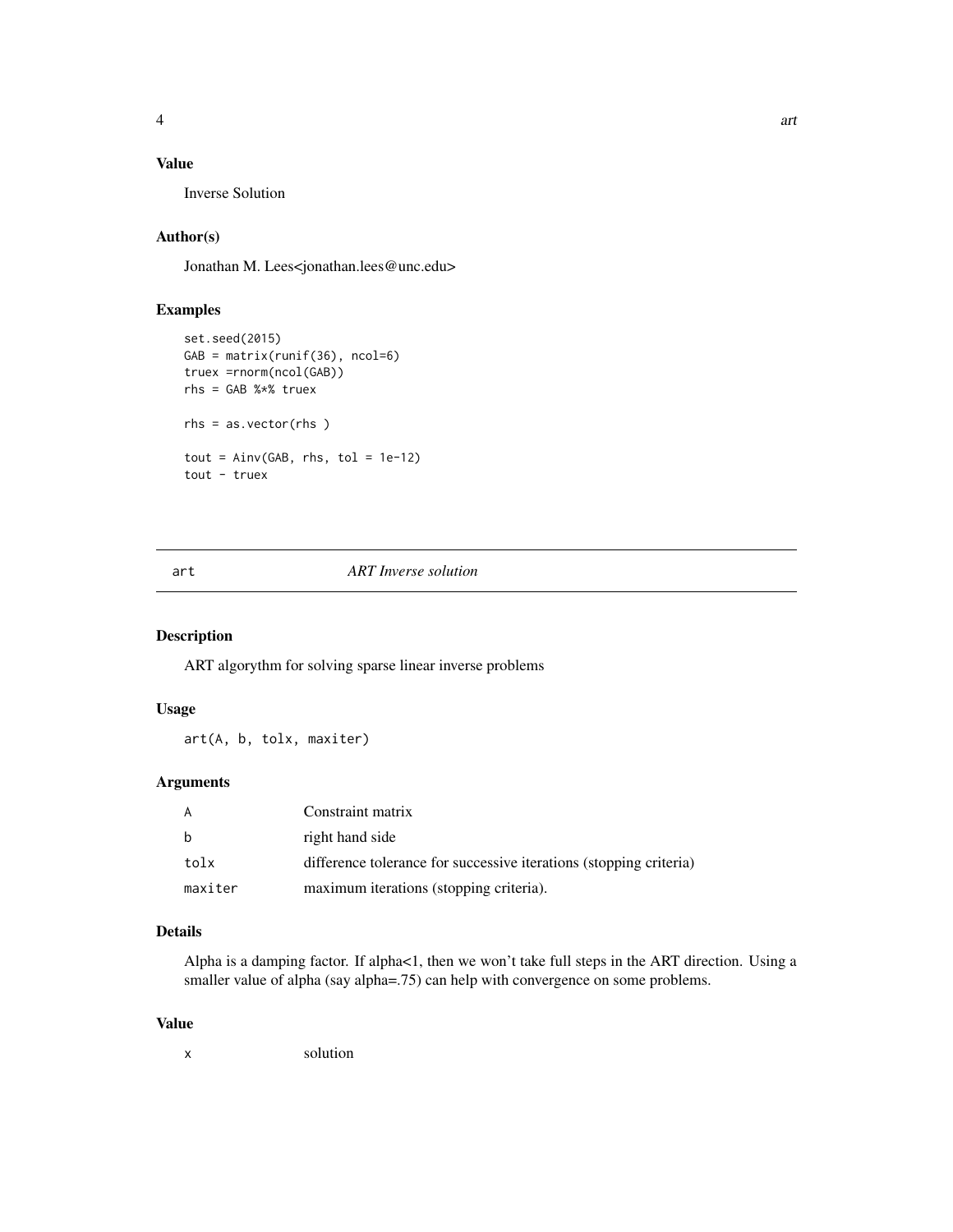#### <span id="page-4-0"></span>bartl 5 and 5 and 5 and 5 and 5 and 5 and 5 and 5 and 5 and 5 and 5 and 5 and 5 and 5 and 5 and 5 and 5 and 5 and 5 and 5 and 5 and 5 and 5 and 5 and 5 and 5 and 5 and 5 and 5 and 5 and 5 and 5 and 5 and 5 and 5 and 5 and

### Author(s)

Jonathan M. Lees<jonathan.lees@unc.edu>

#### References

Aster, R.C., C.H. Thurber, and B. Borchers, *Parameter Estimation and Inverse Problems*, Elsevier Academic Press, Amsterdam, 2005.

### Examples

```
set.seed(2015)
G = setDesignG()
### % Setup the true model.
mtruem=matrix(rep(0, 16*16), ncol=16,nrow=16);
mtruem[9,9]=1; mtruem[9,10]=1; mtruem[9,11]=1;
mtruem[10,9]=1; mtruem[10,11]=1;
mtruem[11,9]=1; mtruem[11,10]=1; mtruem[11,11]=1;
mtruem[2,3]=1; mtruem[2,4]=1;
mtruem[3,3]=1; mtruem[3,4]=1;
### % reshape the true model to be a vector
mtruev=as.vector(mtruem);
### % Compute the data.
dtrue=G %*% mtruev;
### % Add the noise.
d=dtrue+0.01*rnorm(length(dtrue));
mkac<-art(G,d,0.01,200)
par(mfrow=c(1,2))
imagesc(matrix(mtruem,16,16) , asp=1 , main="True Model" );
imagesc(matrix(mkac,16,16) , asp=1 , main="ART Solution" );
```
bartl *Bartlett window*

### Description

Bartlett (triangle) window of length m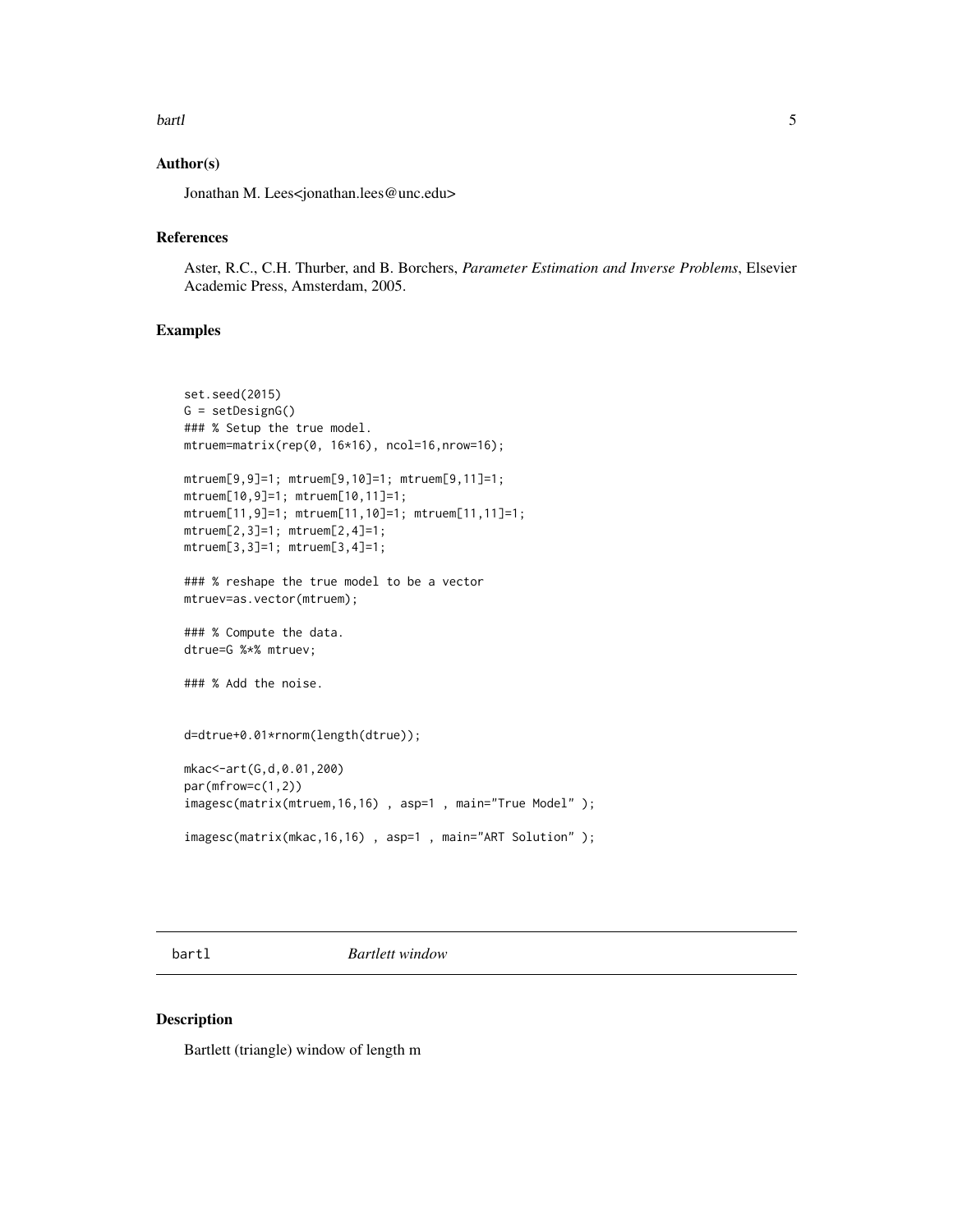### <span id="page-5-0"></span>Usage

bartl(m)

### Arguments

m integer, length of vector

### Value

vector

# Author(s)

Jonathan M. Lees<jonathan.lees@unc.edu>

### References

Aster, R.C., C.H. Thurber, and B. Borchers, *Parameter Estimation and Inverse Problems*, Elsevier Academic Press, Amsterdam, 2005.

### Examples

bartl(11)

bayes *Bayes Inversion*

### Description

Given a linear inverse problem Gm=d, a prior mean mprior and covariance matrix covm, data d, and data covariance matrix covd, this function computes the MAP solution and the corresponding covariance matrix.

### Usage

bayes(G, mprior, covm, d, covd)

### Arguments

| G      | Design Matrix            |
|--------|--------------------------|
| mprior | vector, prior model      |
| covm   | vector, model covariance |
| d      | vector, right hand side  |
| covd   | vector, data covariance  |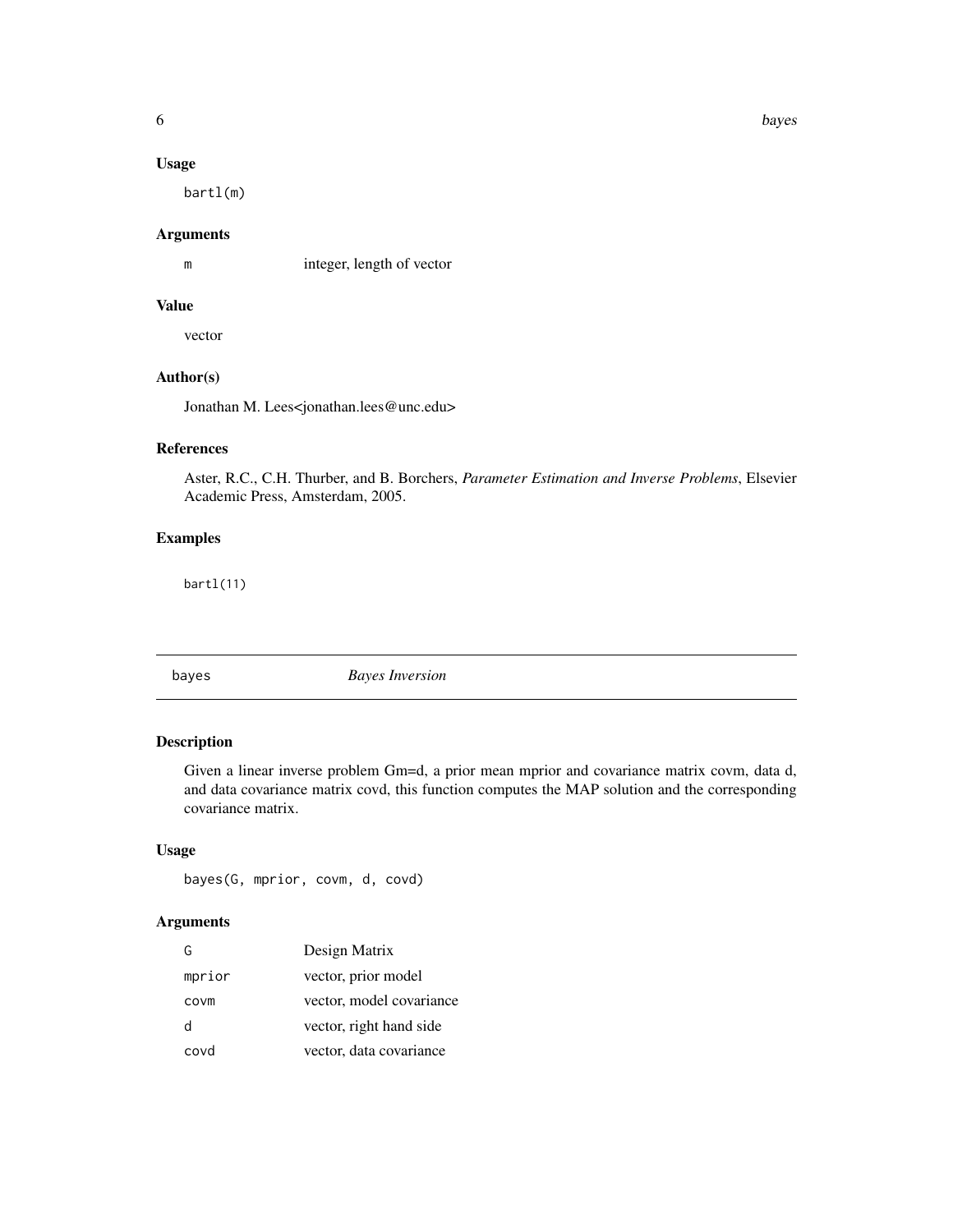#### <span id="page-6-0"></span> $blf2$  7

### Value

vector model

# Author(s)

Jonathan M. Lees<jonathan.lees@unc.edu>

### References

Aster, R.C., C.H. Thurber, and B. Borchers, *Parameter Estimation and Inverse Problems*, Elsevier Academic Press, Amsterdam, 2005.

### Examples

```
## Not run:
set.seed(2015)
G = setDesignG()
###
mtruem=matrix(rep(0, 16*16), ncol=16,nrow=16);
mtruem[9,9]=1; mtruem[9,10]=1; mtruem[9,11]=1;
mtruem[10,9]=1; mtruem[10,11]=1;
mtruem[11,9]=1; mtruem[11,10]=1; mtruem[11,11]=1;
mtruem[2,3]=1; mtruem[2,4]=1;
mtruem[3,3]=1; mtruem[3,4]=1;
###
mtruev=as.vector(mtruem);
imagesc(matrix(mtruem,16,16) , asp=1 , main="True Model" );
matrix(mtruem,16,16), asp=1, main="True Model")
###
dtrue=G %*% mtruev;
###
d=dtrue+0.01*rnorm(length(dtrue));
\text{covd} = 0.1 \star \text{diag}(\text{nrow=length}(d))covm = 1 * diag( nrow=dim(G)[2] )## End(Not run)
```
blf2 *Bounded least squares*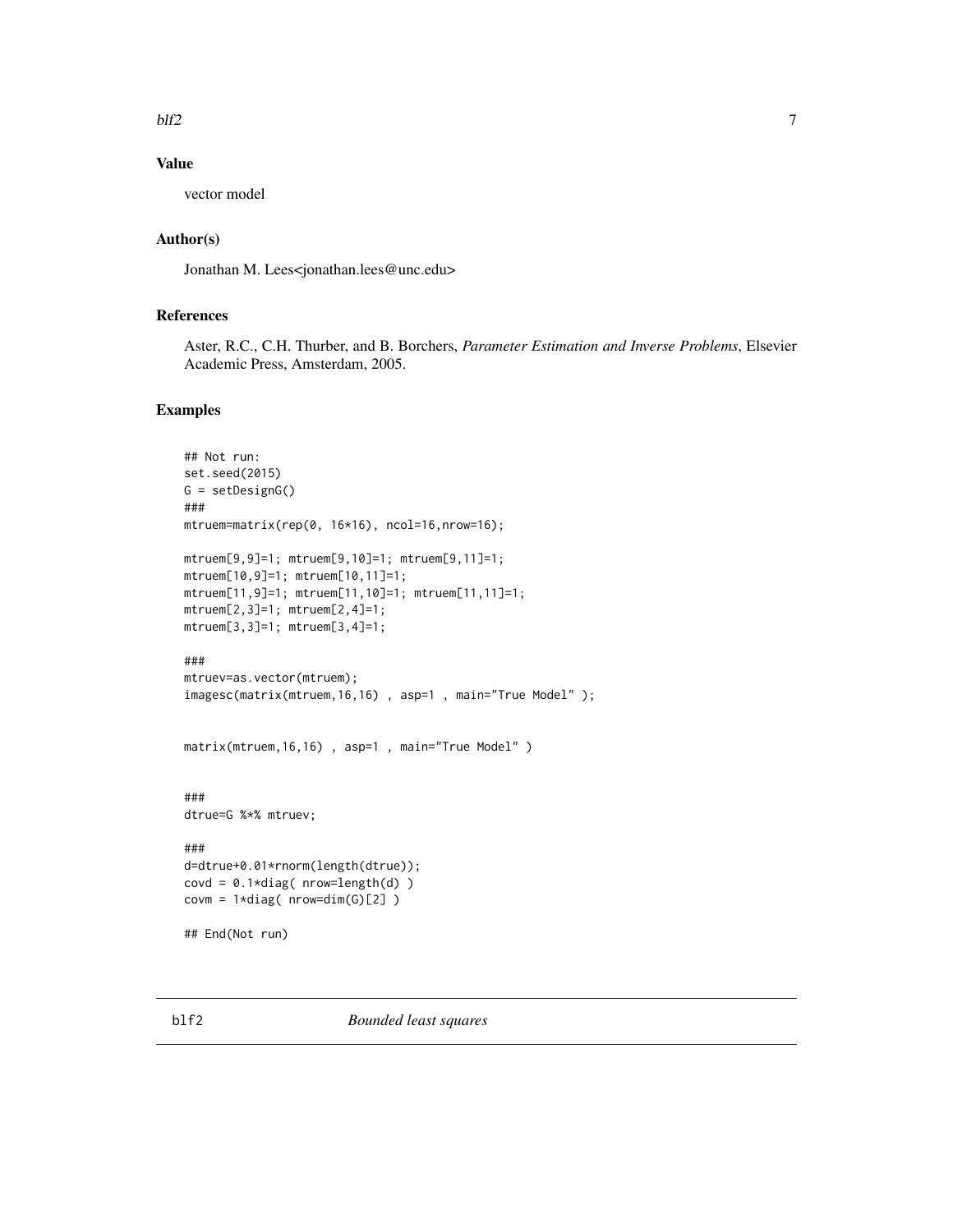Bounded least squares

#### Usage

 $blf2(A, b, c, delta, 1, u)$ 

### Arguments

| A            | Design Matrix      |
|--------------|--------------------|
| b            | Right hand side    |
| $\mathsf{C}$ | matrix weight on x |
| delta        | tolerance          |
| 1            | lower bound        |
| u            | upper bound        |

# Details

Solves the problem: min/max  $c^*$ x where  $|| Ax-b || \leq$  delta and  $1 \leq x \leq u$ .

### Value

x solution

#### Author(s)

Jonathan M. Lees<jonathan.lees@unc.edu>

### References

Aster, R.C., C.H. Thurber, and B. Borchers, *Parameter Estimation and Inverse Problems*, Elsevier Academic Press, Amsterdam, 2005.

Stark, P.B. , and R. L. Parker, *Bounded-Variable Least-Squares: An Algorithm and Applications*, Computational Statistics 10:129-141, 1995.

### Examples

 $wts = rep(1, n)$ 

```
### set up an inverse problem:Shaw problem
n = 20G = \text{shawG}(n, n)spike = rep(0, n)spike[10] = 1
spiken = G %*% spike
```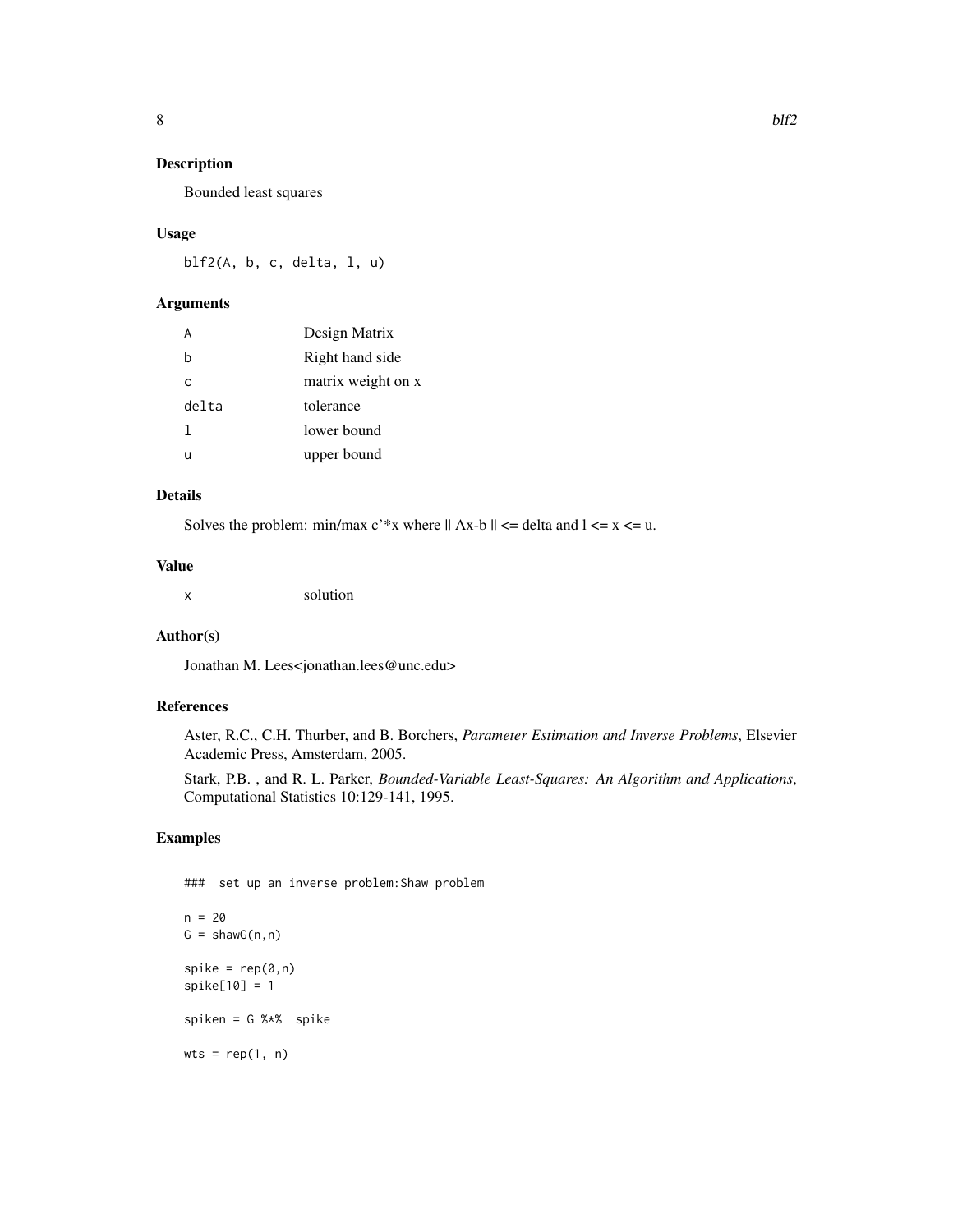```
delta = 1e-03
set.seed(2015)
dspiken = spiken + 6e-6 *rnorm(length(spiken))
lb = spike - (.2) * wts
ub = spike + (.2) * wts
dspiken = dspiken
 blf2(G, dspiken, wts , delta, lb, ub)
```

| M.<br>۰, | × |
|----------|---|

# cgls *Conjugate gradient Least squares*

### Description

Conjugate gradient Least squares

### Usage

cgls(Gmat, dee, niter)

### Arguments

| Gmat  | input matrix             |
|-------|--------------------------|
| dee   | right hand side          |
| niter | max number of iterations |

# Details

Performs niter iterations of the CGLS algorithm on the least squares problem min norm(G\*m-d). Gmat should be a sparse matrix.

#### Value

| X   | matrix of models |
|-----|------------------|
| rho | misfit norms     |
| eta | model norms      |

# Author(s)

Jonathan M. Lees<jonathan.lees@unc.edu>

### References

Aster, R.C., C.H. Thurber, and B. Borchers, *Parameter Estimation and Inverse Problems*, Elsevier Academic Press, Amsterdam, 2005.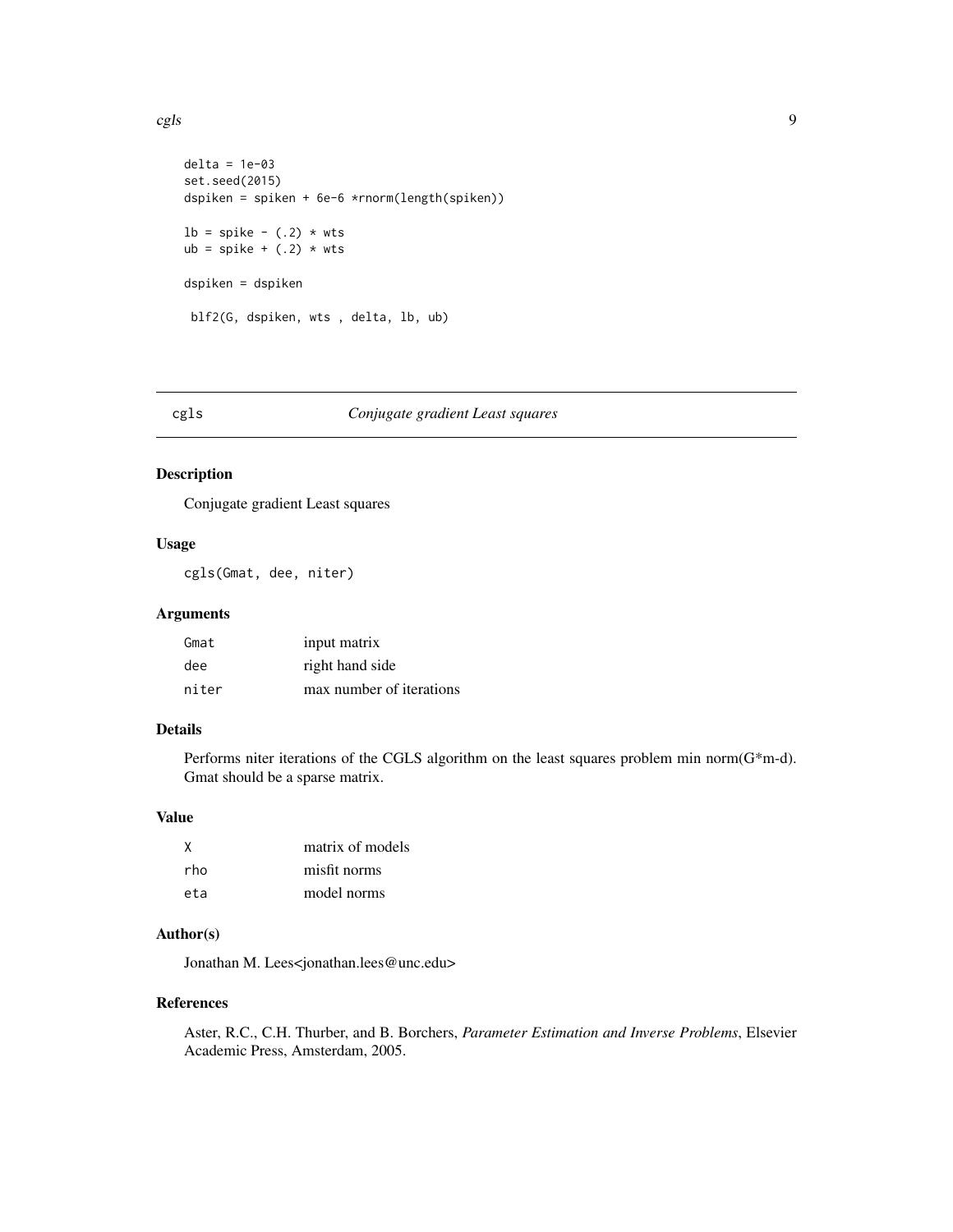### Examples

```
set.seed(11)
#### perfect data with no noise
n < -5A <- matrix(runif(n*n),nrow=n)
B \leftarrow runif(n)### get right-hand-side (data)
trhs = as.vector(A %*8 B)Lout = cgls(A, trhs , 15)### solution is
Lout$X[,15]
```
 $Lout$X[,15] - B$ 

#### chi *Chi function*

# Description

Chi function

#### Usage

chi(x, n)

#### Arguments

| $\boldsymbol{\mathsf{x}}$ | value              |
|---------------------------|--------------------|
| n                         | degrees of freedom |

### Value

function evaluated

#### Author(s)

Jonathan M. Lees<jonathan.lees@unc.edu>

#### References

Aster, R.C., C.H. Thurber, and B. Borchers, *Parameter Estimation and Inverse Problems*, Elsevier Academic Press, Amsterdam, 2005.

<span id="page-9-0"></span>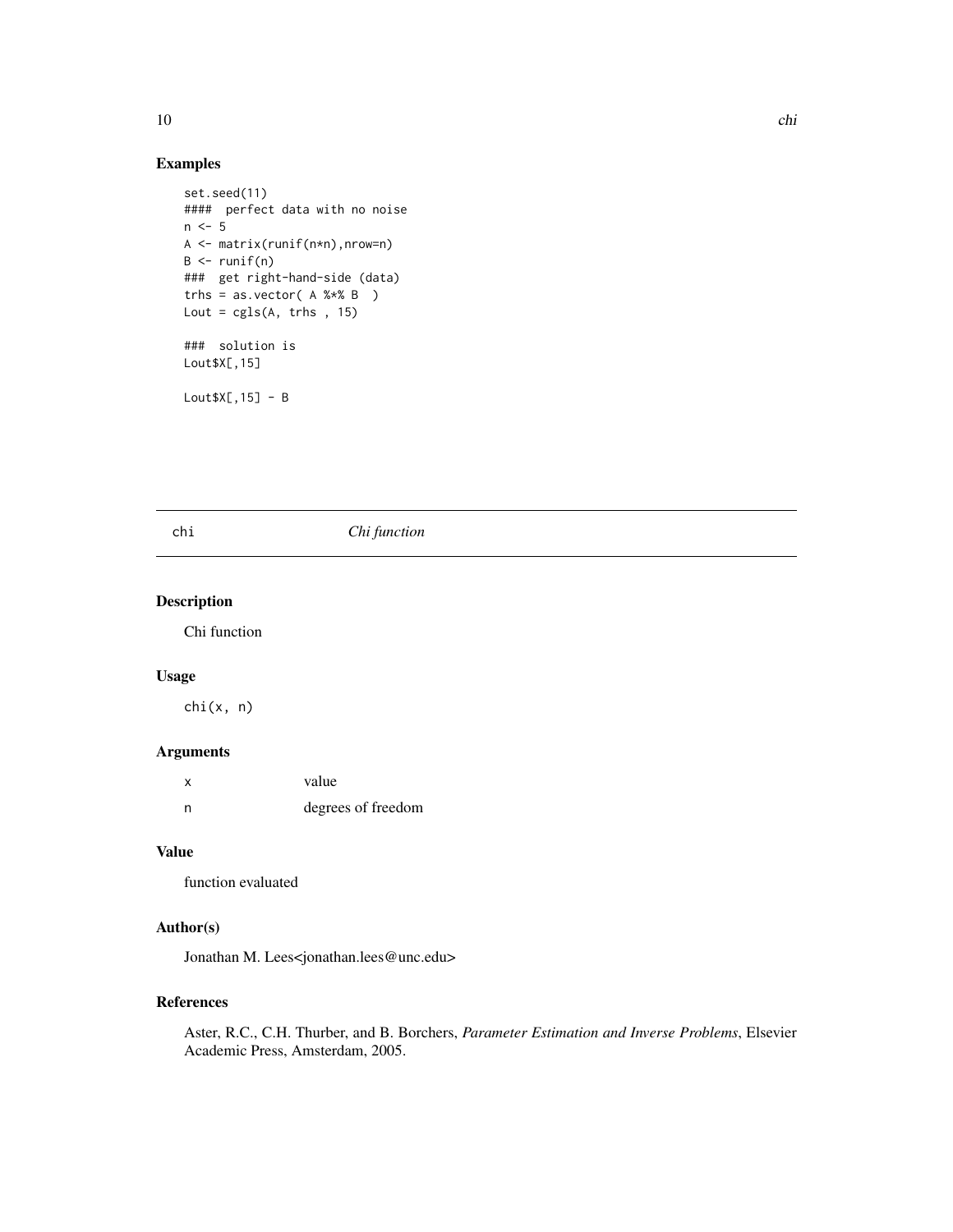#### <span id="page-10-0"></span> $ch2cdf$  11

### Examples

```
x = seq(0, 10, length=100)n = 5y=chi(x, n)
plot(x, y)
```
chi2cdf *Chi-Sq CDF*

### Description

Computes the Chi $\alpha$ 2 CDF, using a transformation to N(0,1) on page 333 of Thistead, Elements of Statistical Computing.

### Usage

chi2cdf(x, n)

### Arguments

|   | end value of chi <sup><math>\lambda</math></sup> 2 pdf to integrate to. (scalar) |
|---|----------------------------------------------------------------------------------|
| n | degrees of freedom (scalar)                                                      |

### Details

Note that x and m must be scalars.

### Value

p probability that Chi^2 random variable is less than or equal to x (scalar).

#### Author(s)

Jonathan M. Lees<jonathan.lees@unc.edu>

### References

Aster, R.C., C.H. Thurber, and B. Borchers, *Parameter Estimation and Inverse Problems*, Elsevier Academic Press, Amsterdam, 2005.

### Examples

x= seq(from=0.1, to=0.9, length=20)  $chizcdf(x , 3)$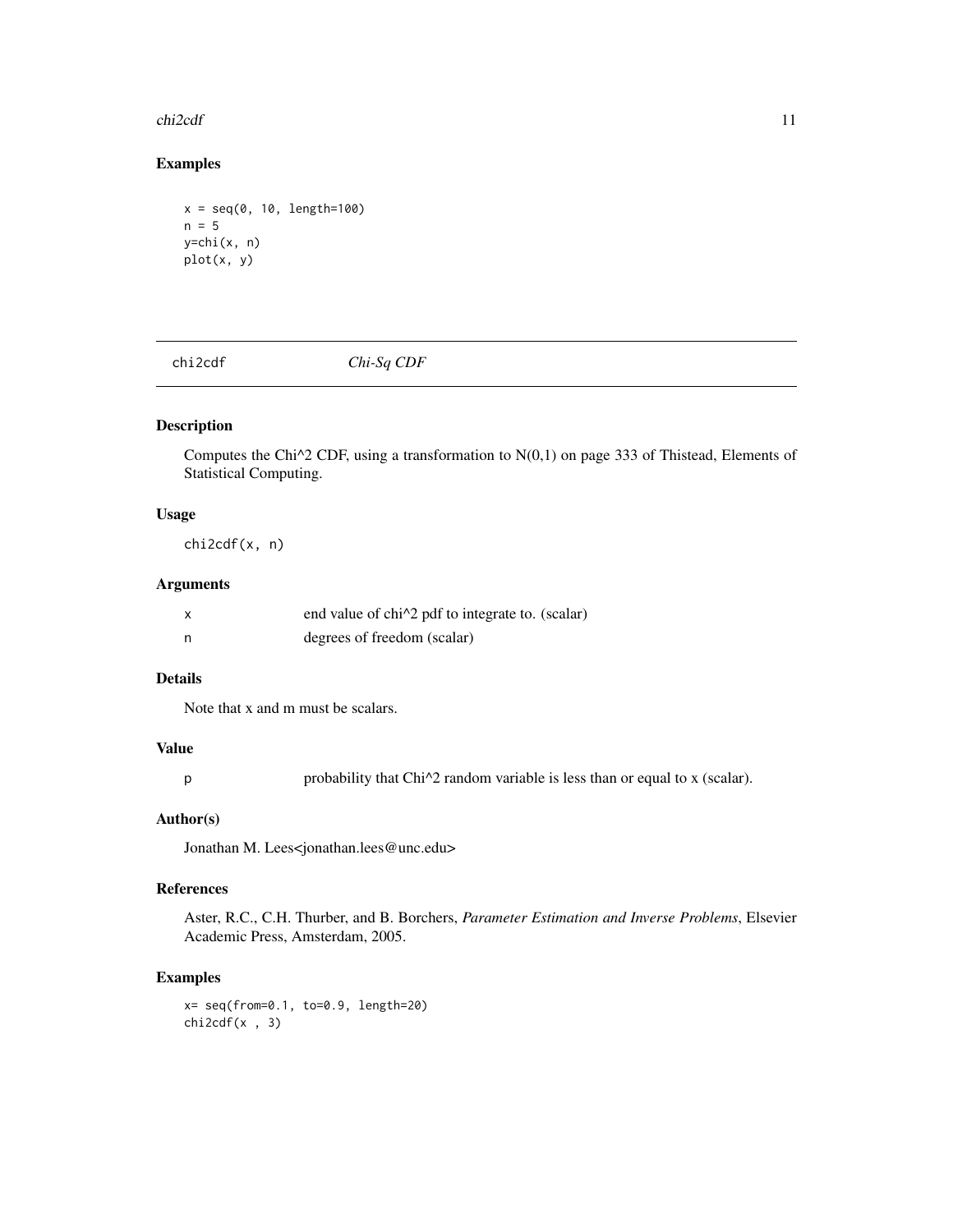<span id="page-11-0"></span>

Inverse Chi-Sq

### Usage

chi2inv(x, n)

### Arguments

| $\mathsf{x}$ | probability that Chi <sup><math>\lambda</math></sup> random variable is less than or equal to x (scalar). |
|--------------|-----------------------------------------------------------------------------------------------------------|
| n,           | degrees of freedom(scalar)                                                                                |

### Details

Computes the inverse Chi^2 distribution corresponding to a given probability that a Chi^2 random variable with the given degrees of freedom is less than or equal to x. Uses chi2cdf.m.

### Value

corresponding value of x for given probability.

### Author(s)

Jonathan M. Lees<jonathan.lees@unc.edu>

# References

Aster, R.C., C.H. Thurber, and B. Borchers, *Parameter Estimation and Inverse Problems*, Elsevier Academic Press, Amsterdam, 2005.

#### See Also

chi, chi2cdf

### Examples

```
x = seq(from=0.1, to=0.9, length=10)h = \text{chi2cdf}(x, 3)chi2inv(h, 3)
```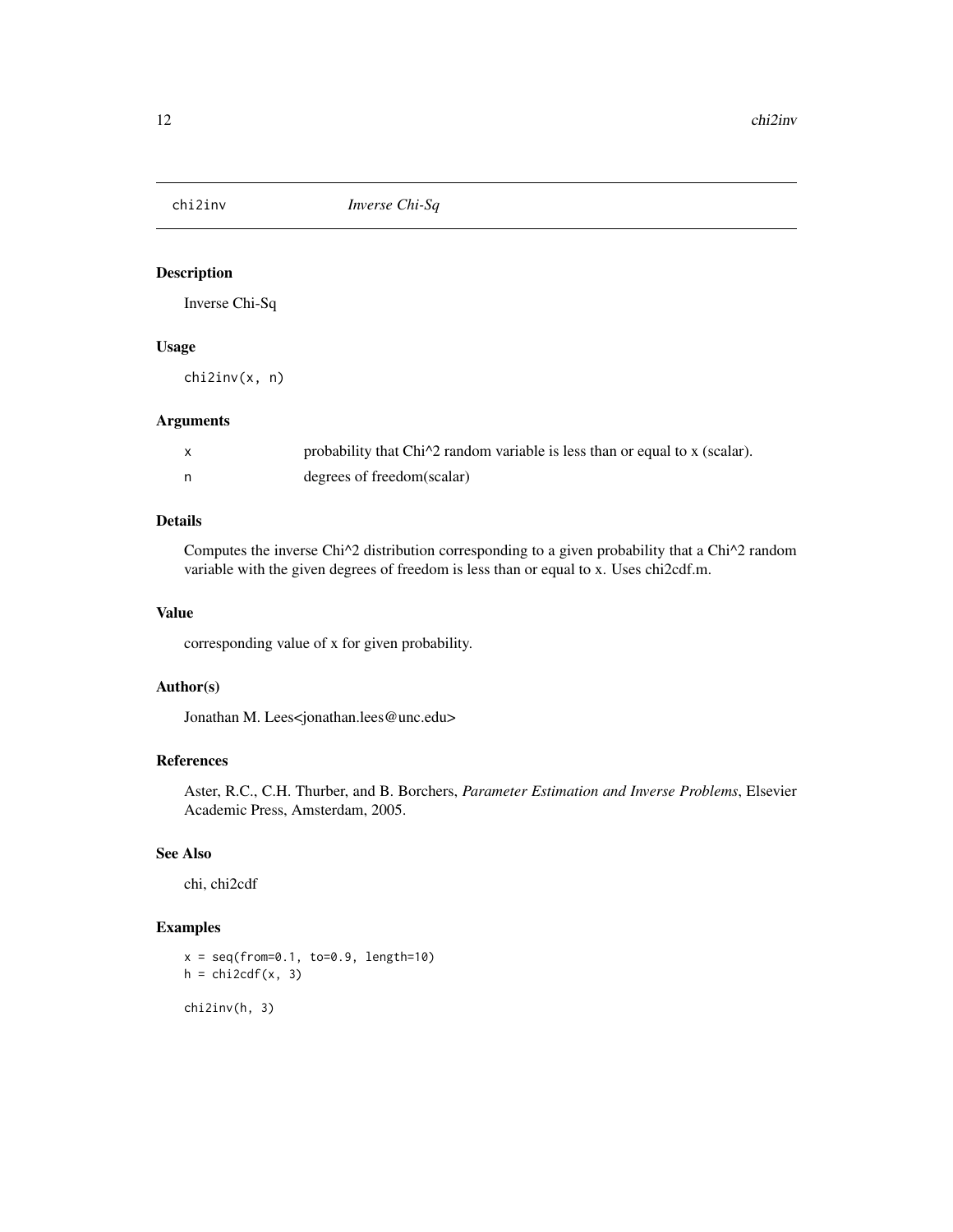<span id="page-12-0"></span>

Computes the column-by-column discrete cosine transform of X.

#### Usage

dcost(X)

### Arguments

X Time series matrix

### Value

cosine transformaed data

### Author(s)

Jonathan M. Lees<jonathan.lees@unc.edu>

### Examples

 $x \le -1:4$ ### compare fft with cosine transform  $fft(x)$ 

dcost(x)

error.bar *Plot Error Bar*

### Description

Plot Error Bar

#### Usage

```
error.bar(x, y, lo, hi, pch = 1, col = 1, barw = 0.1, add = FALSE, ...)
```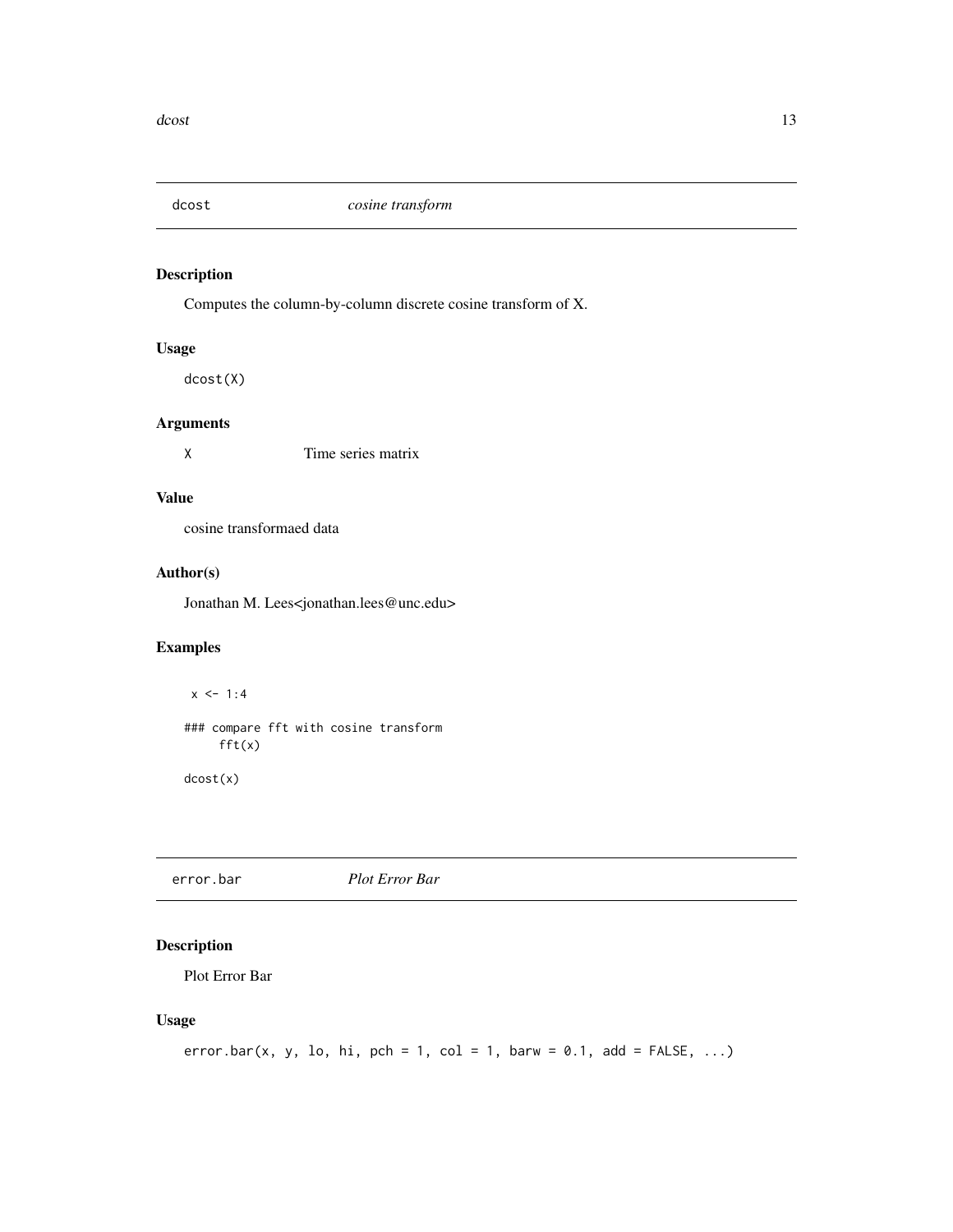14 error.bar

#### Arguments

| x              | X-values                             |
|----------------|--------------------------------------|
| у              | Y-values                             |
| 1 <sub>o</sub> | Lower limit of error bars            |
| hi             | Upper limit of error bars            |
| pch            | plotting character                   |
| col            | color                                |
| barw           | width of the bar                     |
| add            | logical, add=FALSE starts a new plot |
|                | other plotting parameters            |

#### Value

graphical side effects

### Author(s)

Jonathan M. Lees<jonathan.lees@unc.edu>

### Examples

```
x = 1:10y = 2*x+5zup = rnorm(10)zup = zup-min(zup) + .5zdown = rnorm(10)zdown = zdown-min(zdown)+.2
#### example with same error on either side:
error.bar(x, y, y-zup, y+zup, pch = 1, col = 'brown', barw = 0.1, add =
FALSE)
#### example with different error on either side:
error.bar(x, y, y-zdown, y+zup, pch = 1, col = 'brown', barw = 0.1, add
= FALSE)
```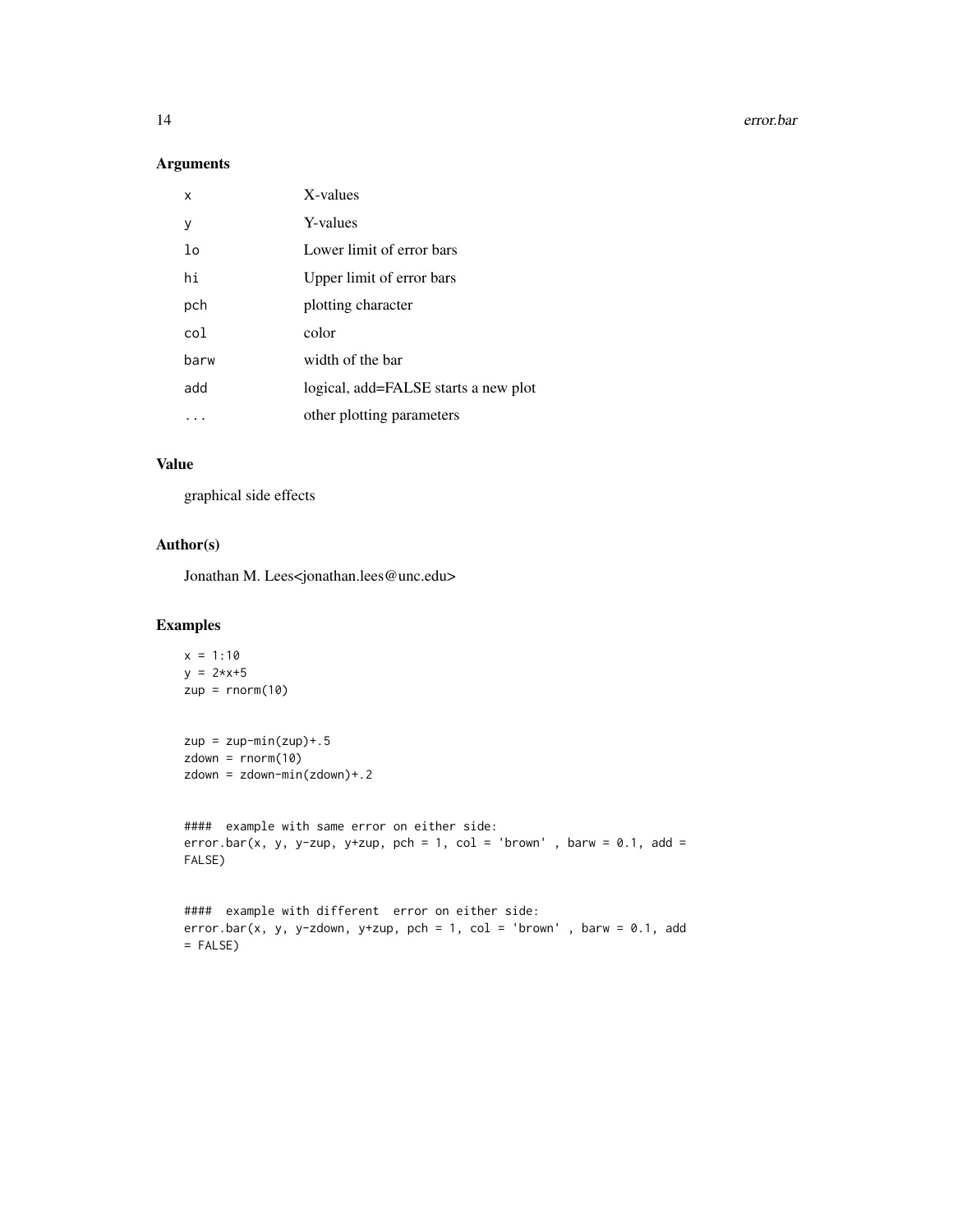<span id="page-14-0"></span>

Flip (reverse order) output of GSVD

### Usage

flipGSVD(vs, d1 =  $c(50, 50)$ , d2 =  $c(48, 50)$ )

# Arguments

| ٧S | list output of GSVD |
|----|---------------------|
| d1 | dimensionals of A   |
| d2 | dimensions of B     |

#### Details

This flipping of the matrix is done to agree with the Matlab code.

### Value

Same as GSVD, but order of eigenvectors is reversed.

| U  | m by m orthogonal matrix                                                              |
|----|---------------------------------------------------------------------------------------|
| v  | $p$ by p orthogonal matrix, $p = rank(B)$                                             |
| Χ  | n by n nonsingular matrix                                                             |
| C. | singular values, m by n matrix with diagonal elements shifted from main diago-<br>nal |
| S  | singular values, p by n diagonal matrix                                               |

### Note

The GSVD routines are from LAPACK.

### Author(s)

Jonathan M. Lees<jonathan.lees@unc.edu>

### See Also

GSVD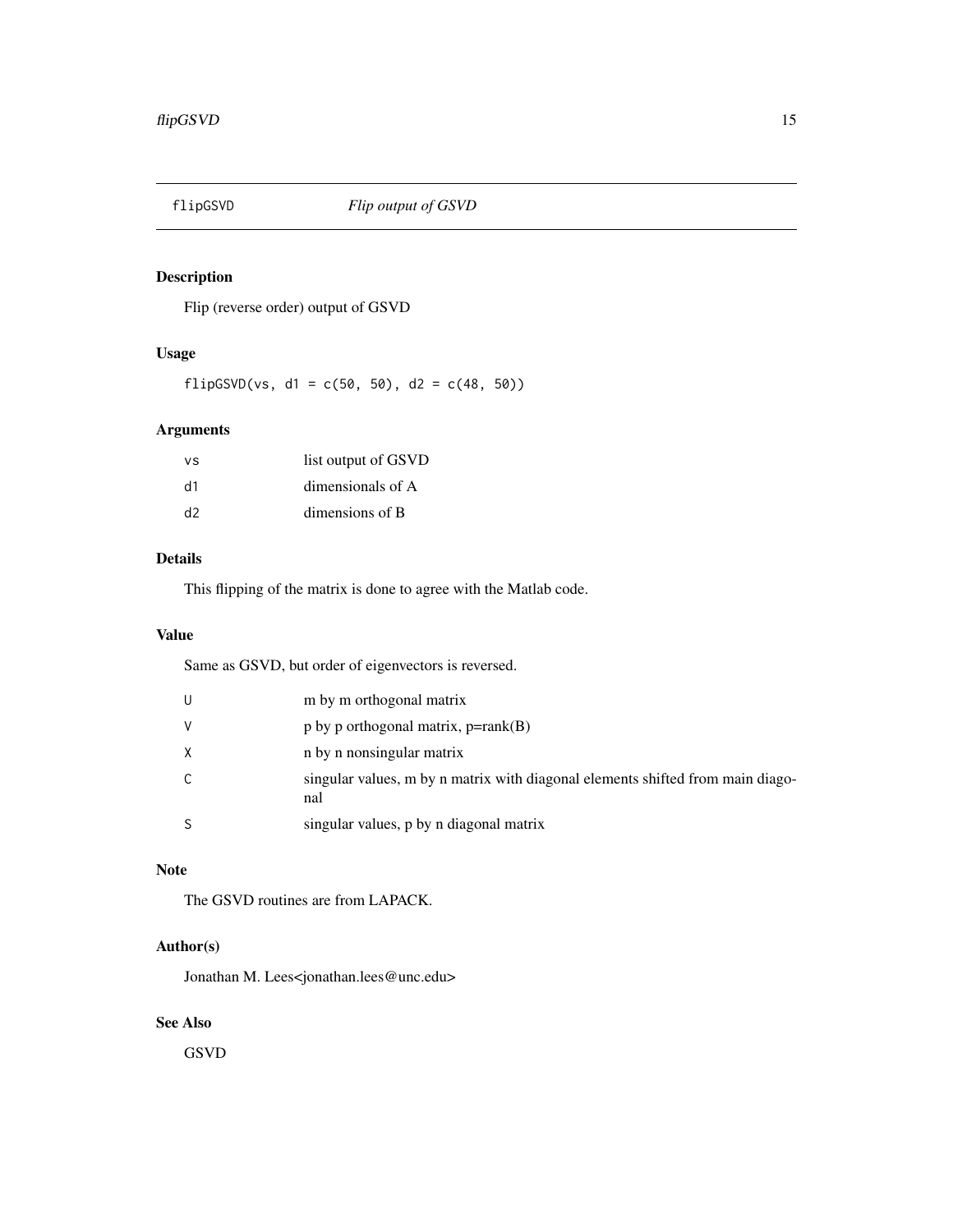### Examples

```
set.seed(12)
n < -5A <- matrix(runif(n*n),nrow=n)
B <- matrix(runif(n*n),nrow=n)
VS = GSVD(A, B)FVS = flipGSVD(VS, d1 = dim(A), d2 = dim(B))## see that order of eigen vectors is reversed
diag(VS$S)
diag(FVS$S)
```
### gcval *Get c-val*

### Description

Extract the smallest regularization parameter.

### Usage

gcval(U, s, b, npoints)

#### Arguments

| U       | U matrix from $gsvd(G, L)$                                                  |
|---------|-----------------------------------------------------------------------------|
| S       | $\lceil diag(C) diag(S) \rceil$ which are the lambdas and mus from the gsvd |
| b       | the data to try and match                                                   |
| npoints | number of alphas to estimate                                                |

### Details

Evaluate the GCV function gcv\_function at npoints points.

### Value

List: reg\_min alpha with the minimal g (scalar) g  $|| \text{Gm}_{(alpha,L) - d}||^2 / (Tr(I - GG#)^2)$ alpha alpha for the corresponding g

<span id="page-15-0"></span>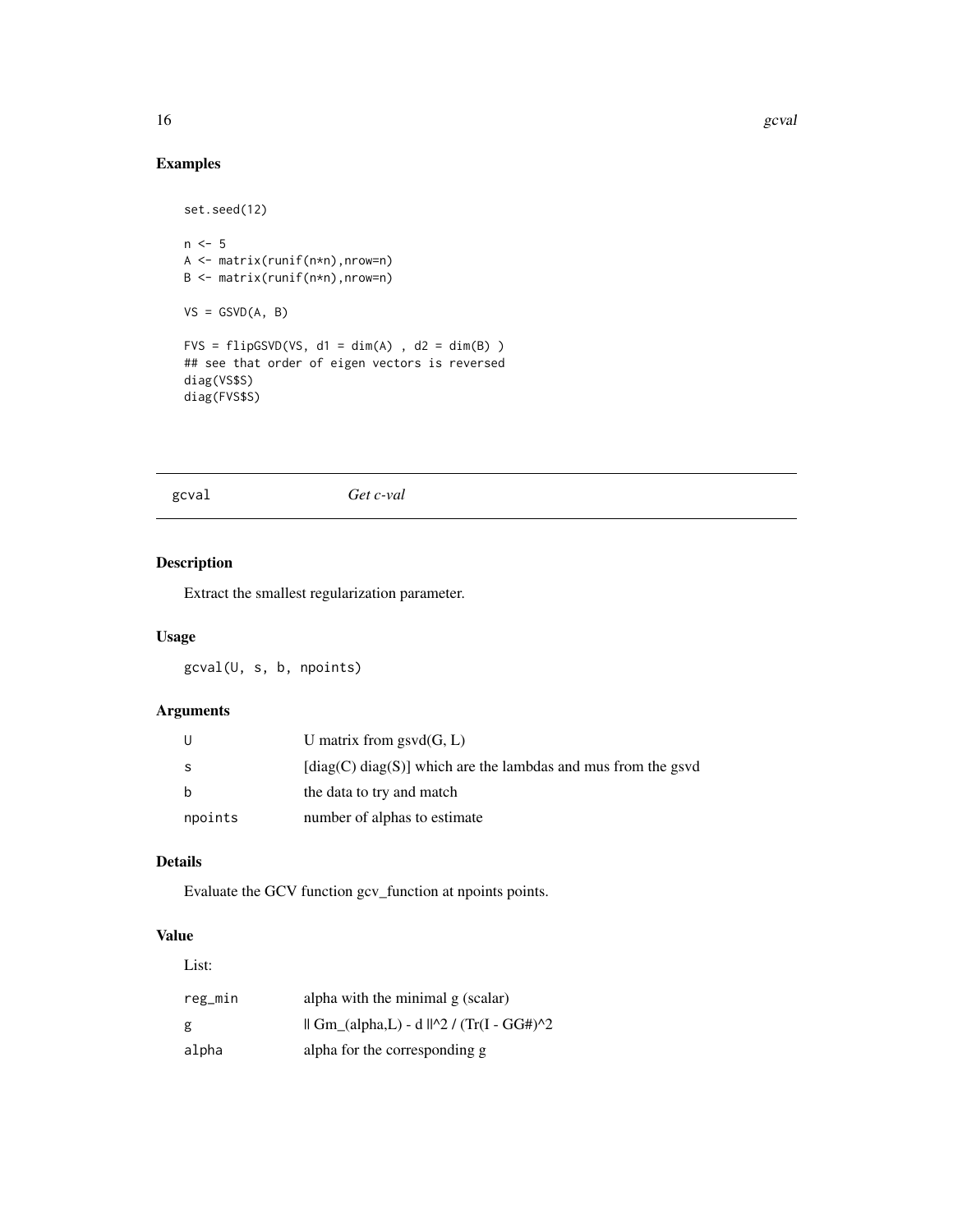<span id="page-16-0"></span>gcv\_function 17

### Author(s)

Jonathan M. Lees<jonathan.lees@unc.edu>

#### See Also

gcv\_function

# Examples

```
set.seed(2015)
VSP = vspprofile()
t = VSP$t2
G = VSP$G
M = VSP$M
N = VSP$NL1 = get_l\_rough(N,1);littleU = PEIP::GSVD(as.matrix(G), as.matrix(L1) );
BIGU = flipGSVD(littleU, dim(G), dim(L1) )
UI = BIGU$UV1 =BIGU$V
X1=BIGU$X
Lam1=BIGU$C
M1=BIGU$S
lam=sqrt(diag(t(Lam1 %*% Lam1)));
mu=sqrt(diag(t(M1)%*%M1));
p=rnk(L1);
sm1=cbind(lam[1:p],mu[1:p])
### % get the gcv values varying alpha
###
ngcvpoints=1000;
HI = gcval(U1,sm1,t,ngcvpoints);
```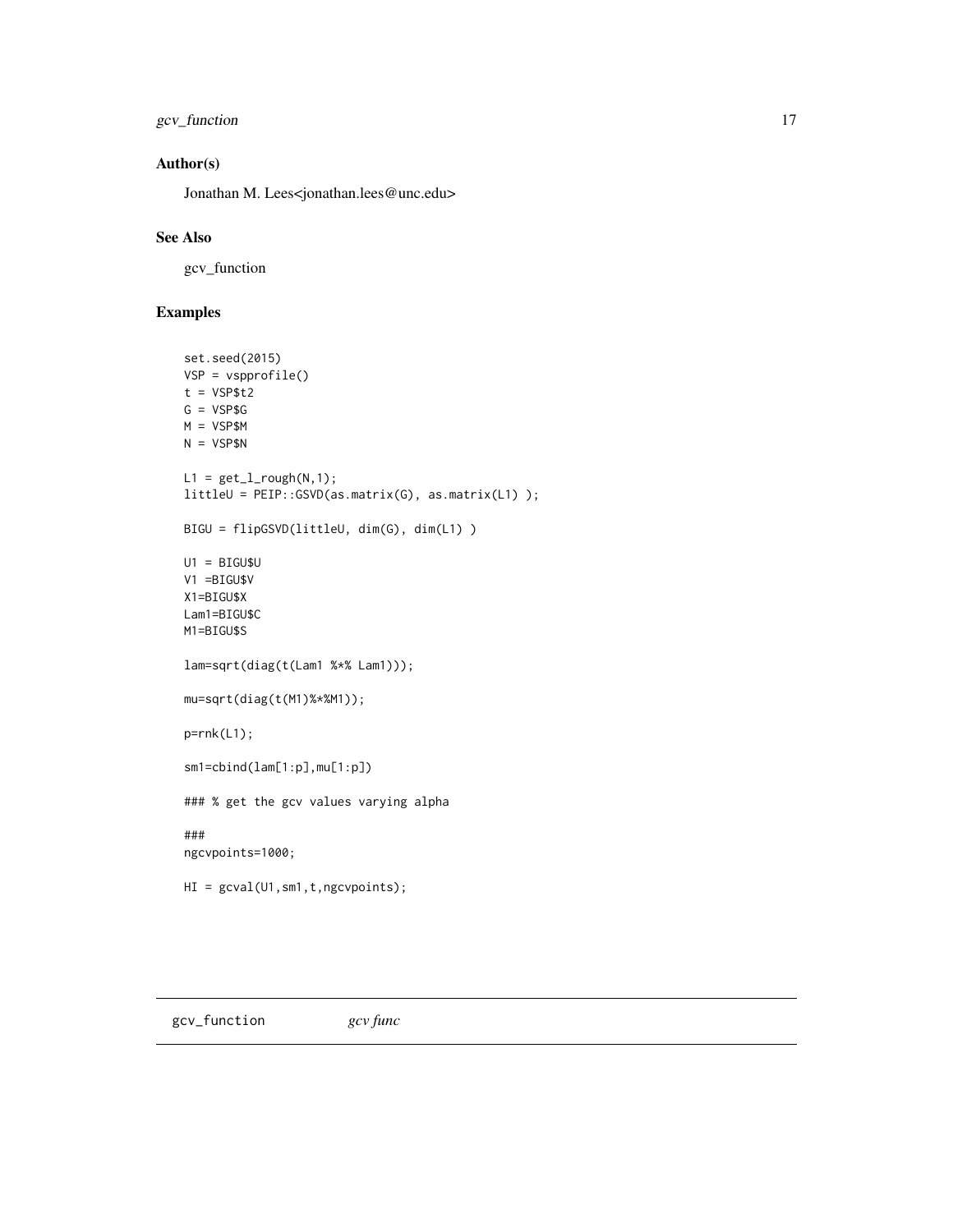Auxiliary routine for GCV calculations

#### Usage

gcv\_function(alpha, gamma2, beta)

### Arguments

| alpha  | parameter                         |
|--------|-----------------------------------|
| gamma2 | square of the gamma from the gsvd |
| beta   | projected data to fit             |

### Value

vector, g - || Gm\_(alpha,L) - d ||^2 / (Tr(I - GG#)^2

## Author(s)

Jonathan M. Lees<jonathan.lees@unc.edu>

#### References

Aster, R.C., C.H. Thurber, and B. Borchers, *Parameter Estimation and Inverse Problems*, Elsevier Academic Press, Amsterdam, 2005.

get\_l\_rough *One-D Roughening*

#### Description

Returns a 1D differentiating matrix operating on a series with n points.

#### Usage

get\_l\_rough(n, deg)

### Arguments

| n   | integer, number of data points         |
|-----|----------------------------------------|
| deg | order of the derivative to approximate |

# Details

Used to get first and 2nd order roughening matrices for 1-D problems

<span id="page-17-0"></span>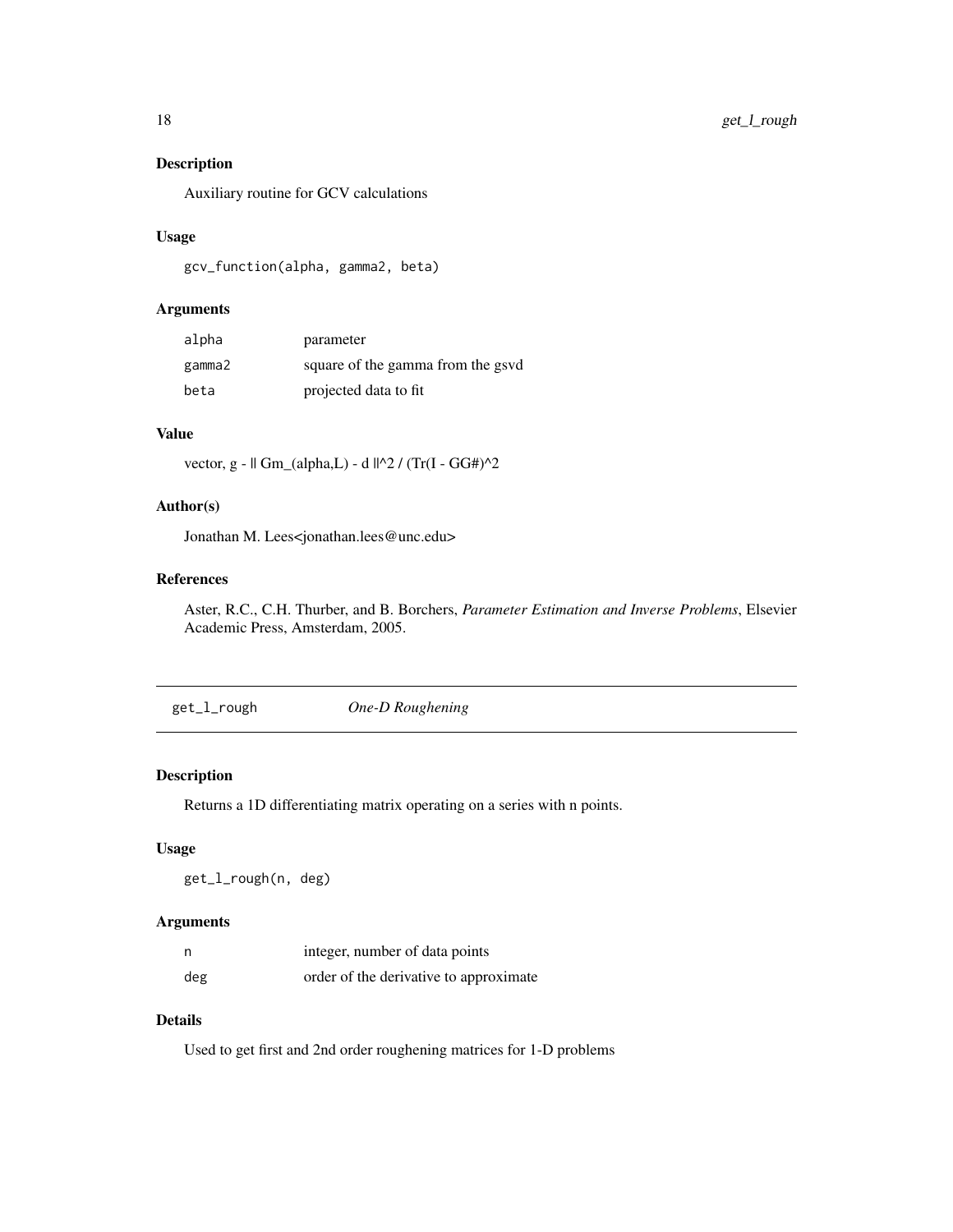<span id="page-18-0"></span>ginv and the set of the set of the set of the set of the set of the set of the set of the set of the set of the set of the set of the set of the set of the set of the set of the set of the set of the set of the set of the

# Value

Matrix:discrete differentiation matrix

#### Author(s)

Jonathan M. Lees<jonathan.lees@unc.edu>

### References

Aster, R.C., C.H. Thurber, and B. Borchers, *Parameter Estimation and Inverse Problems*, Elsevier Academic Press, Amsterdam, 2005.

### Examples

```
### first order roughening matrix for a 10 by 10 model: a sparse matrix
N = 10L1 = get_l\_rough(10,1);### second order roughening matrix for a 10 by 10 model
N = 10L2 = get_l\_rough(10, 2);
```
ginv *Get inverse*

### Description

Get inverse of matrisx or solve Ax=b.

# Usage

 $ginv(G, x, tol = 1e-12)$ 

#### Arguments

| G   | Design Matrix   |
|-----|-----------------|
| x   | right hand side |
| tol | tolerance       |

# Details

This function used as alternative to matlab code that does this  $h = G\&$  to get the inverse

# Value

inverse as a N by 1 matrix.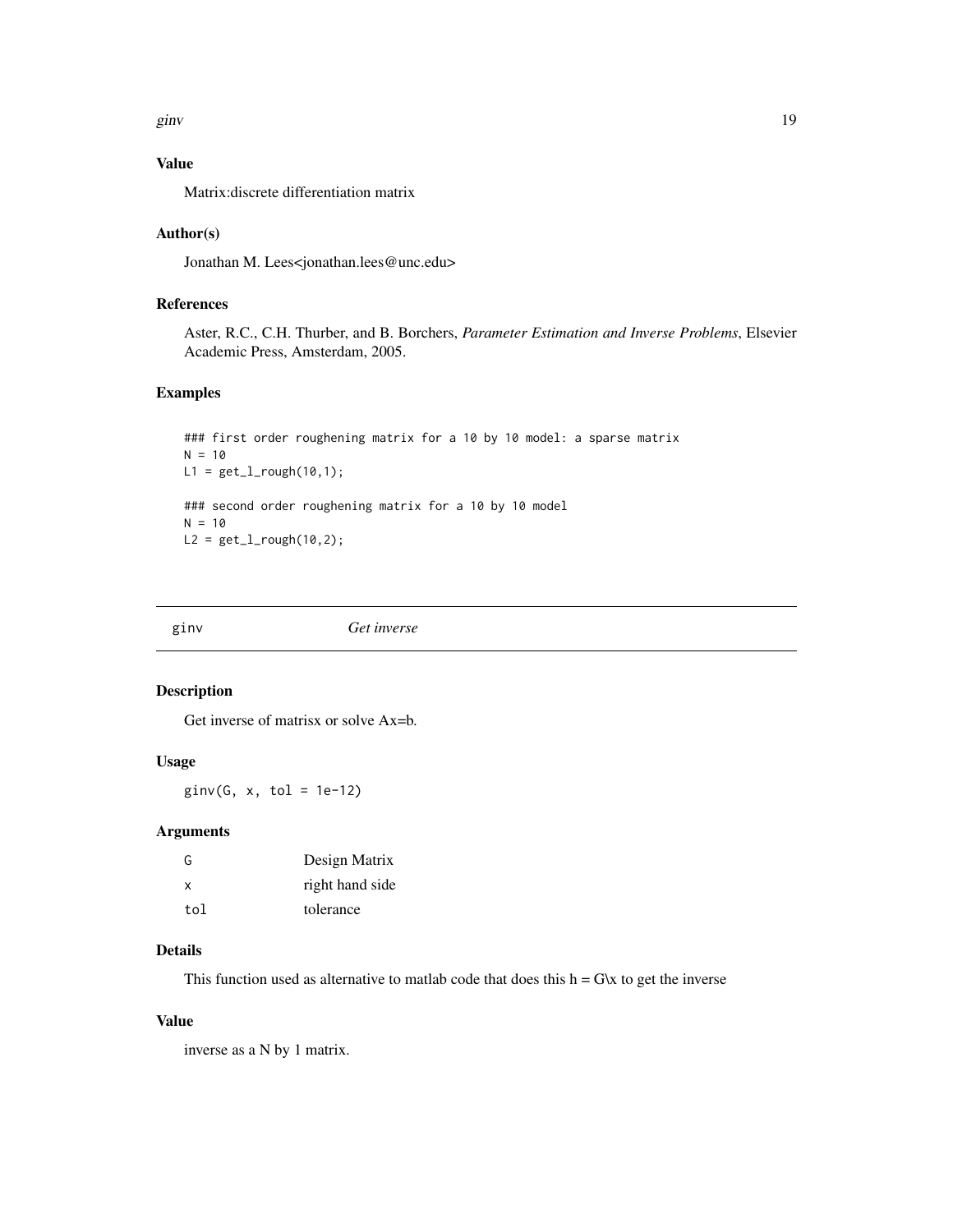### <span id="page-19-0"></span>Note

Be careful about the usage of tolerance

#### Author(s)

Jonathan M. Lees<jonathan.lees@unc.edu>

### See Also

solve, Ainv

#### Examples

```
set.seed(2015)
GAB = matrix(runif(36), ncol=6)
truex =rnorm(ncol(GAB))
rhs = GAB %*% truex
rhs = as.vector(rhs )
tout = ginv(GAB, rhs, tol = 1e-12)tout - truex
```
#### GSVD *Generalized SVD*

#### Description

Wrapper for generalized svd from LAPACK

### Usage

GSVD(A, B)

### Arguments

| A  | Matrix, see below |
|----|-------------------|
| B. | Matrix, see below |

#### Details

The A and B matrices will be,  $A=U^*C^*t(X)$  and  $B=V^*S^*t(X)$ , respectively.

Since PEIP is based on a book, which is iteslef based on MATLAB routines, the convention here follows the book. The R implementation uses LAPACK and wraps the function so the output will comply with the book. See page 104 of the second edition of the Aster book cited below. That said, the purpose is to find an inversion of the form  $Y = t(A \t{a}B)$ , where a is a regularization parameter, B is smoothing matrix and A is the design matrix for the forward problem. The input matrices A and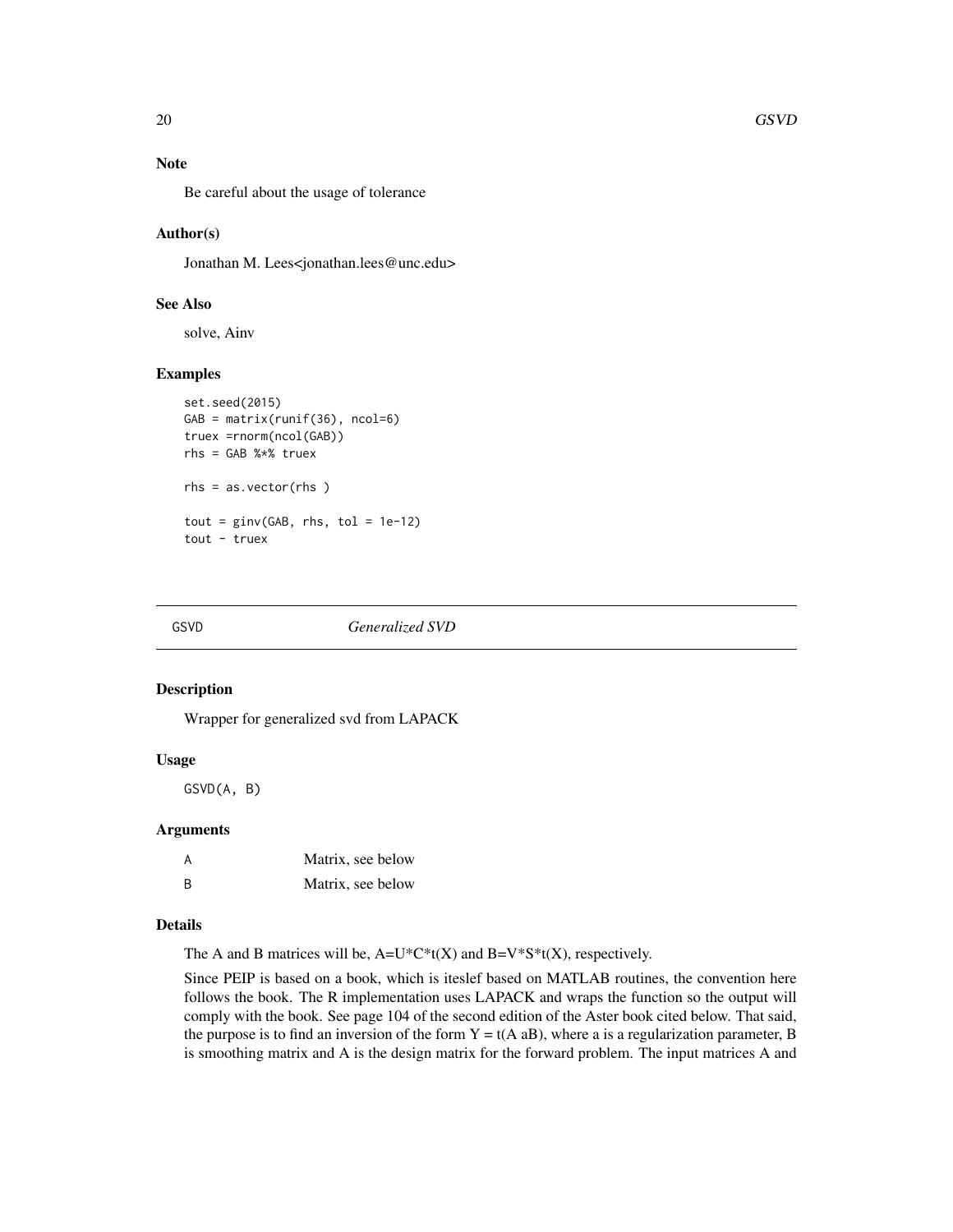#### $GSVD$  21

B are assumed to have full rank, and  $p = \text{rank}(B)$ . The generalized singular values are then gamma  $=$  lambda/mu, where lambda = sqrt(diag(t(C)\*C)) and mu = sqrt(diag(t(S)\*S)).

#### Value

| U  | m by m orthogonal matrix                                                              |
|----|---------------------------------------------------------------------------------------|
| V  | $p$ by p orthogonal matrix, $p = rank(B)$                                             |
| X  | n by n nonsingular matrix                                                             |
| C. | singular values, m by n matrix with diagonal elements shifted from main diago-<br>nal |
| -S | singular values, p by n diagonal matrix                                               |

#### Note

Requires R version of LAPACK. The code is a wrapper for the dggsvd function in LAPACK. The author thanks Berend Hasselman for advice and help preparing this function.

#### Author(s)

Jonathan M. Lees<jonathan.lees@unc.edu>

### References

Aster, R.C., C.H. Thurber, and B. Borchers, *Parameter Estimation and Inverse Problems*, Elsevier Academic Press, Amsterdam, 2005.

### See Also

flipGSVD

### Examples

```
# Example from NAG F08VAF
A \leftarrow matrix(1:15, nrow=5, ncol=3)B \leq - matrix(c(8,1,6,3,5,7,
                4,9,2), nrow=3, byrow=TRUE)
z \leftarrow GSVD(A, B)C \le -z$C
S \leftarrow z$S
sqrt(diag(t(C) %*% C)) / sqrt(diag(t(S) %*% S))
testA = A - z$U %*% C %*% t(z$X)
testB = B - z$V %*% S %*% t(z$X)
print(testA)
print(testB)
```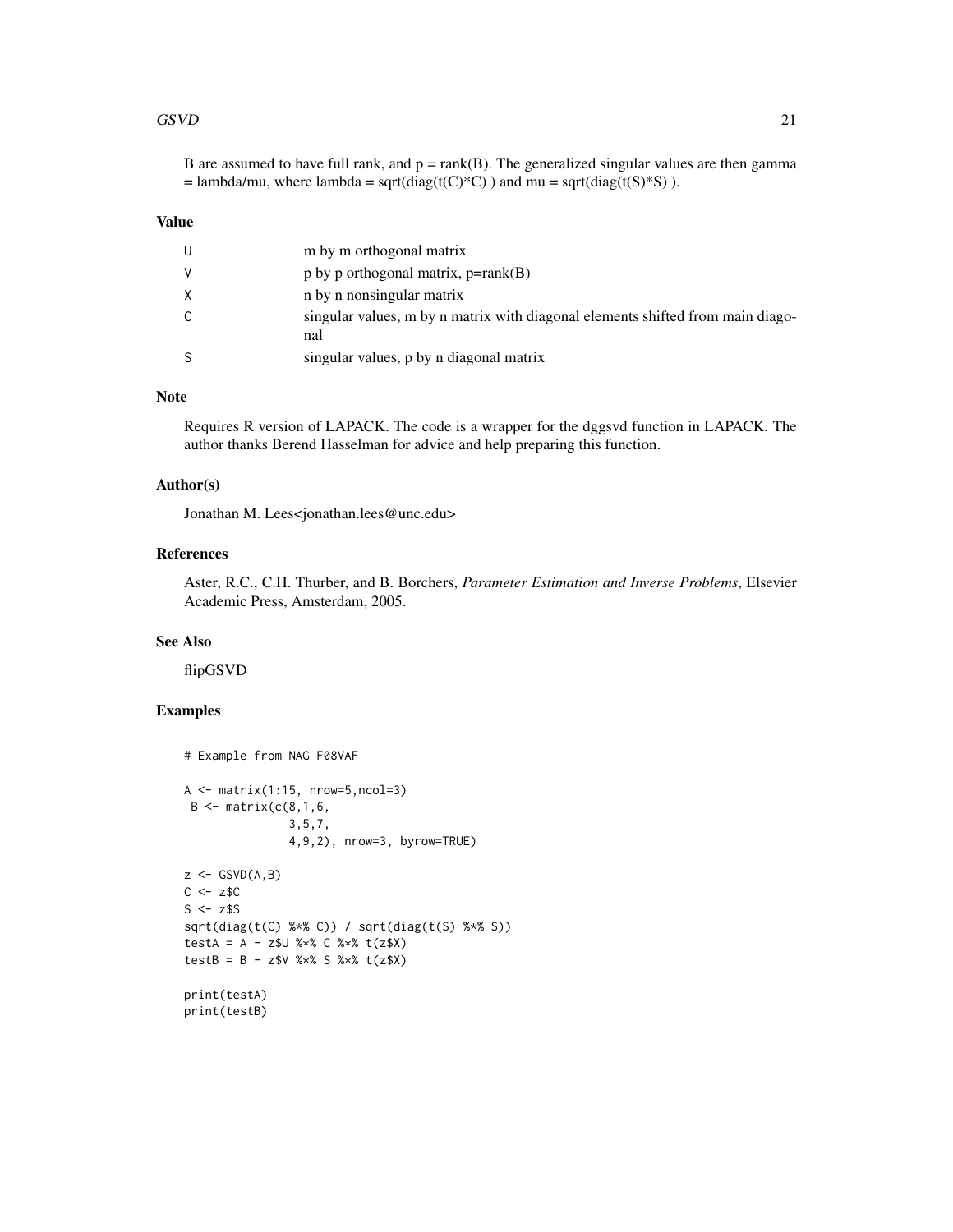<span id="page-21-0"></span>

Takes the column-by-column inverse discrete cosine transform of Y.

# Usage

idcost(Y)

### Arguments

Y Input cosine transform

### Value

Time series

### Author(s)

Jonathan M. Lees<jonathan.lees@unc.edu>

#### References

Aster, R.C., C.H. Thurber, and B. Borchers, *Parameter Estimation and Inverse Problems*, Elsevier Academic Press, Amsterdam, 2005.

### See Also

dcost

### Examples

 $x \le -1:4$ ### compare fft with cosine transform fft(x)  $zig = docost(x)$ zag = idcost(zig)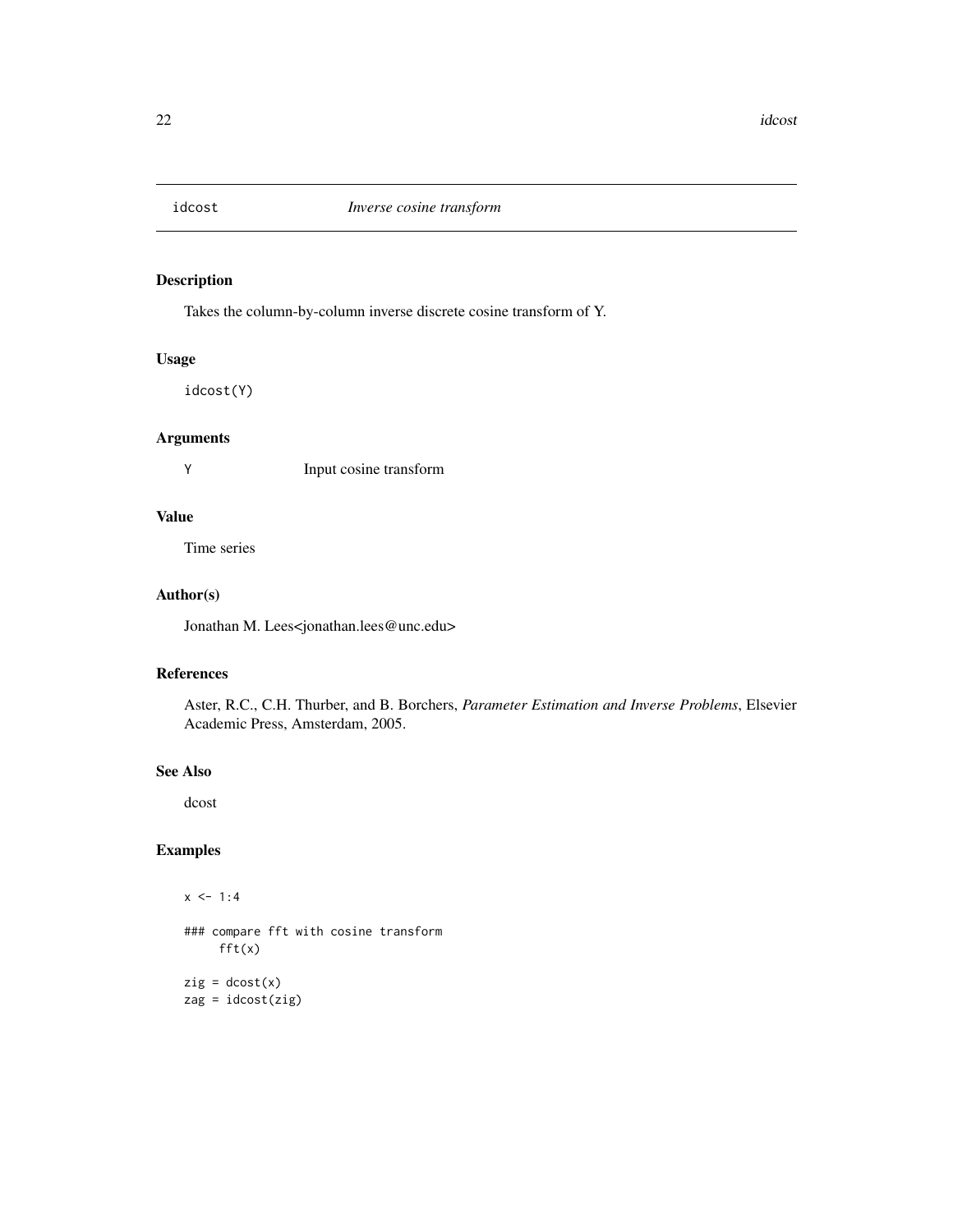<span id="page-22-0"></span>

Display image in matlab format, i.e. flip and transpose.

### Usage

 $imagesc(G, col = grey((1:99)/100), ...)$  $contoursc(G, \ldots)$ 

### Arguments

| G   | Image matrix         |
|-----|----------------------|
| col | color scale          |
|     | graphical parameters |

### Details

Program flips image and transposes prior to plotting. The contour version does the same and can be used to add contours.

# Value

graphical side effects

### Author(s)

Jonathan M. Lees<jonathan.lees@unc.edu>

#### Examples

```
mtruem=matrix(rep(0, 16*16), ncol=16,nrow=16);
mtruem[9,9]=1; mtruem[9,10]=1; mtruem[9,11]=1;
mtruem[10,9]=1; mtruem[10,11]=1;
mtruem[11,9]=1; mtruem[11,10]=1; mtruem[11,11]=1;
mtruem[2,3]=1; mtruem[2,4]=1;
mtruem[3,3]=1; mtruem[3,4]=1;
```
imagesc(mtruem, asp=1)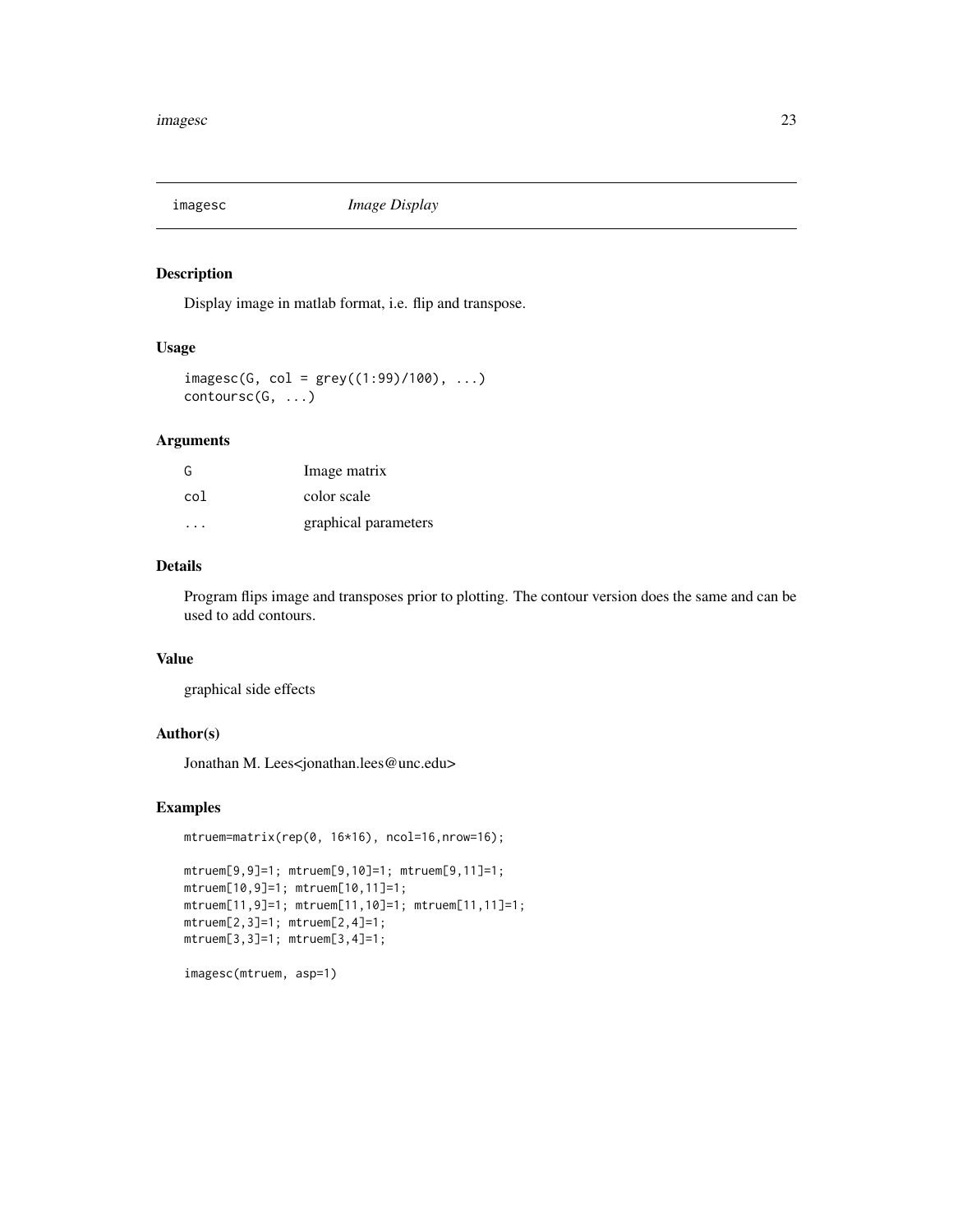<span id="page-23-0"></span>

This code includes a bicubic interpolation and a bilinear interpolation adapted from Numerical Recipes in C: The art of scientific computing (chapter 3... bicubic interpolation) and a bicubic interpolation from in java code.

Inputs are a list of points to interpolate to and from raster objects of class 'asc' (adehabitat package), 'RasterLayer' (raster package) or 'SpatialGridDataFrame' (sp package).

### Usage

interp2grid(mat,xout,yout,xin=NULL,yin=NULL,type=2)

### Arguments

| mat  | a matrix of data that can be a raster matrix of class 'asc' (adehabitat package),<br>'RasterLayer' (raster package) or 'SpatialGridDataFrame' (sp package) NA val-<br>ues are not permitted data must be complete.       |
|------|--------------------------------------------------------------------------------------------------------------------------------------------------------------------------------------------------------------------------|
| xout | a vector of data representing x coordinates of the output grid. Resulting grid<br>must have square cell sizes if mat is of class 'asc', 'RasterLayer' or 'Spatial-<br>GridDataFrame'.                                    |
| yout | a vector of data representing x coordinates of the output grid. Resulting grid<br>must have square cell sizes if mat is of class 'asc', 'RasterLayer' or 'Spatial-<br>GridDataFrame'.                                    |
| xin  | a vector identifying the locations of the columns of the input data matrix. These<br>are automatically populated if mat is of class 'asc', 'RasterLayer' or 'Spatial-<br>GridDataFrame'.                                 |
| yin  | a vector identifying the locations of the rows of the input data matrix. These are<br>automatically populated if mat is of class 'asc', 'RasterLayer' or 'SpatialGrid-<br>DataFrame'.                                    |
| type | an integer value representing the type of interpolation method used.<br>1 - bilinear adapted from Numerical Recipes in C<br>2 - bicubic adapted from Numerical Recipes in C<br>3 - bicubic adapted from online java code |

### Value

Returns a matrix of the originating class.

### Author(s)

Jeremy VanDerWal <jjvanderwal@gmail.com>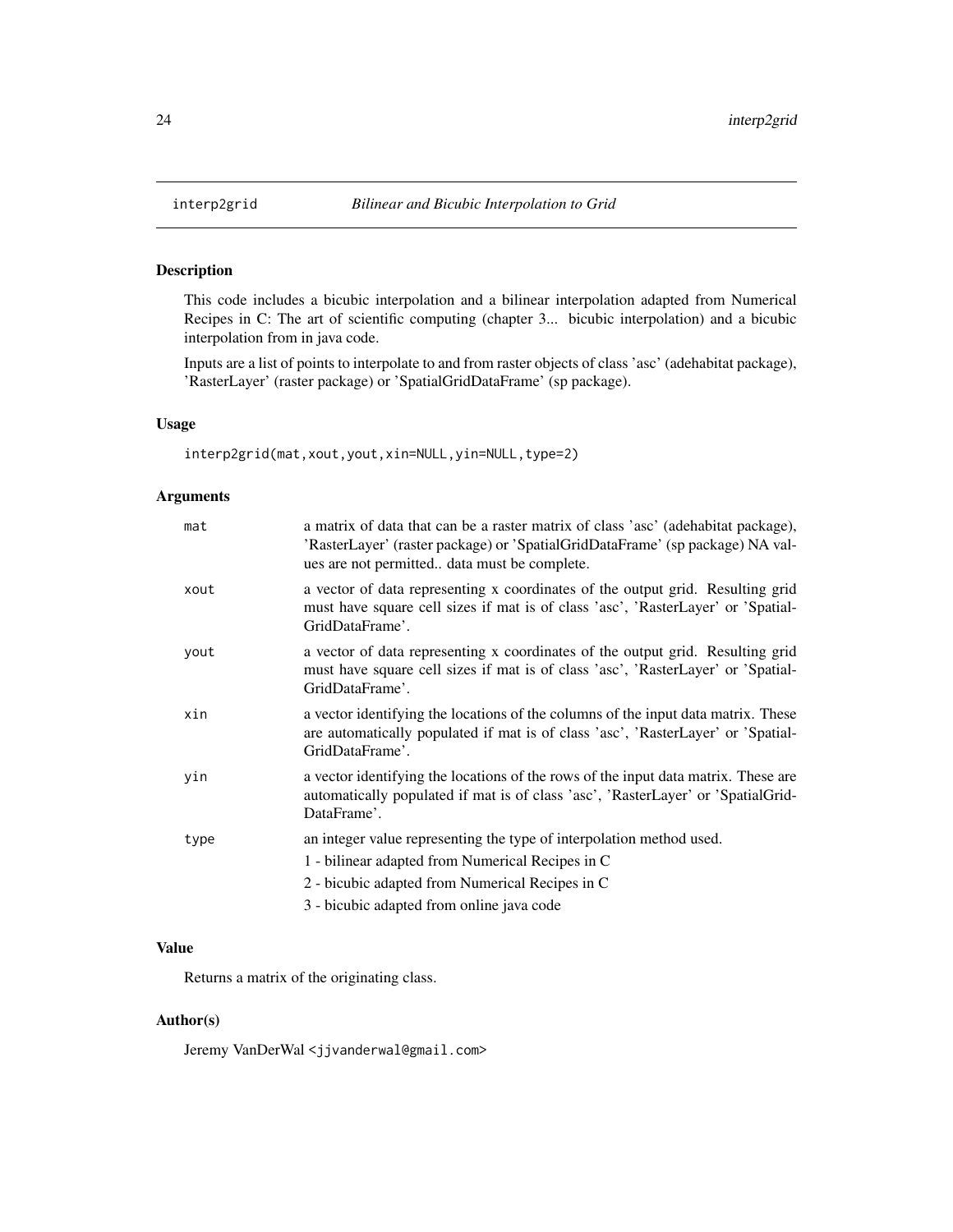# Examples

```
tx = seq(0, 3, 0.1)ty = seq(0, 3, 0.1)tmat = matrix(runif(16,1,16),nrow=4)
     txin = seq(0, 3, length=4)tyin = seq(0, 3, length=4)bilinear1 = interp2grid(tmat,tx,ty,txin,tyin, trype=1)bicubic2 = interp2grid(tmat,tx,ty,txin, tyin, type=2)
    bicubic3 = interp2grid(tmat,tx,ty,txin, tyin, type=3)
    par(mfrow=c(2,2),cex=1)
             image(tmat,main='base',zlim=c(0,16),col=heat.colors(100))
             image(bilinear1,main='bilinear',zlim=c(0,16),col=heat.colors(100))
             image(bicubic2,main='bicubic2',zlim=c(0,16),col=heat.colors(100))
             image(bicubic3,main='bicubic3',zlim=c(0,16),col=heat.colors(100))
```
#### irls *Iteratively reweight least squares*

### Description

Uses the iteratively reweight least squares strategy to find an approximate  $L_p$  solution to  $Ax=b$ .

#### Usage

irls(A, b, tolr, tolx, p, maxiter)

#### Arguments

| A       | Matrix of the system of equations.                                |
|---------|-------------------------------------------------------------------|
| b       | Right hand side of the system of equations                        |
| tolr    | Tolerance below which residuals are ignored                       |
| tolx    | Stopping tolerance. Stop when $(norm(newx-x)/(1+norm(x)) <$ tolx) |
| р       | Specifies which p-norm to use (most often, $p=1$ .)               |
| maxiter | Limit on number of iterations of IRLS                             |

### Details

Use to get L-1 norm solution of inverse problems.

### Value

x Approximate L\_p solution

<span id="page-24-0"></span>irls 25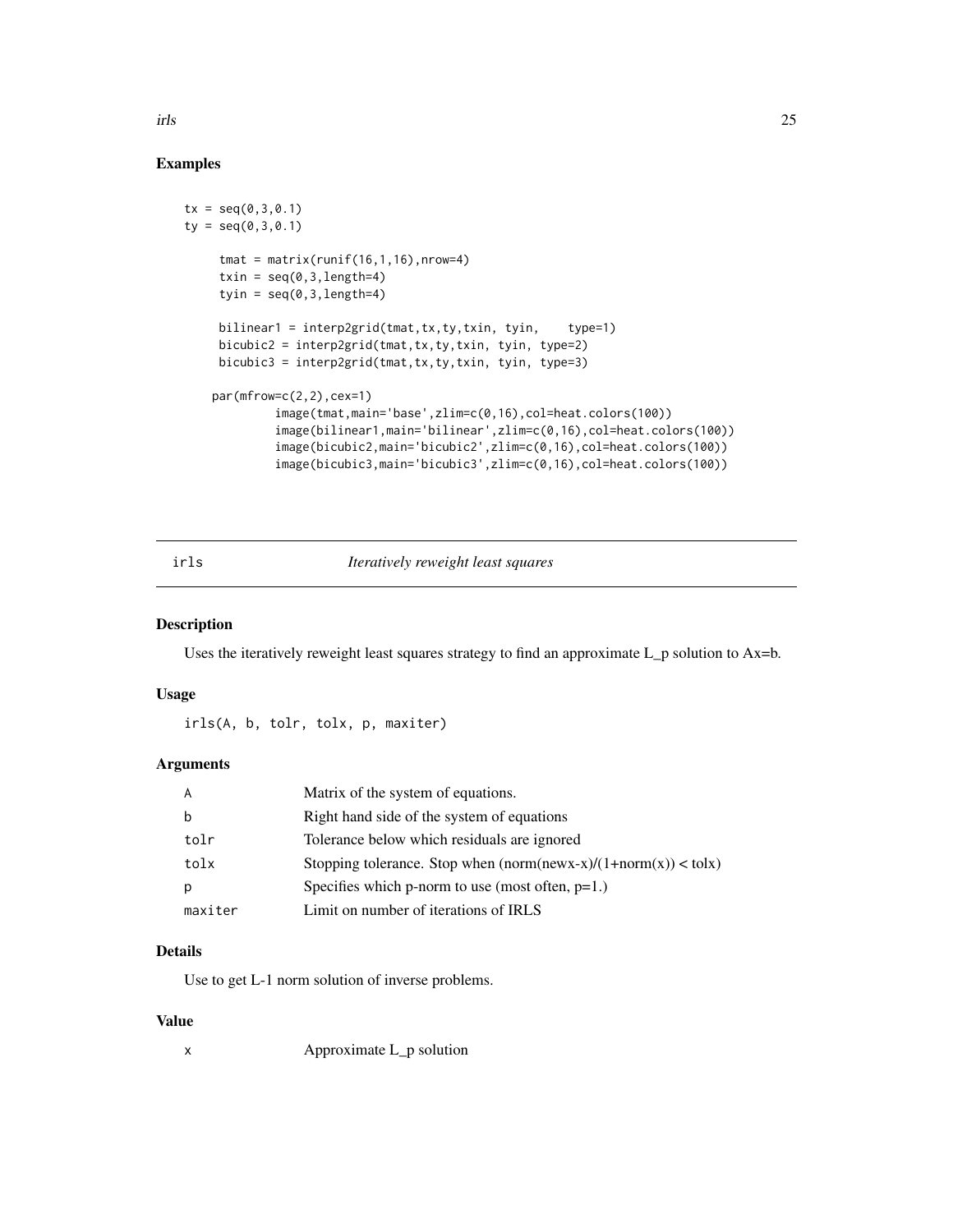#### <span id="page-25-0"></span>Author(s)

Jonathan M. Lees<jonathan.lees@unc.edu>

#### References

Aster, R.C., C.H. Thurber, and B. Borchers, *Parameter Estimation and Inverse Problems*, Elsevier Academic Press, Amsterdam, 2005.

#### Examples

```
t = 1:10y=c(109.3827,187.5385,267.5319,331.8753,386.0535,
428.4271,452.1644,498.1461,512.3499,512.9753)
signa = rep(8, length(y))N=length(t);
### % Introduce the outlier
y[4]=y[4]-200;
G = \text{cbind}(\text{rep}(1, N), t, -1/2*t^2)### % Apply the weighting
yw = y/sigma;
Gw = G/sigmam2 = solve( t(Gw) %*% Gw, t(Gw) %*% yw, tol=1e-12 )
### Solve for the 1-norm solution
ml = irls(Gw, yw, 1.0e-5, 1.0e-5, 1, 25)m1
```
#### irlsl1reg *L1 least squares with sparsity*

### Description

Solves the system Gm=d using sparsity regularization on Lm. Solves the L1 regularized least squares problem: min norm $(G*m-d,2)^2+alpha*norm(L*m,1)$ 

#### Usage

```
irlsl1reg(G, d, L, alpha, maxiter = 100, tolx = 1e-04, tolr = 1e-06)
```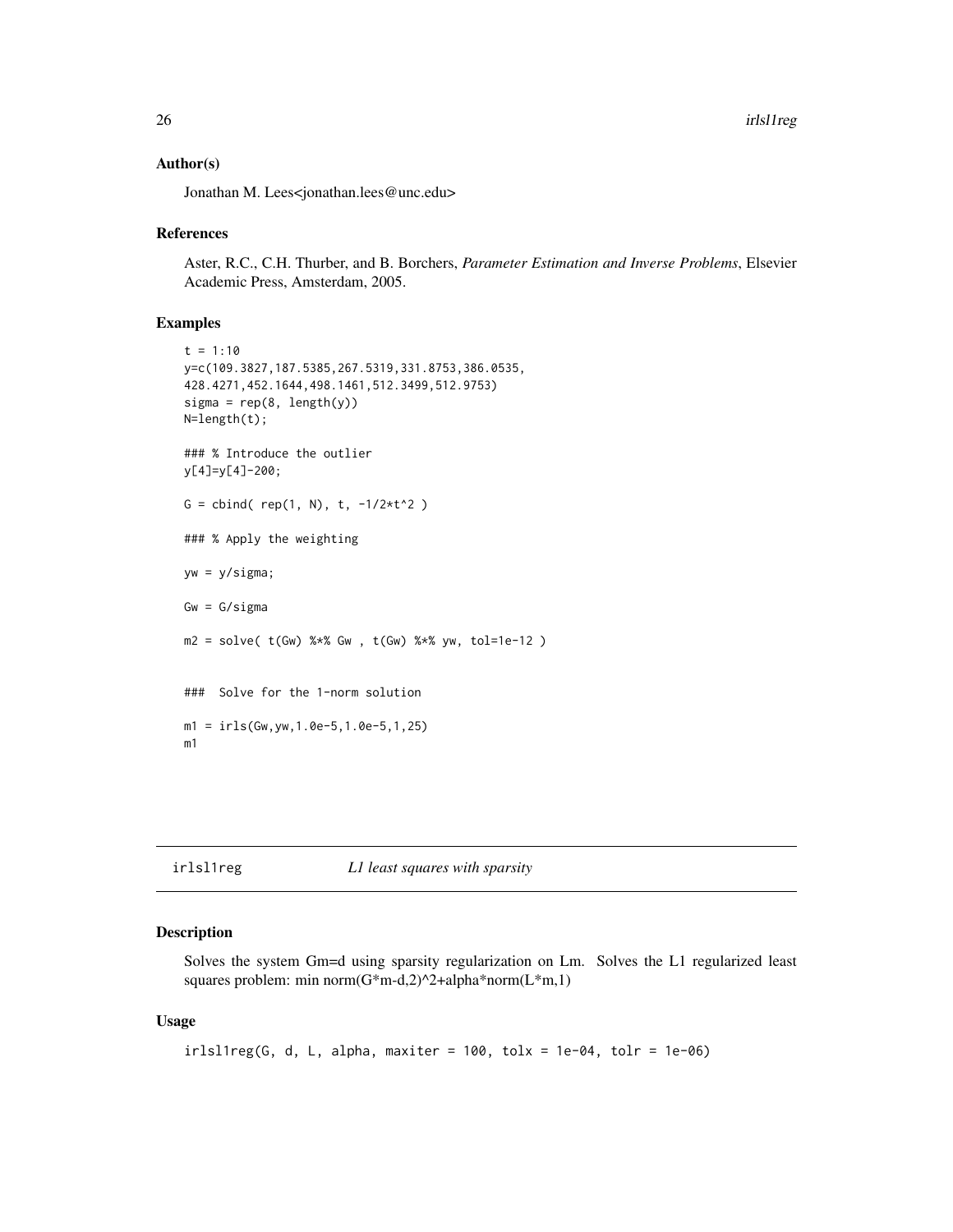#### irlsl1reg 27

### Arguments

| G       | design matrix                                                                  |
|---------|--------------------------------------------------------------------------------|
| d       | right hand side                                                                |
|         | regularization matrix                                                          |
| alpha   | regularization parameter                                                       |
| maxiter | Maximum number of IRLS iterations                                              |
| tolx    | Tolerance on successive iterates                                               |
| tolr    | Tolerance below which we consider an element of $L^*$ m to be effectively zero |
|         |                                                                                |

### Value

| m | model vector |
|---|--------------|
|   |              |

### Author(s)

Jonathan M. Lees<jonathan.lees@unc.edu>

### References

Aster, R.C., C.H. Thurber, and B. Borchers, *Parameter Estimation and Inverse Problems*, Elsevier Academic Press, Amsterdam, 2005.

### Examples

```
n = 20G = \text{shawG}(n, n)spike = rep(0, n)spike[10] = 1
spiken = G %*% spike
wts = rep(1, n)delta = 1e-03
set.seed(2015)
dspiken = spiken + 6e-6 *rnorm(length(spiken))
L1 = get_l\_rough(n, 1);alpha = 0.001k = irls11reg(G, dspiken, L1, alpha, maxiter = 100, tolx = 1e-04, tolr = 1e-06)plotconst(k,-pi/2,pi/2, ylim=c(-.2, 0.5), xlab="theta", ylab="Intensity");
```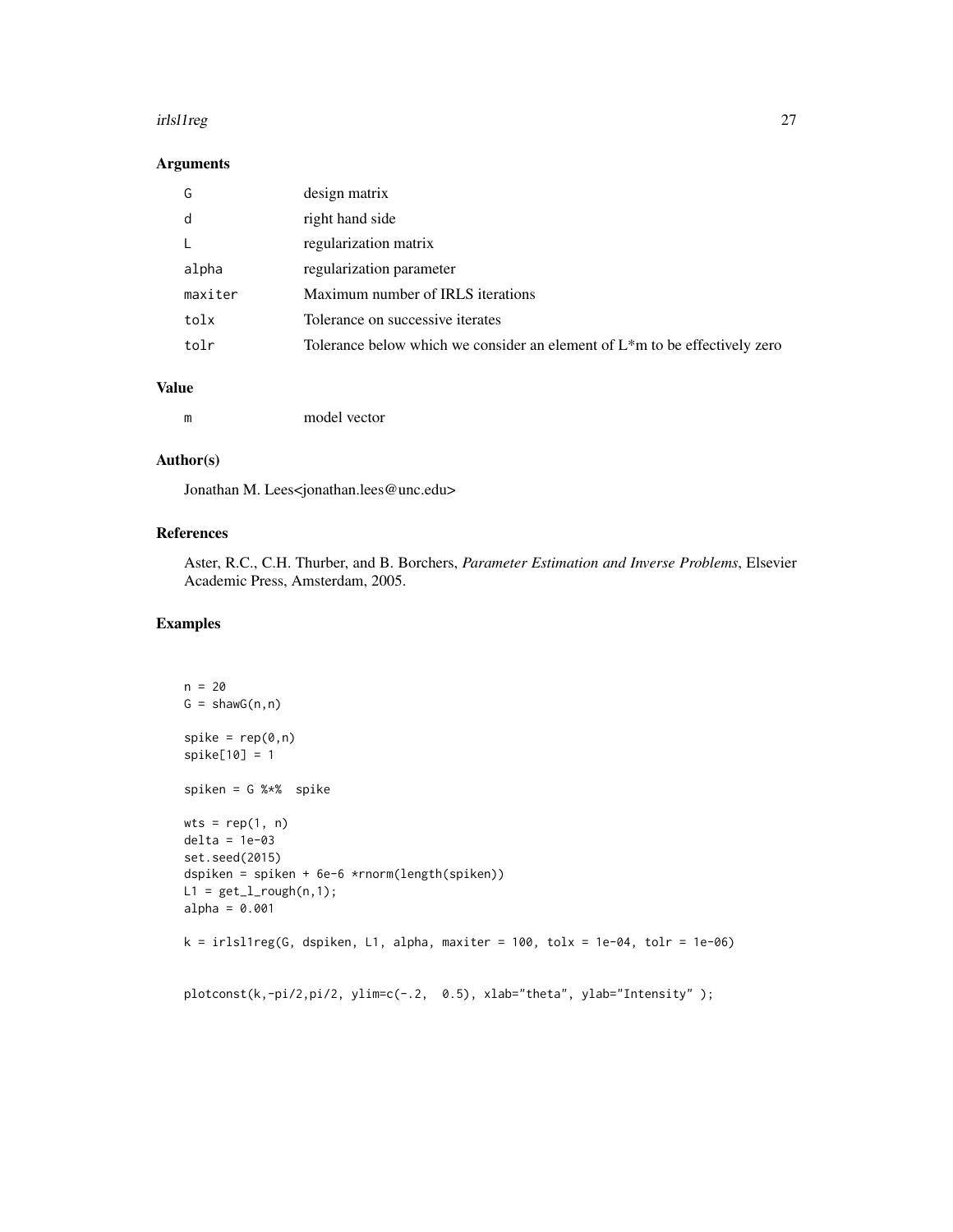<span id="page-27-0"></span>

Implements Kaczmarz's algorithm to solve a system of equations iteratively

#### Usage

kac(A, b, tolx, maxiter)

### Arguments

| A       | Constraint matrix                                                  |
|---------|--------------------------------------------------------------------|
| b       | right hand side                                                    |
| tolx    | difference tolerence for successive iterations (stopping criteria) |
| maxiter | maximum iterations (stopping criteria)                             |

### Value

x solution

### Author(s)

Jonathan M. Lees<jonathan.lees@unc.edu>

#### References

Aster, R.C., C.H. Thurber, and B. Borchers, *Parameter Estimation and Inverse Problems*, Elsevier Academic Press, Amsterdam, 2005.

### Examples

```
set.seed(2015)
G = setDesignG()
### % Setup the true model.
mtruem=matrix(rep(0, 16*16), ncol=16,nrow=16);
mtruem[9,9]=1; mtruem[9,10]=1; mtruem[9,11]=1;
```

```
mtruem[10,9]=1; mtruem[10,11]=1;
mtruem[11,9]=1; mtruem[11,10]=1; mtruem[11,11]=1;
mtruem[2,3]=1; mtruem[2,4]=1;
mtruem[3,3]=1; mtruem[3,4]=1;
```

```
### % reshape the true model to be a vector
mtruev=as.vector(mtruem);
```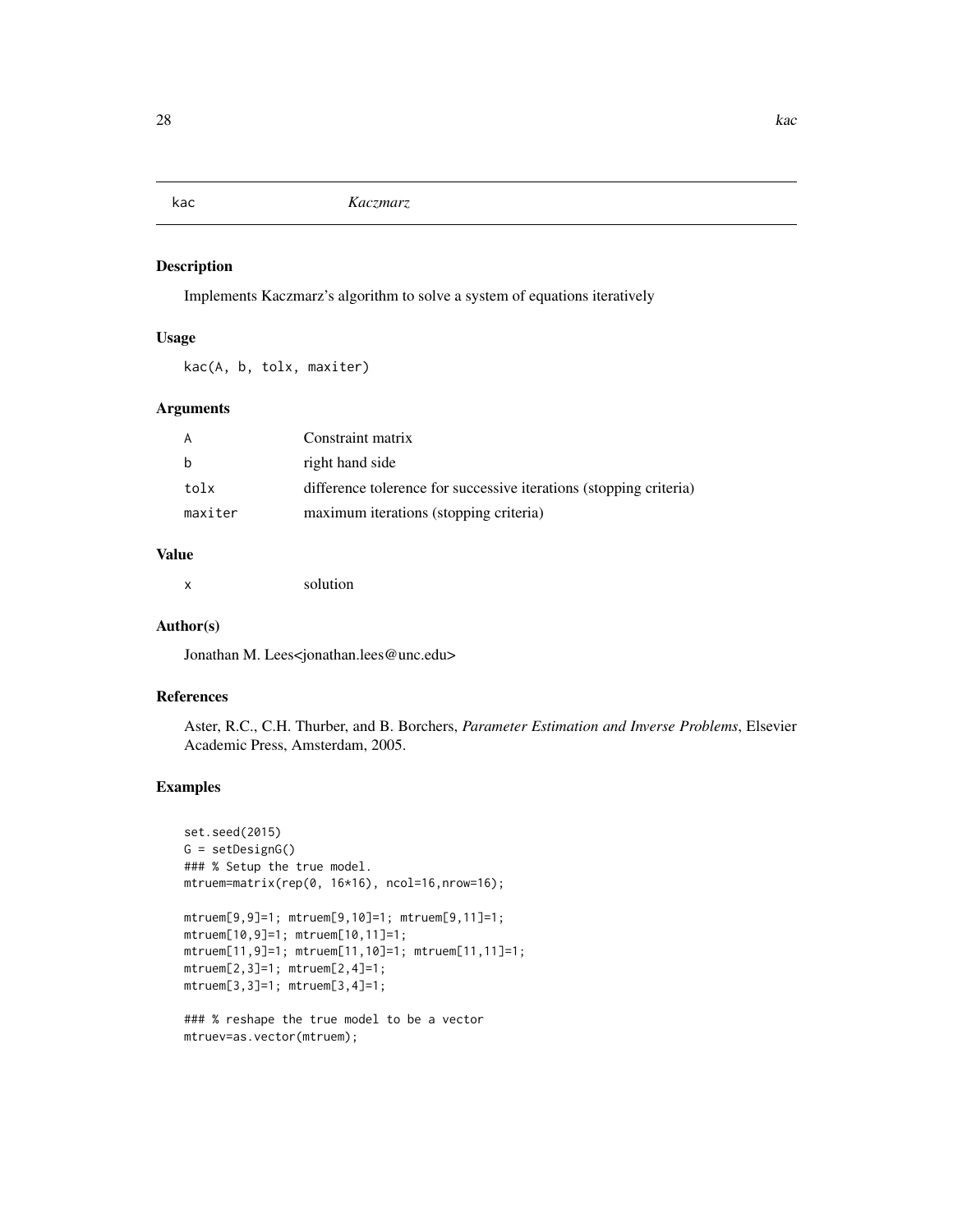#### <span id="page-28-0"></span>linesconst 29

```
### % Compute the data.
dtrue=G %*% mtruev;
### % Add the noise.
d=dtrue+0.1*rnorm(length(dtrue));
mkac<-kac(G,d,0.0,200)
par(mfrow=c(1,2))
imagesc(matrix(mtruem,16,16) , asp=1 , main="True Model" );
imagesc(matrix(mkac,16,16) , asp=1 , main="Kacz Solution" );
```
linesconst *Plot constant model*

### Description

Add to plotting model in piecewise constant form over n subintervals, where n is the length of x.

#### Usage

linesconst $(x, 1, r, ...)$ 

### Arguments

| x | model to be plotted    |
|---|------------------------|
|   | left endpoint of plot  |
|   | right endpoint of plot |
|   | graphical parameters   |

### Details

Used for plotting vector models

#### Value

graphical side effects

### Author(s)

Jonathan M. Lees<jonathan.lees@unc.edu>

### See Also

plotconst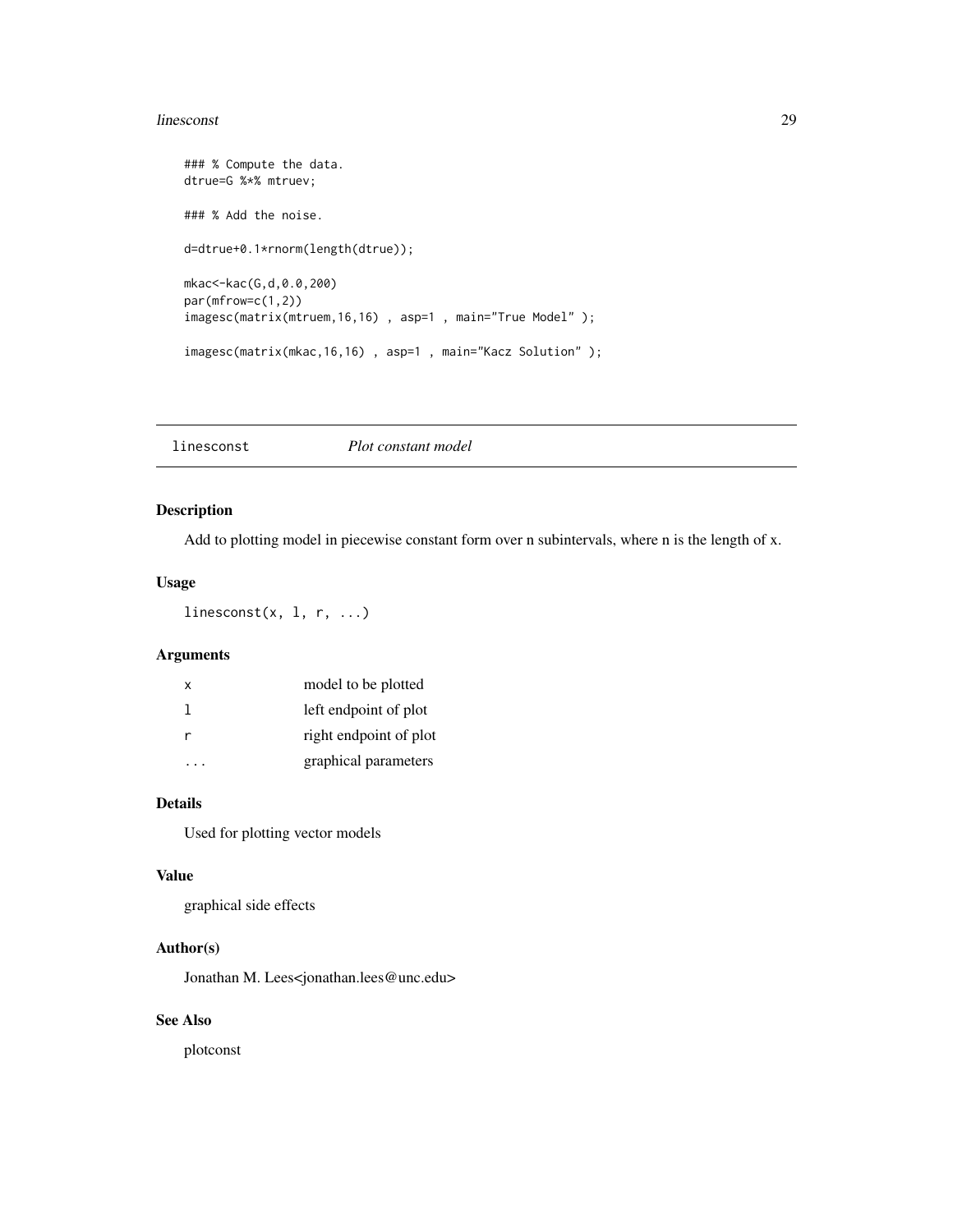30 **lmarq** 

### Examples

```
zip = runif(25)plotconst(zip, 0, 1 )
linesconst(runif(25) , 0, 1 , col='red' )
```

| . .<br>Ξ |  |
|----------|--|
|----------|--|

### Lev-Marquardt Inversion

#### Description

Use the Levenberg-Marquardt algorithm to minimize  $f(p)=sum(F_i(p)^{\wedge}2)$ 

#### Usage

lmarq(afun, ajac, p0, tol, maxiter)

### Arguments

| afun    | name of the function $F(x)$          |
|---------|--------------------------------------|
| ajac    | name of the Jacobian function $J(x)$ |
| p0      | initial guess                        |
| tol     | stopping tolerance                   |
| maxiter | maximum number of iterations allowed |

### Value

| pstar | best solution found. |
|-------|----------------------|
| iter  | Iteration count.     |

# Author(s)

Jonathan M. Lees<jonathan.lees@unc.edu>

### Examples

```
fun<-function(p){
### Compute the function values.
fvec=rep(0,length(TM))
fvec=(Q*exp(-D^2*p[1]/(4*p[2]*TM))/(4*pi*p[2]*TM) - H)/SIGMA
  return(fvec)
}
jac <-function( p)
  {
### use known formula for the derivatives in the Jacobian
   n=length(TM)
```
<span id="page-29-0"></span>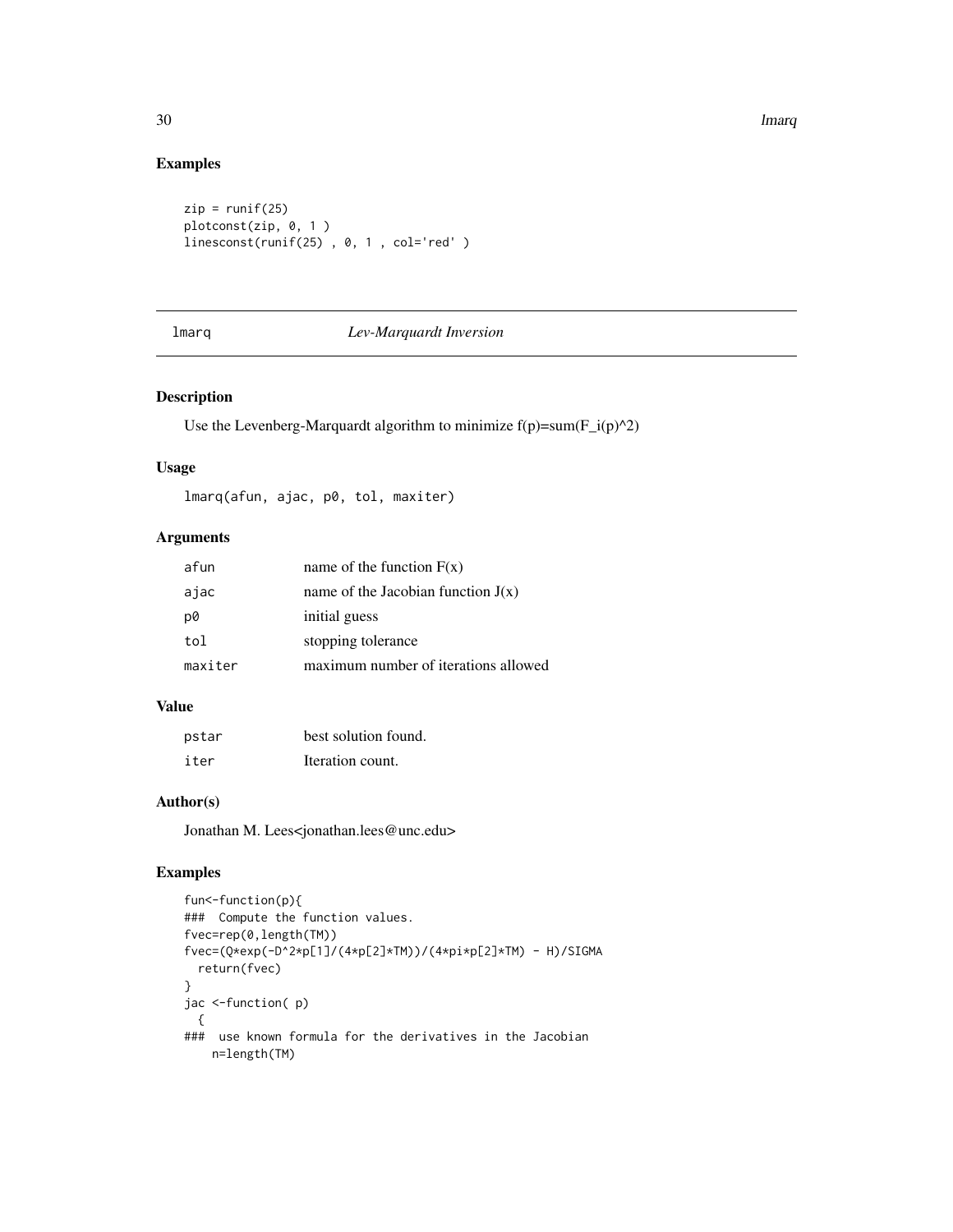#### <span id="page-30-0"></span> $\mu$ loadMAT  $\overline{31}$

```
J= matrix(0,nrow=n,ncol=2)
      J[,1]=(-Q*D^2*exp(-D^2*p[1]/(4*p[2]*TM))/(16*pi*p[2]^2*TM^2))/SIGMA
      J[,2]=(Q/(4*pi*p[2]^2*TM))*
          ((D^2*p[1])/(4*p[2]*TM)-1)*exp(-D^2*p[1]/(4*p[2]*TM))/SIGMA
   return(J)
  }
H=c(0.72, 0.49, 0.30, 0.20, 0.16, 0.12)
TM=c(5.0, 10.0, 20.0, 30.0, 40.0, 50.0)
### Fixed parameter values.
D=60
Q=50
### We'll use sigma=1cm.
SIGMA=0.01*rep(1,length(H))
### The unknown/estimated parameters are S=p(1) and T=p(2).
p0=c(0.001, 1.0)
### Solve the least squares problem with LM.
PEST = lmarq('fun','jac',p0,1.0e-12,100)
```
loadMAT *Load a Matlab matfile*

### Description

Load a Matlab matfile, rename the internal parameters to get R-objects

### Usage

loadMAT(fn, pos=1)

#### Arguments

| fn  | file name of MATfile                        |
|-----|---------------------------------------------|
| pos | integer, position in search path, default=1 |

#### Details

Program reads in previously saved mat-files and extracts the data, and renames the variables to match the book.

#### Value

Whatever is in the MATfile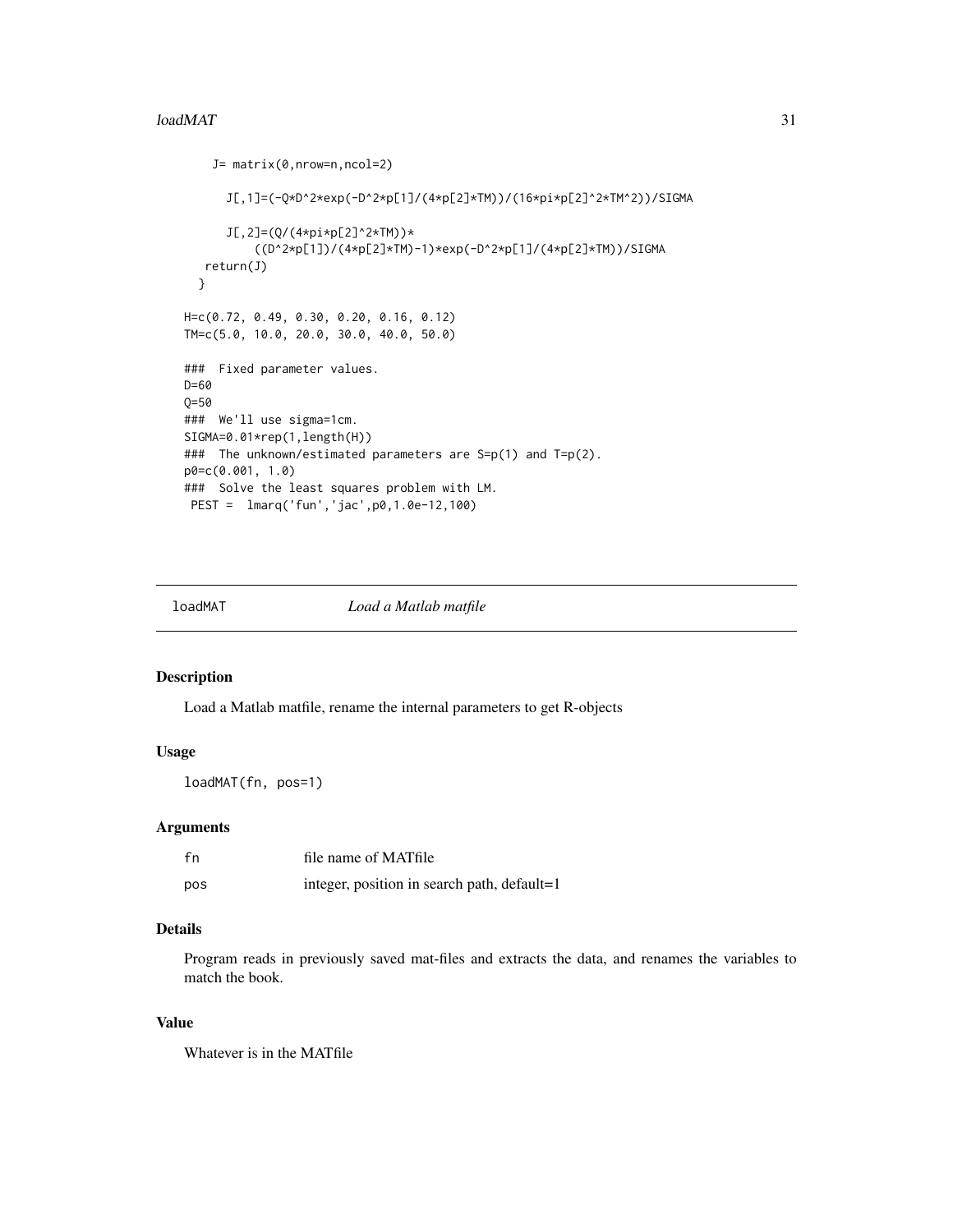<span id="page-31-0"></span>

Matfiles are created using the matlab2R routines

# Author(s)

Jonathan M. Lees<jonathan.lees@unc.edu>

l\_curve\_corner *L Curve Corner*

### Description

Retrieve corner of L-curve

### Usage

l\_curve\_corner(rho, eta, reg\_param)

# Arguments

| rho       | misfit                   |
|-----------|--------------------------|
| eta       | model norm or seminorm   |
| reg_param | regularization parameter |

### Value

| reg_corner  | the value of reg_param with maximum curvature              |
|-------------|------------------------------------------------------------|
| ireg_corner | the index of the value in reg_param with maximum curvature |
| kappa       | the curvature for each reg param                           |

### Author(s)

Jonathan M. Lees<jonathan.lees@unc.edu>

#### References

Aster, R.C., C.H. Thurber, and B. Borchers, *Parameter Estimation and Inverse Problems*, Elsevier Academic Press, Amsterdam, 2005.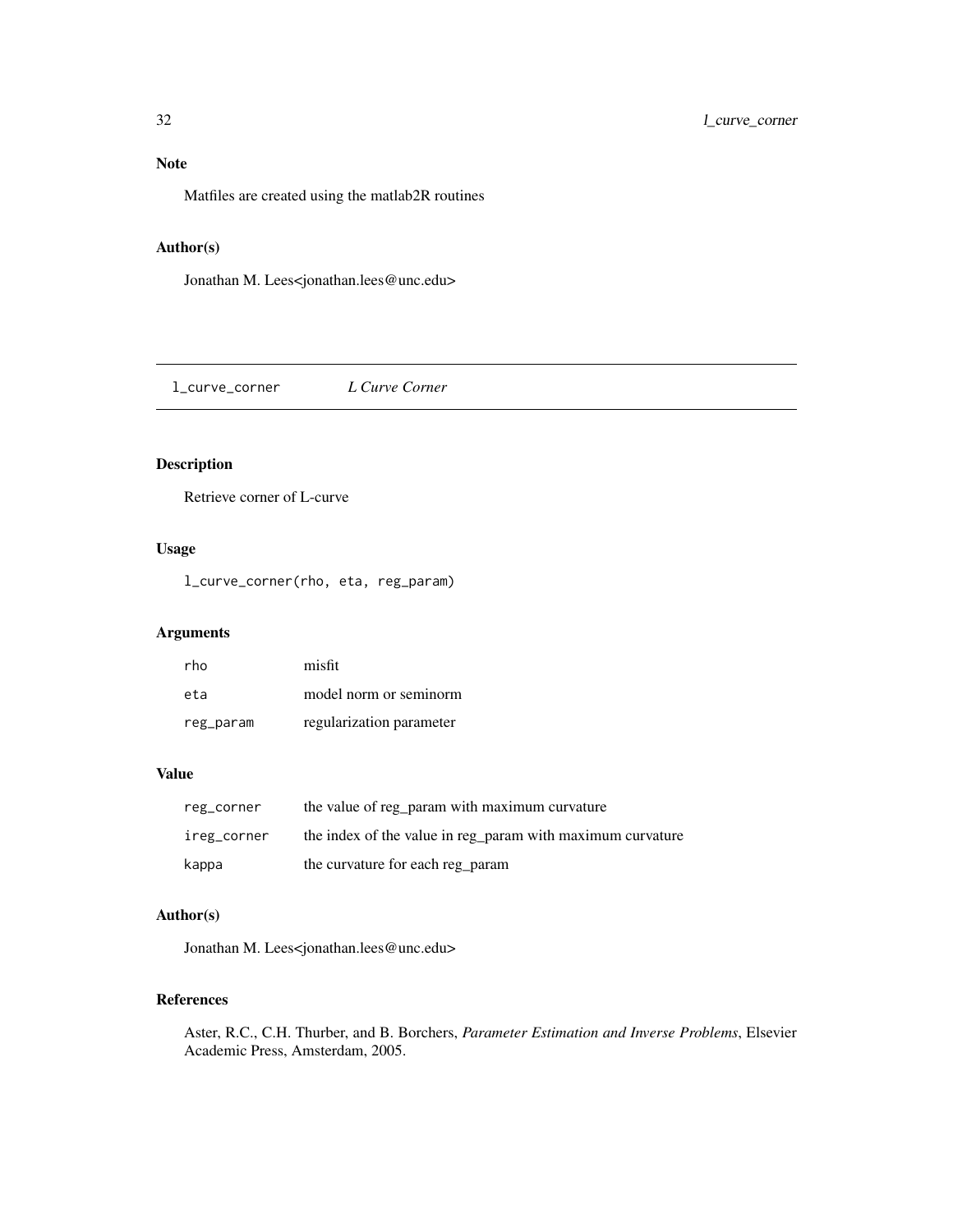### <span id="page-32-0"></span>l\_curve\_tgsvd 33

#### Examples

```
#### Vertical Seismic Profile example
set.seed(2015)
VSP = vspprofile()
t = VSP$t2G = VSP$GM = VSP$M
N = VSP$N
L1 = get_l\_rough(N,1);littleU = PEIP::GSVD(as.matrix(G), as.matrix(L1) );
BIGU = flipGSVD(littleU, dim(G), dim(L1) )
U1 = BIGU$U
V1 =BIGU$V
X1=BIGU$X
Lam1=BIGU$C
M1=BIGU$S
K1 = 1_curve_tgsvd(U1, t, X1, Lam1, G, L1);
rho1 =K1$rho
eta1 =K1$eta
reg_param1 =K1$reg_param
m1s =K1$m
### % store where the corner is (from visual inspection)
vcorn = l_curve_corner(rho1, eta1, reg_param1)
ireg_corner1=vcorn$reg_corner
rho_corner1=rho1[ireg_corner1];
eta_corner1=eta1[ireg_corner1];
print(paste('1st order reg corner is: ',ireg_corner1));
plot(rho1,eta1,type="b", log="xy", xlim=c(1e-4, 1e-2), ylim=c(6e-6, 2e-4),
     xlab="Residual Norm ||Gm-d||_2", ylab="Solution Seminorm ||Lm||_2" );
points(rho_corner1, eta_corner1, col='red', cex=2 )
```
l\_curve\_tgsvd *L curve tgsvd*

### Description

L curve parematers and models for truncated gsvd regularization.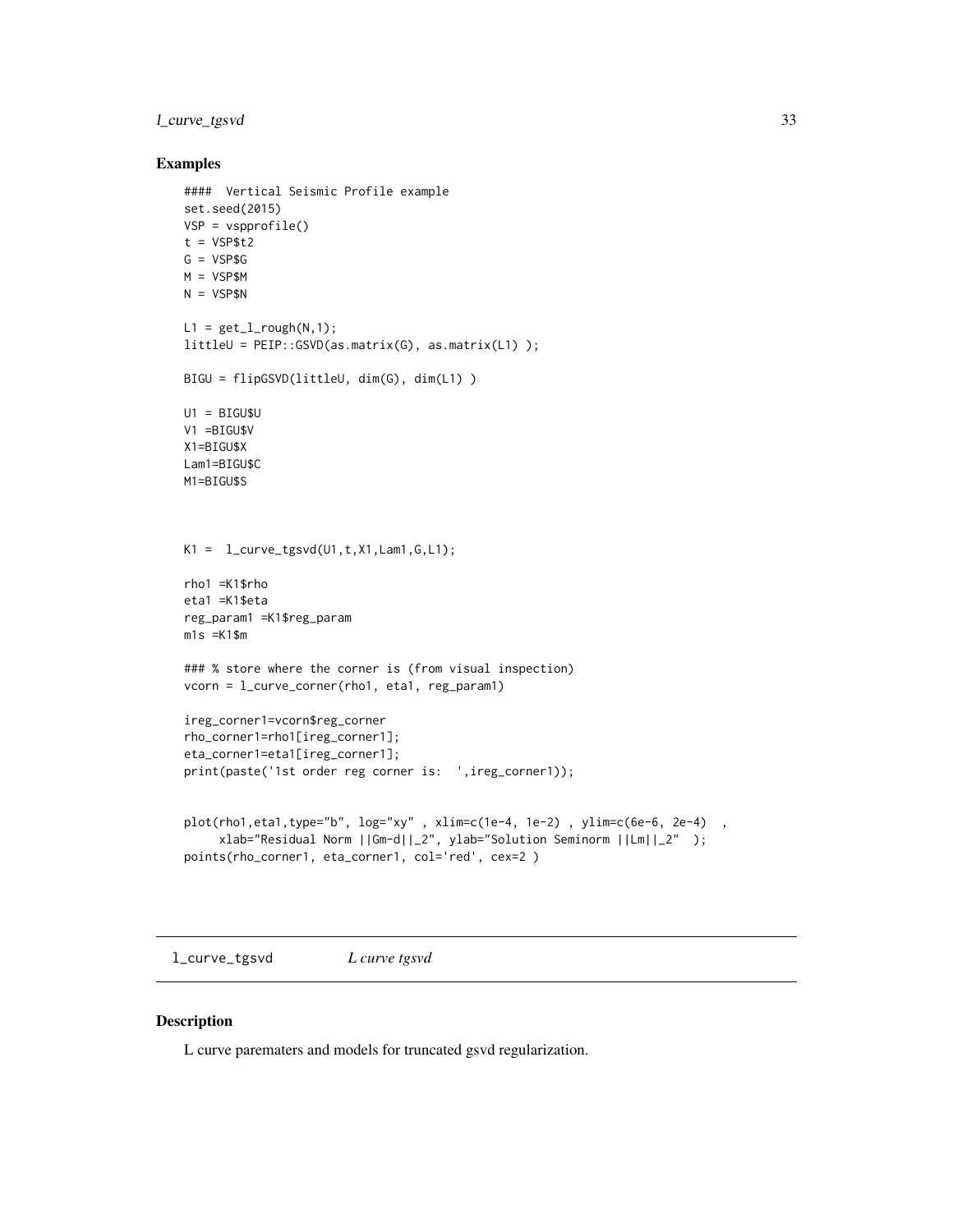### Usage

l\_curve\_tgsvd(U, d, X, Lam, G, L)

### Arguments

|     | U, output of GSVD |
|-----|-------------------|
| d   | output of GSVD    |
| x   | output of GSVD    |
| Lam | output of GSVD    |
| G   | output of GSVD    |
|     | output of GSVD    |

# Value

### List:

| eta       | the solution seminorm llLmll                     |
|-----------|--------------------------------------------------|
| rho       | the residual norm $\ G\ $ - dll                  |
| reg_param | corresponding regularization parameters          |
| m         | corresponding suite of models for truncated GSVD |

### Author(s)

Jonathan M. Lees<jonathan.lees@unc.edu>

### References

Aster, R.C., C.H. Thurber, and B. Borchers, *Parameter Estimation and Inverse Problems*, Elsevier Academic Press, Amsterdam, 2005.

# Examples

```
#### Vertical Seismic Profile example
set.seed(2015)
VSP = vspprofile()
t = VSP$t2G = VSP$GM = VSP$M
N = VSP$NL1 = get_l\_rough(N,1);littleU = PEIP::GSVD(as.matrix(G), as.matrix(L1) );
BIGU = flipGSVD(littleU, dim(G), dim(L1) )
```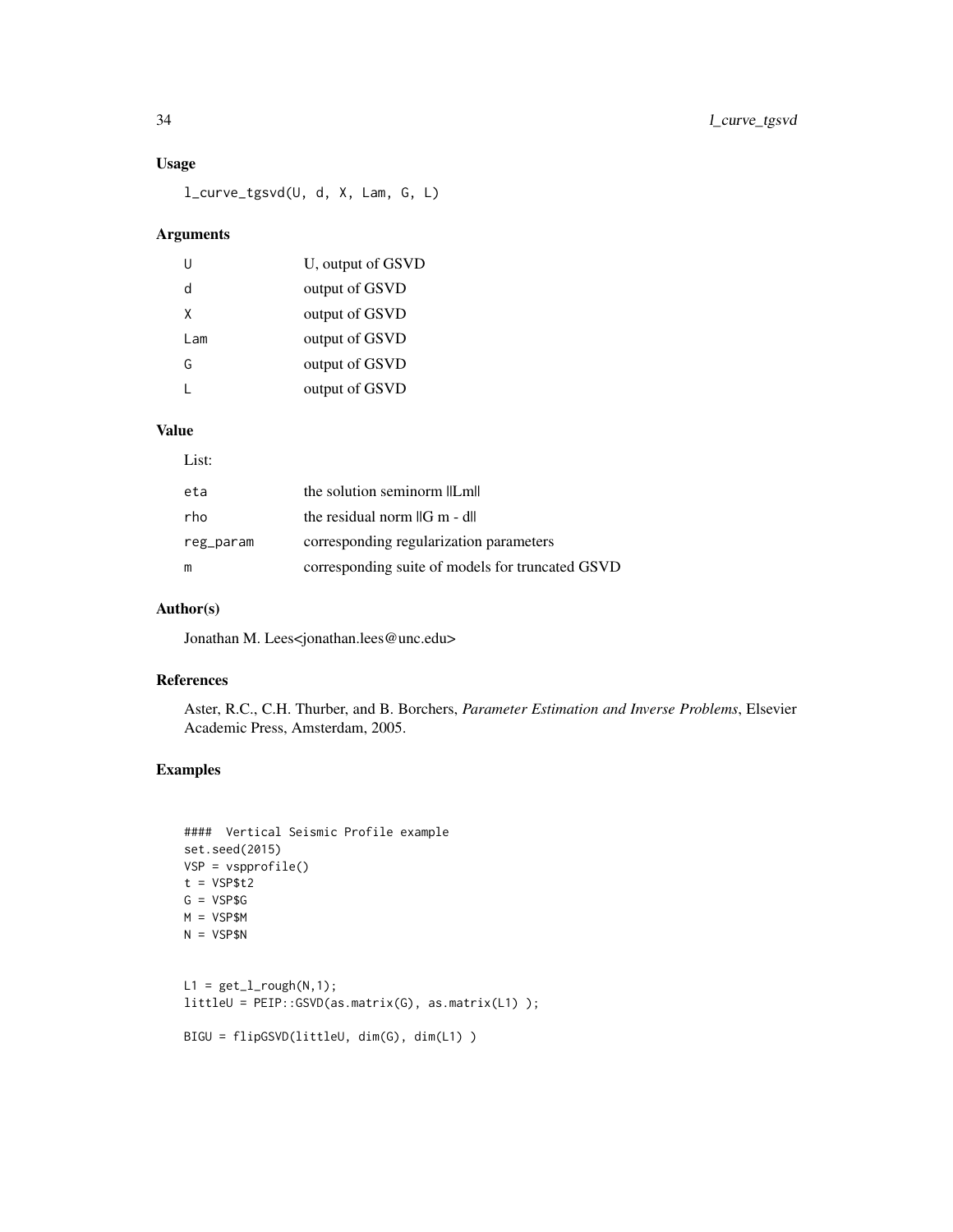```
U1 = BIGU$U
V1 =BIGU$V
X1=BIGU$X
Lam1=BIGU$C
M1=BIGU$S
K1 = 1_curve_tgsvd(U1, t, X1, Lam1, G, L1);
rho1 =K1$rho
eta1 =K1$eta
reg_param1 =K1$reg_param
m1s =K1$m
### % store where the corner is (from visual inspection)
ireg_corner1=8;
rho_corner1=rho1[ireg_corner1];
eta_corner1=eta1[ireg_corner1];
print(paste('1st order reg corner is: ',ireg_corner1));
plot(rho1,eta1,type="b", log="xy", xlim=c(1e-4, 1e-2) , ylim=c(6e-6, 2e-4) ,
     xlab="Residual Norm ||Gm-d||_2", ylab="Solution Seminorm ||Lm||_2" );
```
l\_curve\_tikh\_gsvd *L-curve tikh gsvd*

### Description

L-curve tikh gsvd

### Usage

```
l_curve_tikh_gsvd(U, d, X, Lam, Mu, G, L, npoints, varargin = NULL)
```
#### Arguments

| U   | from the gsvd                       |
|-----|-------------------------------------|
| d   | data vector for the problem $G*m=d$ |
| X   | from the gsvd                       |
| Lam | from the gsvd                       |
| Mu  | from the gsvd                       |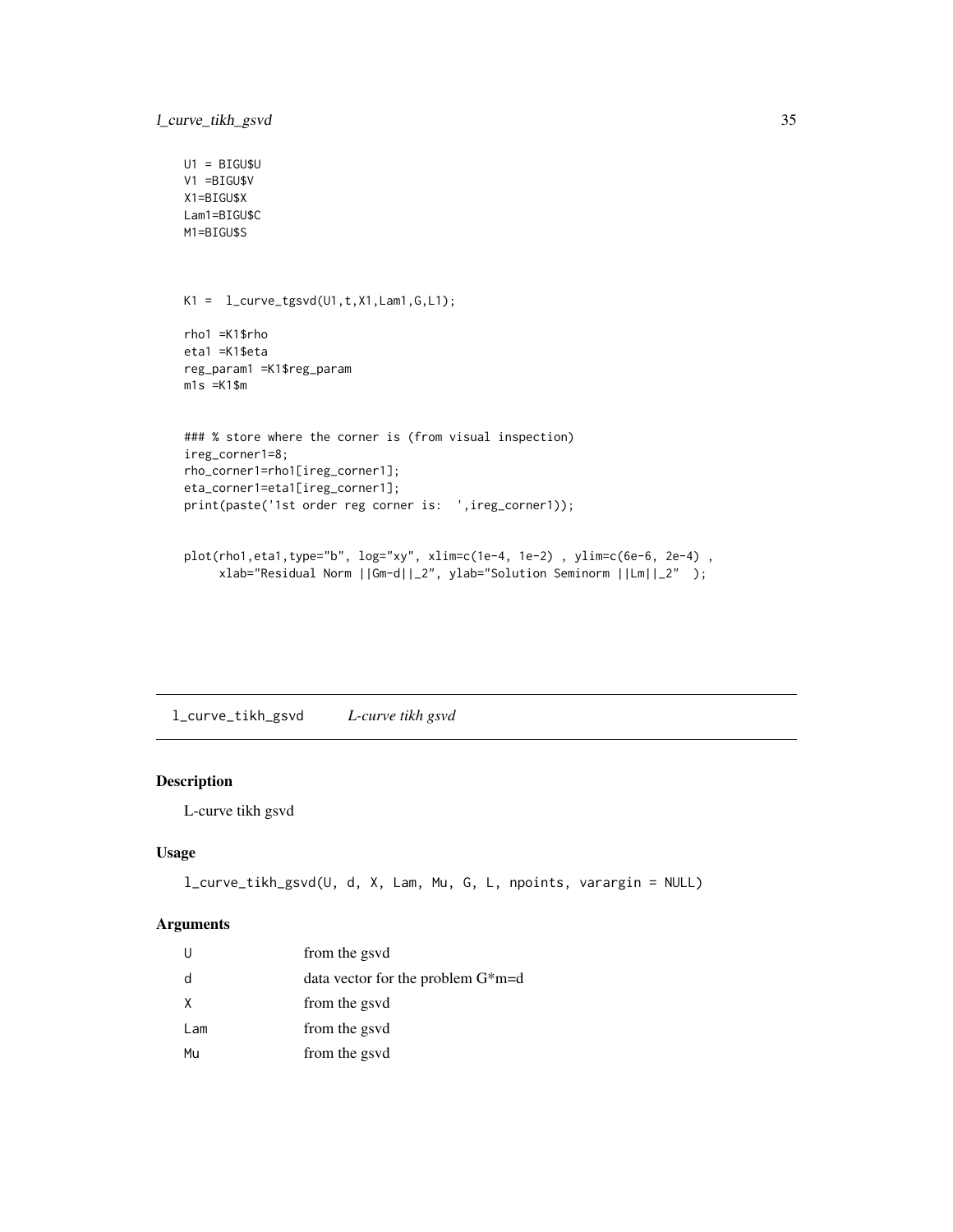| G        | system matrix                                                                                                                                                                                               |
|----------|-------------------------------------------------------------------------------------------------------------------------------------------------------------------------------------------------------------|
| L.       | roughening matrix                                                                                                                                                                                           |
| npoints  |                                                                                                                                                                                                             |
| varargin | alpha min, alpha max: if specified, constrain the logrithmically spaced regu-<br>larization parameter range, otherwise an attempt is made to estimate them from<br>the range of generalized singular values |

### Details

Uses output of GSVD

#### Value

| eta       | - the solution seminorm llLmll                     |
|-----------|----------------------------------------------------|
| rho       | - the residual norm IG m - dll                     |
| reg_param | - corresponding regularization parameters          |
| m         | - corresponding suite of models for truncated GSVD |

### Author(s)

Jonathan M. Lees<jonathan.lees@unc.edu>

# Examples

```
#### Vertical Seismic Profile example
set.seed(2015)
VSP = vspprofile()
t = VSP$t2G = VSP$G
M = VSP$M
N = VSP$NL1 = get_l\_rough(N,1);littleU = PEIP::GSVD(as.matrix(G), as.matrix(L1) );
BIGU = flipGSVD(littleU, dim(G), dim(L1) )
U1 = BIGU$U
V1 =BIGU$V
X1=BIGU$X
Lam1=BIGU$C
M1=BIGU$S
K1 = l_curve_tikh_gsvd(U1,t,X1,Lam1,M1, G,L1, 25);
rho1 =K1$rho
eta1 =K1$eta
reg_param1 =K1$reg_param
```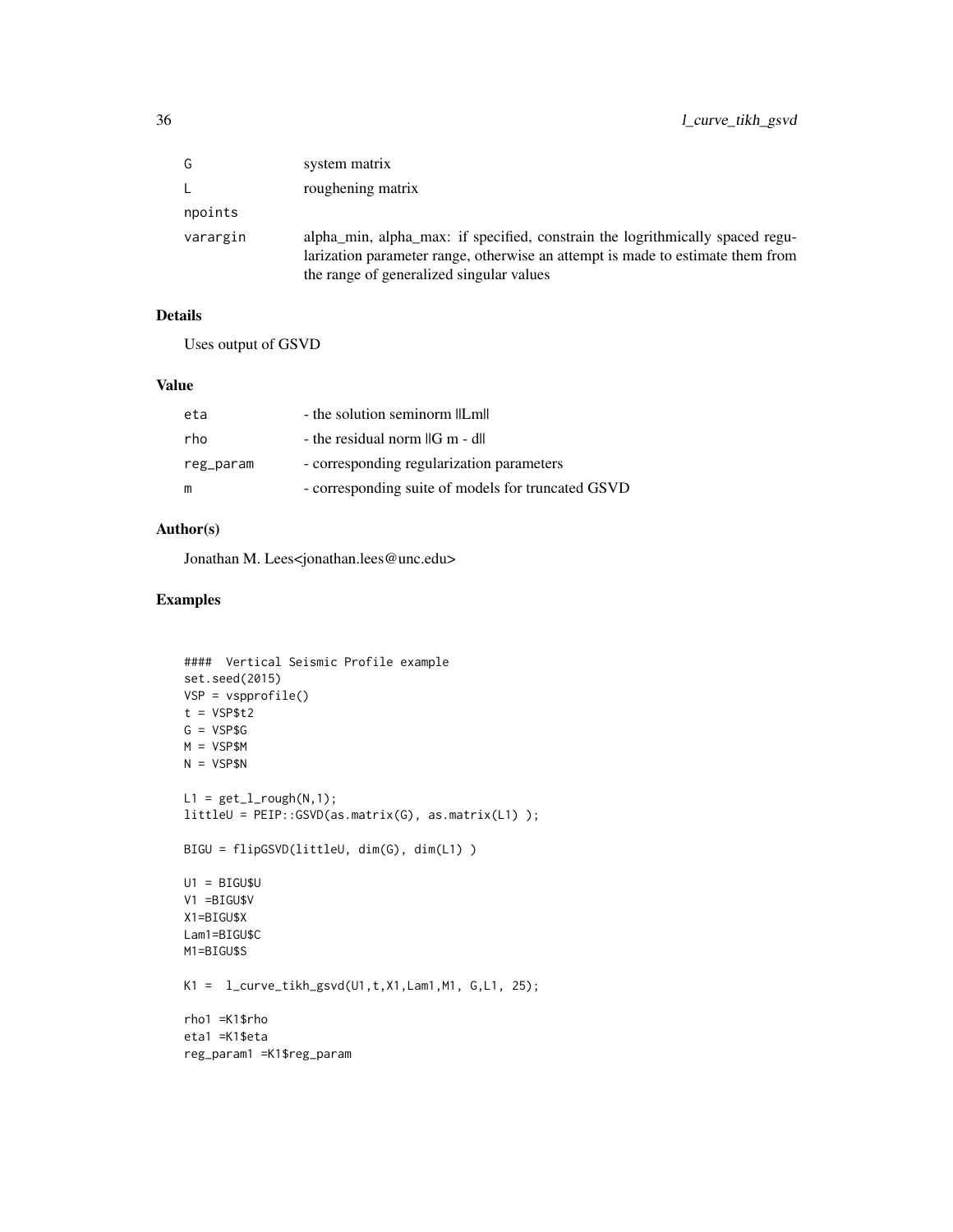### <span id="page-36-0"></span>l\_curve\_tikh\_svd 37

```
m1s = K1$m
### store where the corner is (from visual inspection)
ireg_corner1=8;
rho_corner1=rho1[ireg_corner1];
eta_corner1=eta1[ireg_corner1];
print(paste('1st order reg corner is: ',ireg_corner1));
plot(rho1,eta1,type="b", log="xy", xlim=c(1e-4, 1e-2) , ylim=c(6e-6, 2e-4) ,
```

```
xlab="Residual Norm ||Gm-d||_2", ylab="Solution Seminorm ||Lm||_2" );
```
l\_curve\_tikh\_svd *L-curve Tikhonov*

### Description

L-curve for Tikhonov regularization

### Usage

```
l_curve_tikh_svd(U, s, d, npoints, varargin = NULL)
```
### Arguments

| U        | matrix of data space basis vectors from the svd                                                                                                                                                 |
|----------|-------------------------------------------------------------------------------------------------------------------------------------------------------------------------------------------------|
| S        | vector of singular values                                                                                                                                                                       |
| d        | the data vector                                                                                                                                                                                 |
| npoints  | the number of logarithmically spaced regularization parameters                                                                                                                                  |
| varargin | alpha_min, alpha_max: if specified, constrain the logrithmically spaced regu-<br>larization parameter range, otherwise an attempt is made to estimate them from<br>the range of singular values |

# Details

Calculates the L-curve

### Value

| eta       | the solution norm limit or seminorm llLmll |
|-----------|--------------------------------------------|
| rho       | the residual norm $\ G\ $ - dll            |
| reg_param | corresponding regularization parameters    |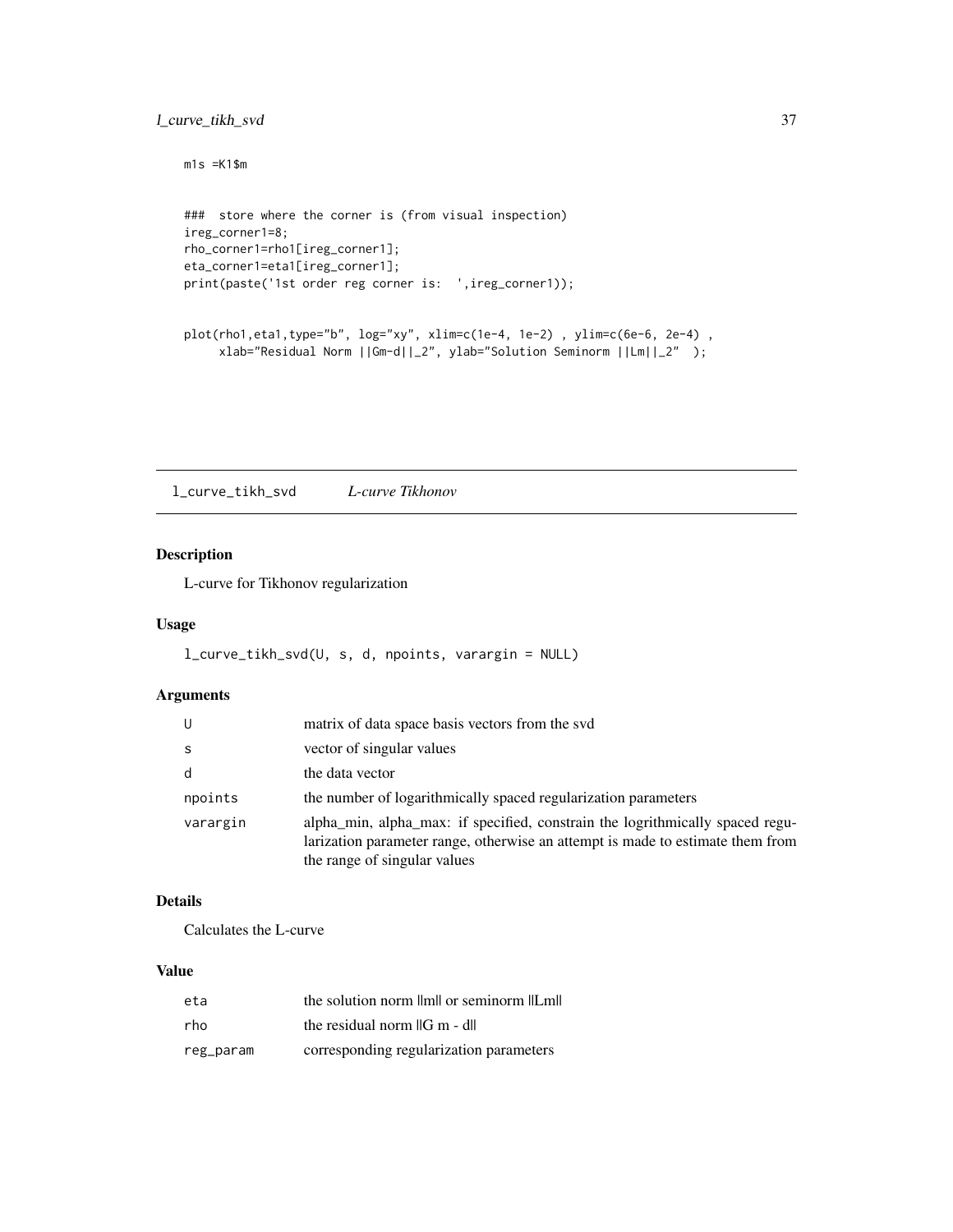38 mcmc metal and the state of the state of the state of the state of the state of the state of the state of the state of the state of the state of the state of the state of the state of the state of the state of the state

#### Author(s)

Jonathan M. Lees<jonathan.lees@unc.edu>

#### Examples

```
#### Vertical Seismic Profile example
set.seed(2015)
VSP = vspprofile()
t = VSP$t2G = VSP$G
M = VSP$M
N = VSP$NL1 = get_l\_rough(N,1);littleU = PEIP::GSVD(as.matrix(G), as.matrix(L1) );
BIGU = flipGSVD(littleU, dim(G), dim(L1) )
UI = BIGU$UV1 =BIGU$V
X1=BIGU$X
Lam1=BIGU$C
M1=BIGU$S
K1 = 1_curve_tikh_svd(U1, diag(M1), X1, 25, varargin = NULL)
rho1 =K1$rho
eta1 =K1$eta
reg_param1 =K1$reg_param
m1s = K1$m
### store where the corner is (from visual inspection)
ireg_corner1=8;
rho_corner1=rho1[ireg_corner1];
eta_corner1=eta1[ireg_corner1];
print(paste("1st order reg corner is: ",ireg_corner1));
plot(rho1,eta1,type="b", log="xy"
     xlab="Residual Norm ||Gm-d||_2", ylab="Solution Seminorm ||Lm||_2" );
```
mcmc *Maximum likelihood Models*

### Description

Maximum likelihood Models

#### Usage

```
mcmc(alogprior, aloglikelihood, agenerate, alogproposal, m0, niter)
```
<span id="page-37-0"></span>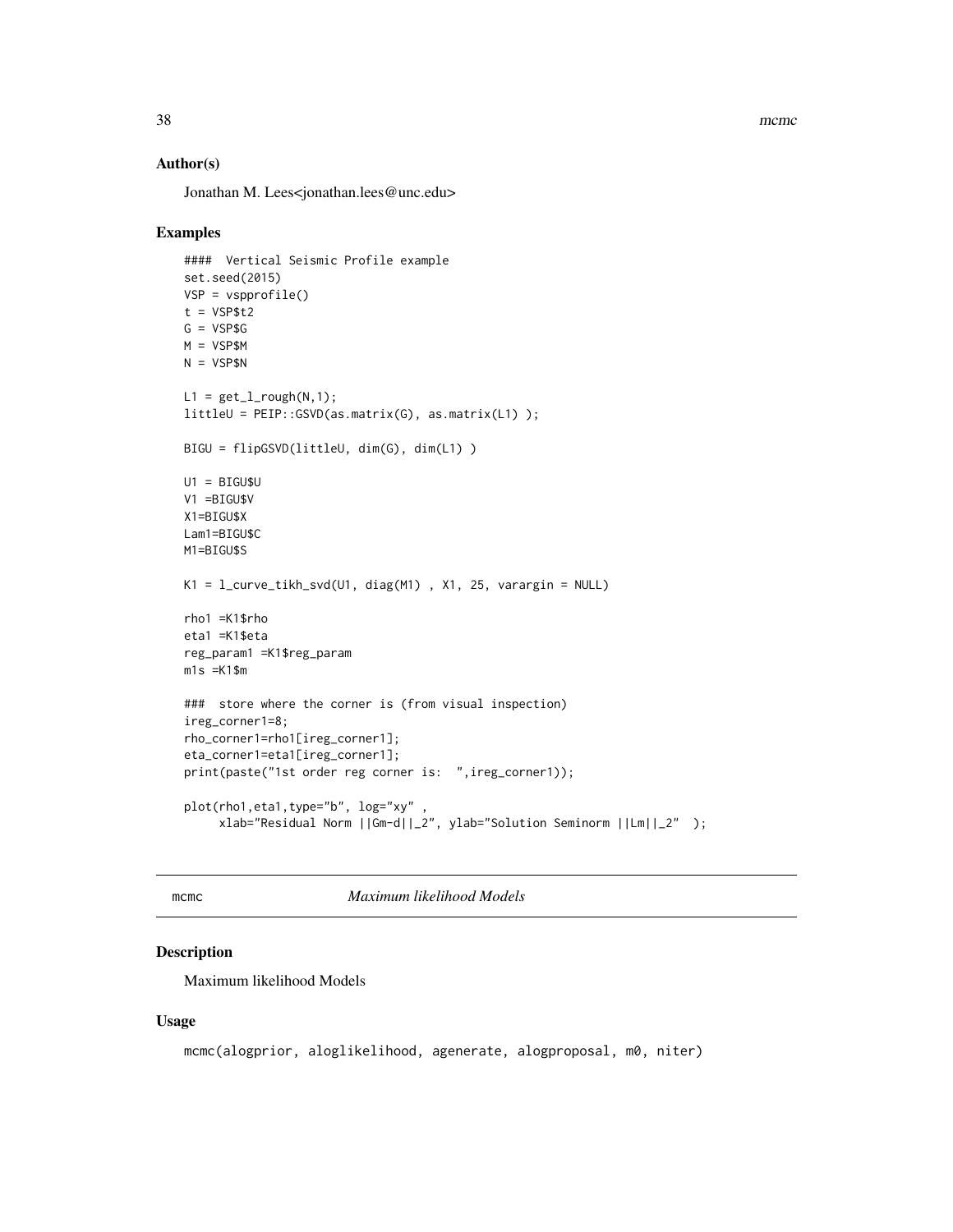#### $m$ cmc $\sim$  39

### Arguments

| alogprior    | Name of a function that computes the log of the prior distribution.                  |
|--------------|--------------------------------------------------------------------------------------|
|              | aloglikelihood Name of a function the computes the log of the likelihood.            |
| agenerate    | Name of a function that generates a random model from the current model using<br>the |
| alogproposal | Name of a function that computes the log of the proposal distribution $r(x,y)$ .     |
| mØ           | Initial model                                                                        |
| niter        | Number of iterations to perform                                                      |

### Value

| mout        | MCMC samples                             |
|-------------|------------------------------------------|
| <b>mMAP</b> | Best model found in the MCMC simulation. |
| accrate     | Acceptance rate                          |

### Author(s)

Jonathan M. Lees<jonathan.lees@unc.edu>

### Examples

```
fun <-function(m,x)
{
 y=m[1]*exp(m[2]*x)+m[3]*x*exp(m[4]*x)
  return(y)
}
generate <-function( x) {
  y=x+step*rnorm(4)
  return(y)
}
logprior <-function(m)
{
  if( (m[1]>=0) & (m[1]<=2) &
     (m[2]>=-0.9) & (m[2]<=0) &
     (m[3]>=0) & (m[3]<=2) &
     (m[4]>=0.9) & (m[4]<=0){
     1p=0}
  else
   {
     lp= -Inf
   }
 return(lp)
}
loglikelihood <-function(m)
```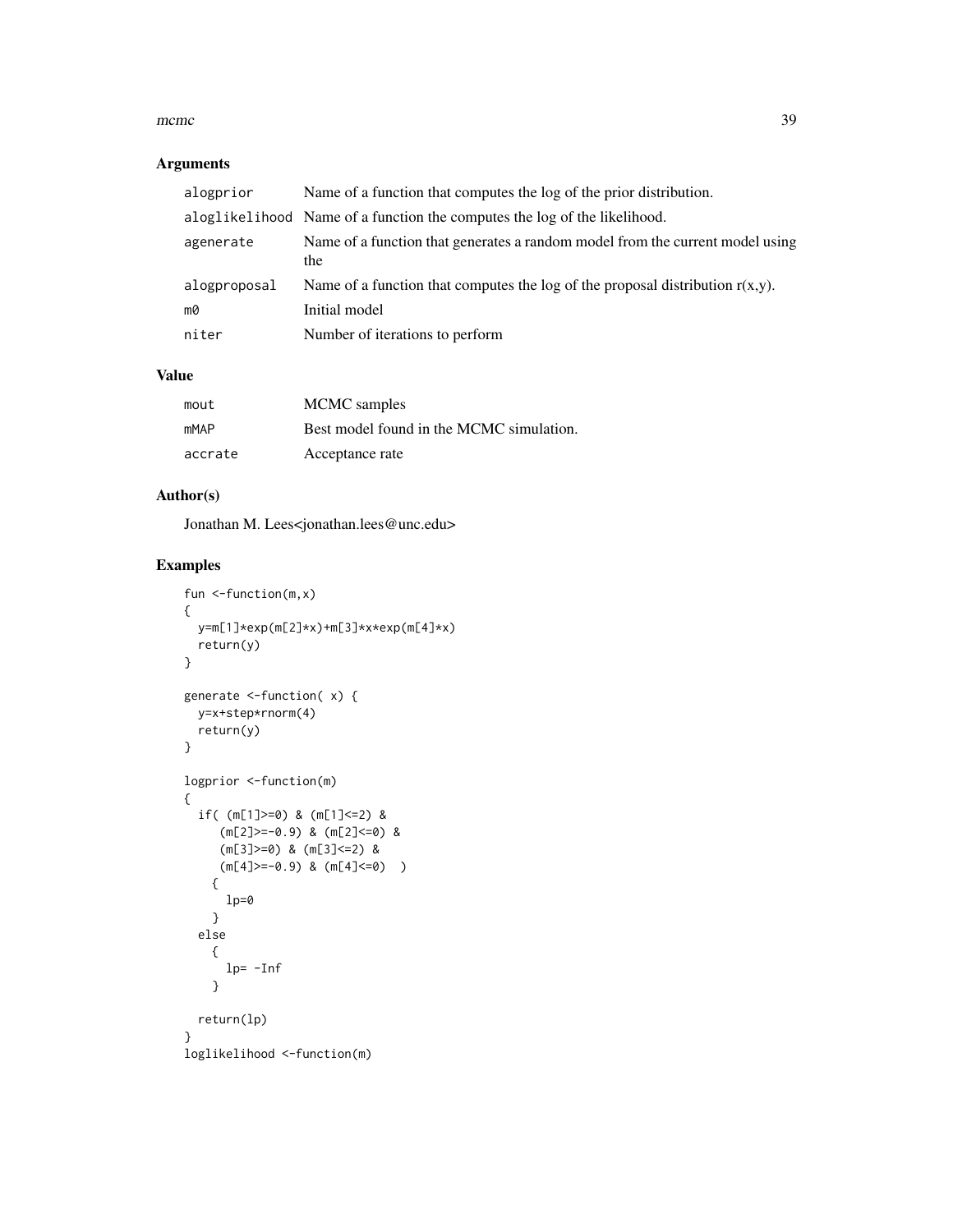40 mcmc

```
{
  fvec=(y-fun(m,x))/sigma
  L=(-1/2)*sum(fvec^2)return(L)
}
logproposal <-function(x,y)
  {
   LR=(-1/2)*sum((x-y)^2/step^2)
   return(LR)
  }
### Generate the data set.
x=seq(from=1, by=0.25, to=7.0)
mtrue=c(1.0, -0.5, 1.0, -0.75)
ytrue=fun(mtrue,x)
sigma=0.01*rep(1, times= length(ytrue))
y=ytrue+sigma*rnorm(length(ytrue) )
### set the MCMC parameters
### number of skips to reduce autocorrelation of models
skip=100
### burn-in steps
BURNIN=1000
### number of posterior distribution samples
N=4100
### MVN step size
step = 0.005*rep(1,times=4)
### We assume flat priors here
m0 = c(0.9003,-0.5377,
   0.2137,
  -0.0280)
alogprior='logprior'
aloglikelihood='loglikelihood'
agenerate='generate'
alogproposal='logproposal'
### ### initialize model at a random point on [-1,1]
### m0=(runif(4)-0.5)*2
### this is the matlab initialization:
m0 = c(0.9003)-0.5377,
   0.2137,
   -0.0280)
```

```
MM = mcmc('logprior','loglikelihood','generate','logproposal',m0,N)
```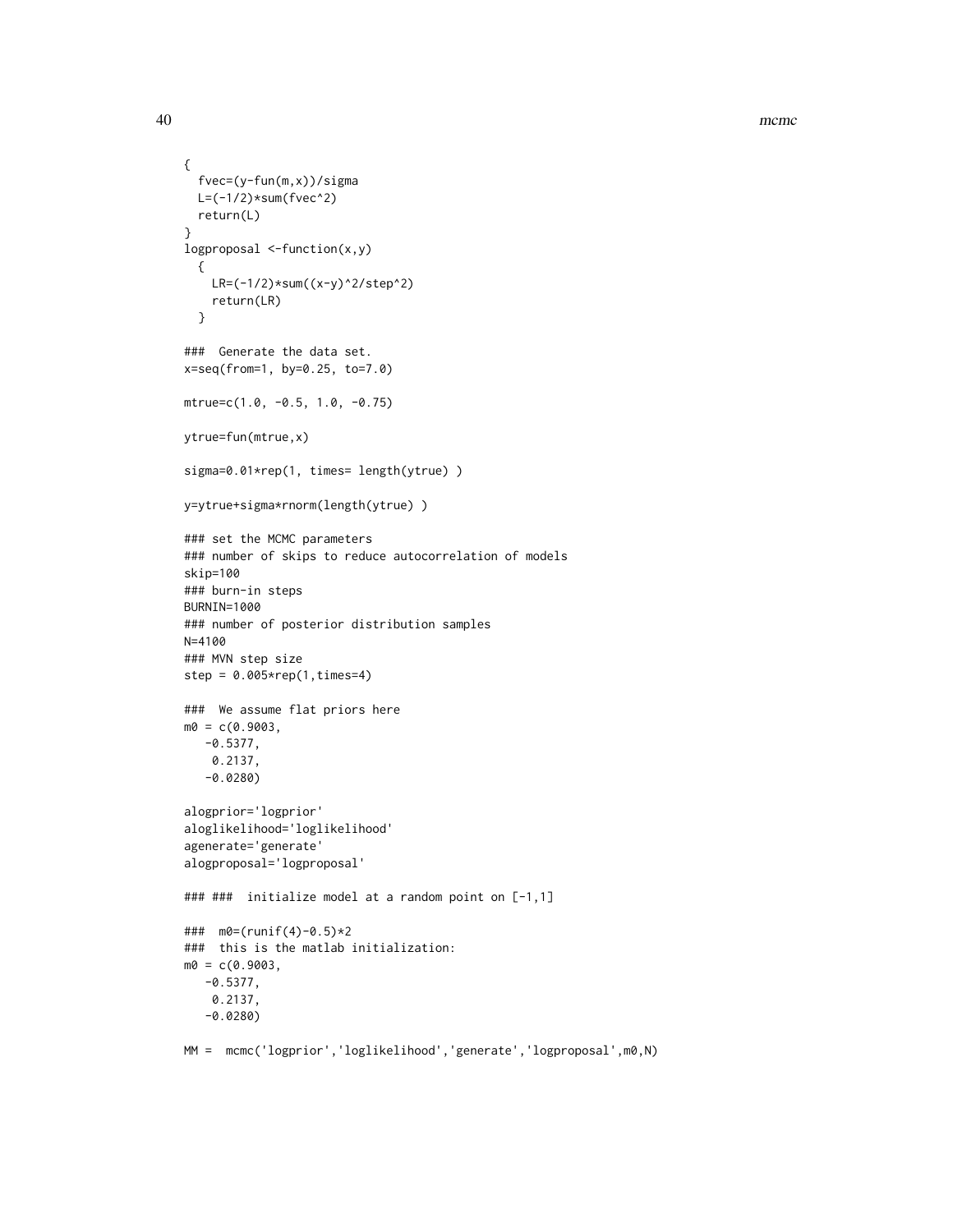#### <span id="page-40-0"></span>Mnorm and the contract of the contract of the contract of the contract of the contract of the contract of the contract of the contract of the contract of the contract of the contract of the contract of the contract of the

```
mout = MM[[1]]mMAP= MM[[2]]
pacc= MM[[3]]
```
Mnorm *Matrix Norm*

### Description

Matrix Norm

### Usage

 $Mnorm(X, k = 2)$ 

# Arguments

| matrix      |
|-------------|
| norm number |

### Details

returns the largest singular value of the matrix or vector

### Value

Scalar Norm

### Note

if k=1, absolute value; k=2 2-norm (rms); k>2, largest singular value.

# Author(s)

Jonathan M. Lees<jonathan.lees@unc.edu>

### Examples

 $x = runif(10)$ 

 $Mnorm(x, k = 2)$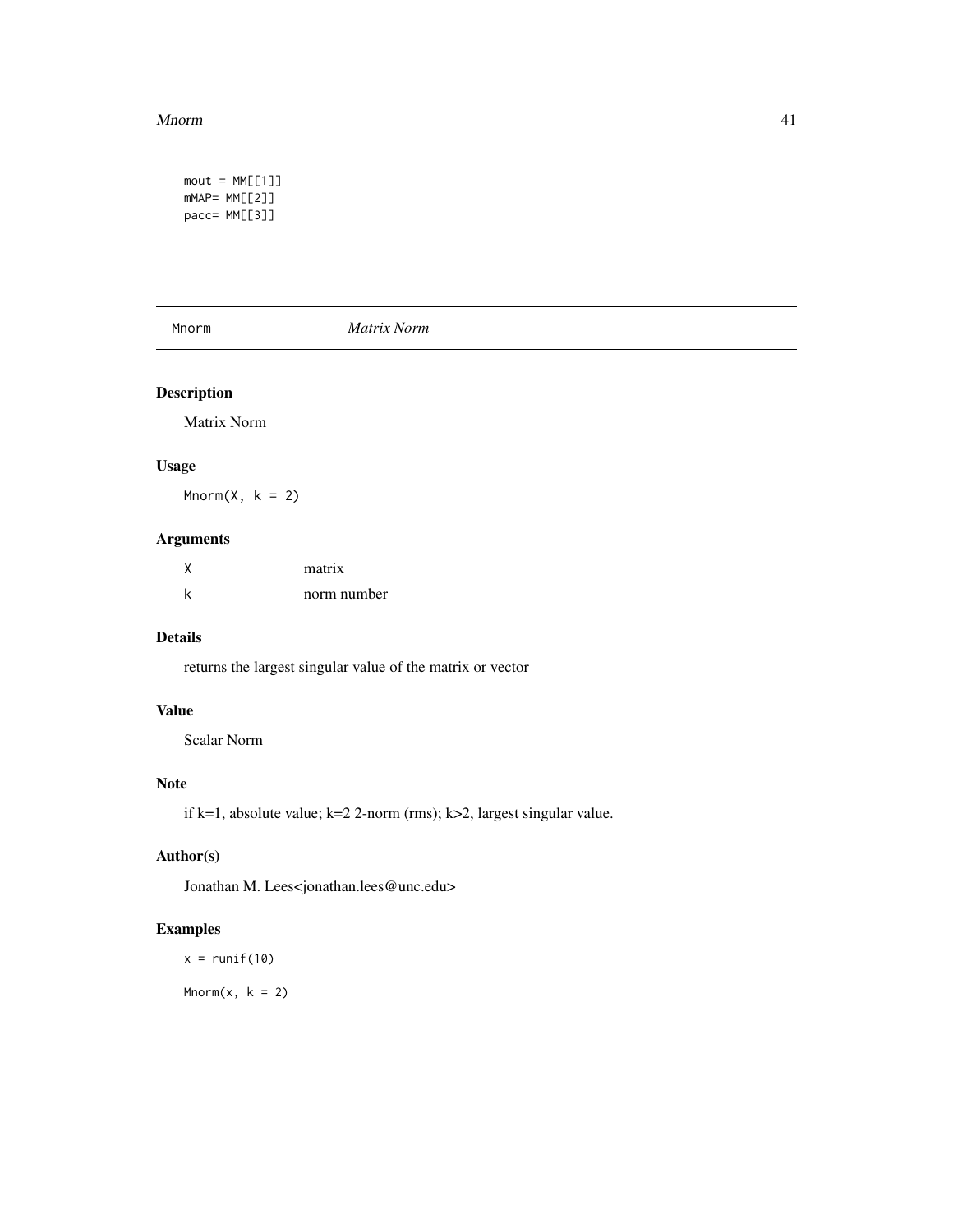<span id="page-41-0"></span>

Number of non-zero elements in a vector

### Usage

nnz(h)

# Arguments

h vector

# Value

integer

# Author(s)

Jonathan M. Lees<jonathan.lees@unc.edu>

# Examples

zip <- rnorm(15) nnz(zip)

# occam *Occam inversion*

# Description

Occam's inversion

# Usage

occam(afun, ajac, L, d, m0, delta)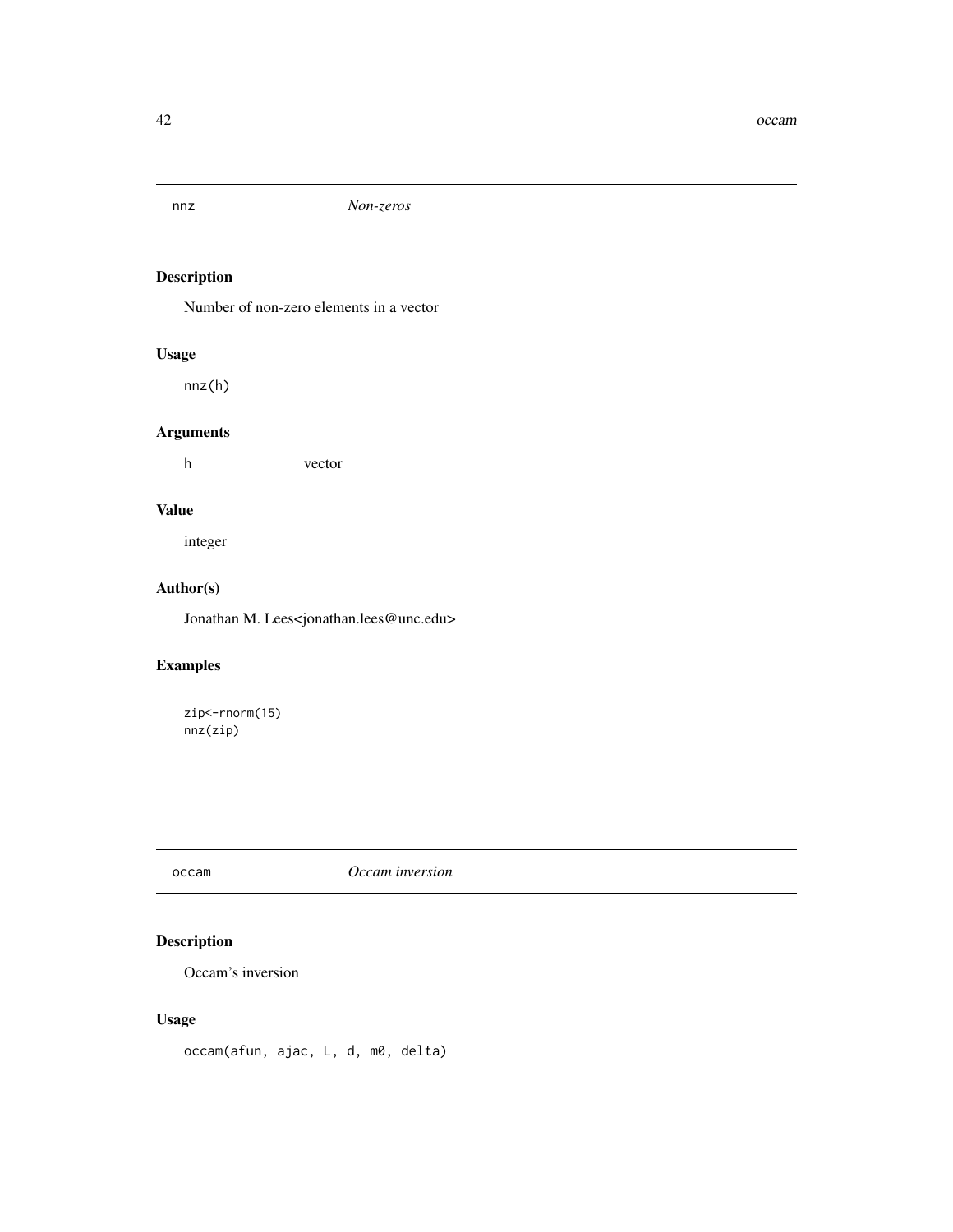#### <span id="page-42-0"></span>phi 43

### Arguments

| afun  | character, function handle that computes the forward problem                 |
|-------|------------------------------------------------------------------------------|
| ajac  | character, function handle that computes the Jacobian of the forward problem |
| L     | regularization matrix                                                        |
| d     | data that should be fit                                                      |
| m0    | guess at the model                                                           |
| delta | cutoff to use for the discrepancy principle portion                          |

#### Value

vector, model found

# Note

This is a simple brute force way to do the line search. Much more sophisticated methods are available. Note: we've restricted the line search to the range from 1.0e-20 to 1. This seems to work well in practice, but might need to be adjusted for a particular problem.

# Author(s)

Jonathan M. Lees<jonathan.lees@unc.edu>

### See Also

bayes

phi *Integral of Normal Distribution*

### Description

normal distribution and returns the value of the integral

#### Usage

phi(x)

#### Arguments

x endpoint of integration (scalar)

# Value

value of integral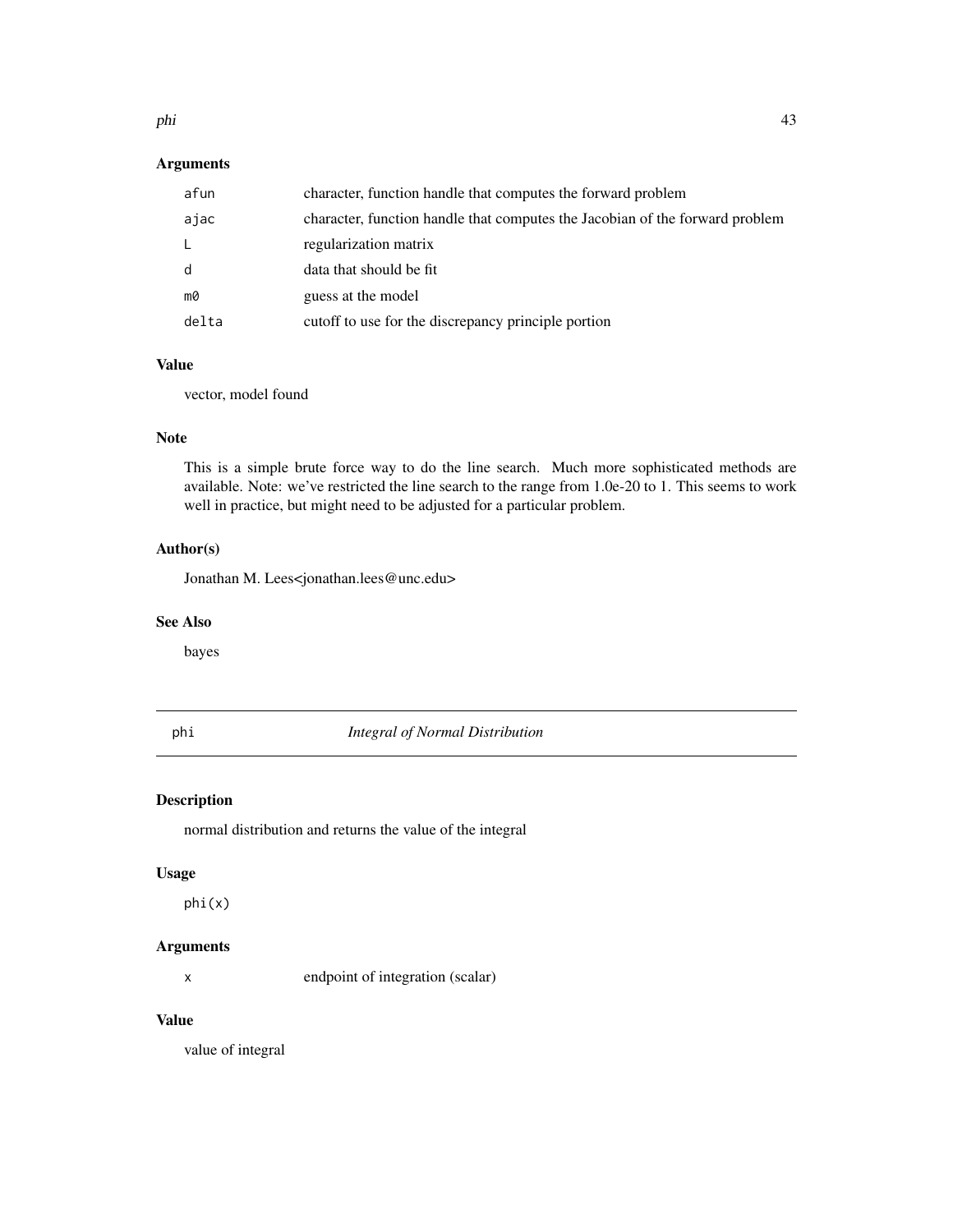44 phiinv

### Author(s)

Jonathan M. Lees<jonathan.lees@unc.edu>

### See Also

erf

### Examples

```
x < -1.0## pracma::erf(x)
phi(x)
phiinv( phi(x) )
```
### phiinv *Inverse Normal Distribution Integral*

### Description

Calculates the inverse normal distribution from the value of the integral

# Usage

phiinv(x)

### Arguments

x endpoint value of integration (scalar)

### Value

```
value of integral (scalar)
```
### Author(s)

Jonathan M. Lees<jonathan.lees@unc.edu>

#### See Also

phi

<span id="page-43-0"></span>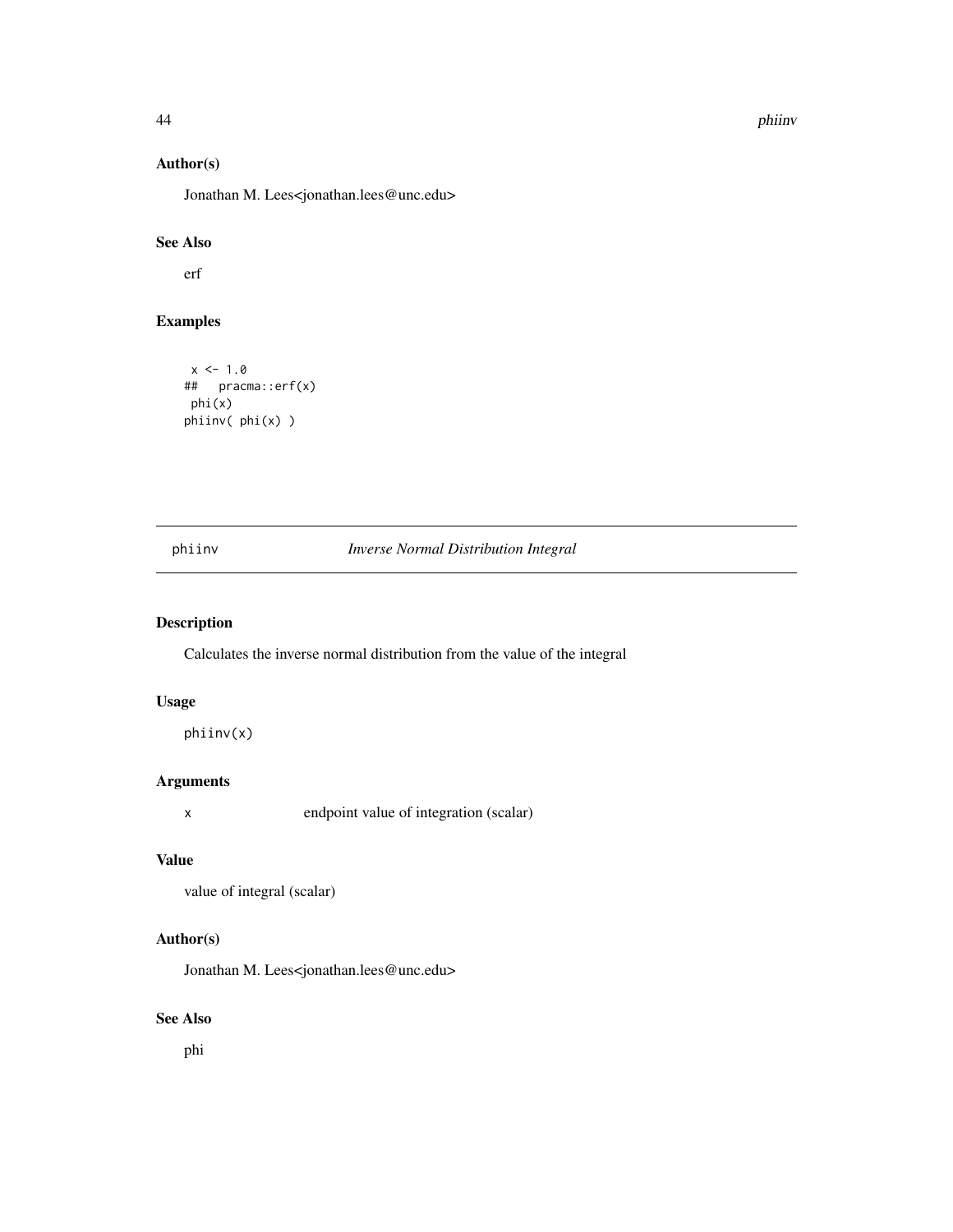# <span id="page-44-0"></span>picard\_vals 45

# Examples

```
x < -1.0## pracma::erf(x)
phi(x)
phiinv( phi(x) )
```
picard\_vals *Picard plot*

# Description

Picard plot parameters for subsequent plotting.

# Usage

picard\_vals(U, sm, d)

### Arguments

|               | the U matrix from the SVD or GSVD                                                                  |
|---------------|----------------------------------------------------------------------------------------------------|
| $\mathsf{sm}$ | singular values in decreasing order, or the GSVD lambdas divided by the mus<br>in decreasing order |
| d.            | data to fit, right hand side                                                                       |

# Details

The Picard plot is a method of helping to determine regularization schemes.

# Value

| List:    |                                     |
|----------|-------------------------------------|
| utd      | the columns of U transposed times d |
| utd norm | utd./sm                             |

### Author(s)

Jonathan M. Lees<jonathan.lees@unc.edu>

# See Also

GSVD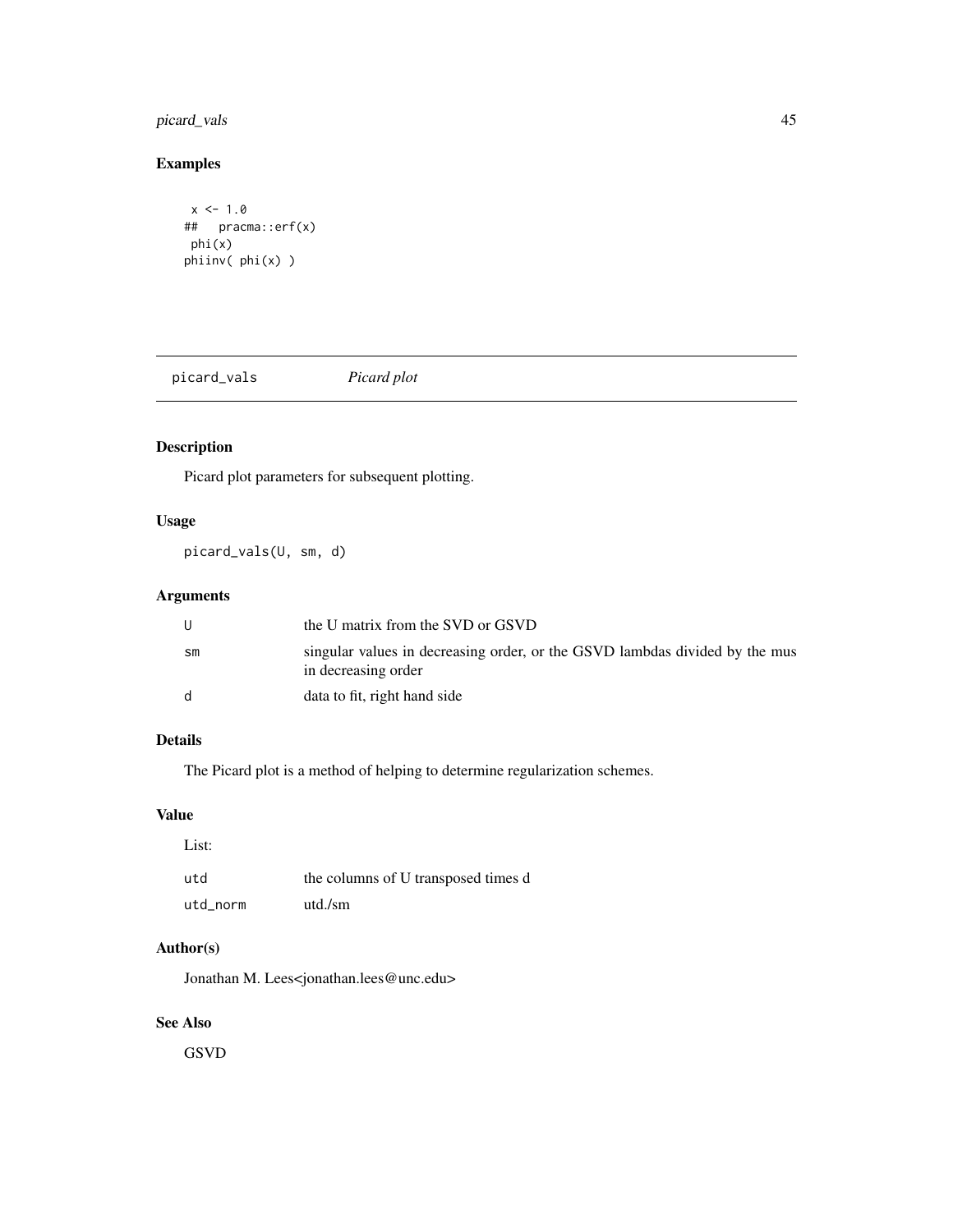# Examples

```
####
n = 20G = \text{shawG}(n, n)spike = rep(0, n)spike[10] = 1
dspiken = G
set.seed(2015)
dspiken = dspiken + 6e-6 *rnorm(length(dspiken))
Utube=svd(G);
U = Utube$u
V = Utube$v
S = Utube$d
s=Utube$d
R3 = picard_values(U, s, dspike);
utd = R3$utd
utd_norm= R3$utd_norm
### Produce the Picard plot.
x_ind=1:length(s);
##
plot( range(x_ind) , range(c(s ,abs(utd),abs(utd_norm))),
          type='n', log='y', xlab="i", ylab="" )
lines(x_ind,s, col='black')
points(x_ind,abs(utd), pch=1, col='red')
points(x_ind,abs(utd_norm), pch=2, col='blue')
title("Picard Plot for Shaw Problem")
```
plotconst *Plot constant model*

#### Description

Plots a model in piecewise constant form over n subintervals, where n is the length of x.

### Usage

 $plotconst(x, 1, r, ...)$ 

### Arguments

| X | model to be plotted   |
|---|-----------------------|
|   | left endpoint of plot |

<span id="page-45-0"></span>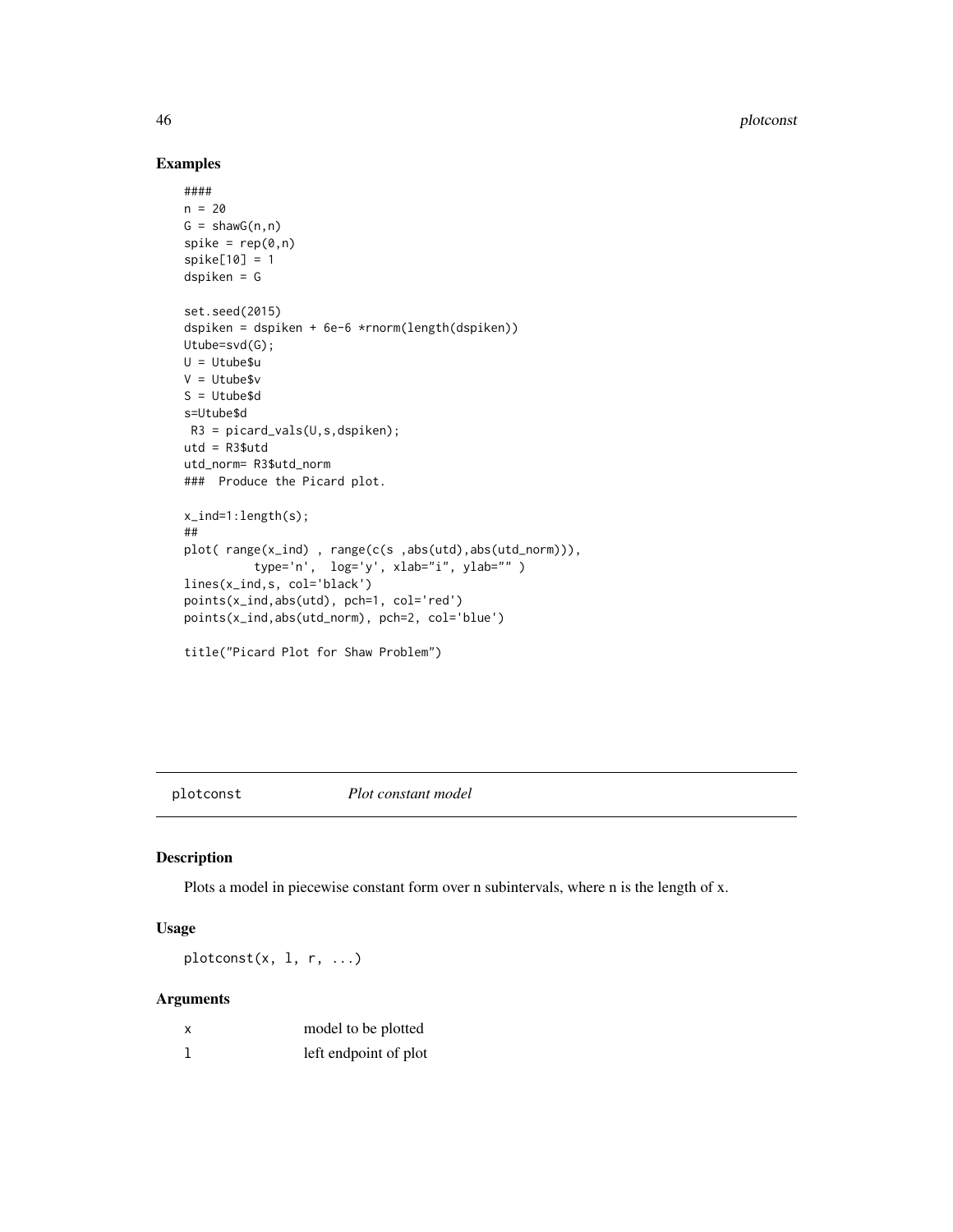#### <span id="page-46-0"></span>quadlin 47

|          | right endpoint of plot |
|----------|------------------------|
| $\cdots$ | graphical parameters   |

#### Details

Used for plotting vector models

# Value

graphical side effects

# Author(s)

Jonathan M. Lees<jonathan.lees@unc.edu>

### See Also

linesconst

### Examples

```
zip = runif(25)plotconst(zip, 0, 1 )
linesconst(runif(25) , 0, 1 , col='red' )
```
quadlin *Lagrange multiplier technique*

# Description

Quadratic Linearization

### Usage

quadlin(Q, A, b)

# Arguments

| -0  | positive definite symmetric matrix    |
|-----|---------------------------------------|
| A   | matrix with linearly independent rows |
| - h | data vector                           |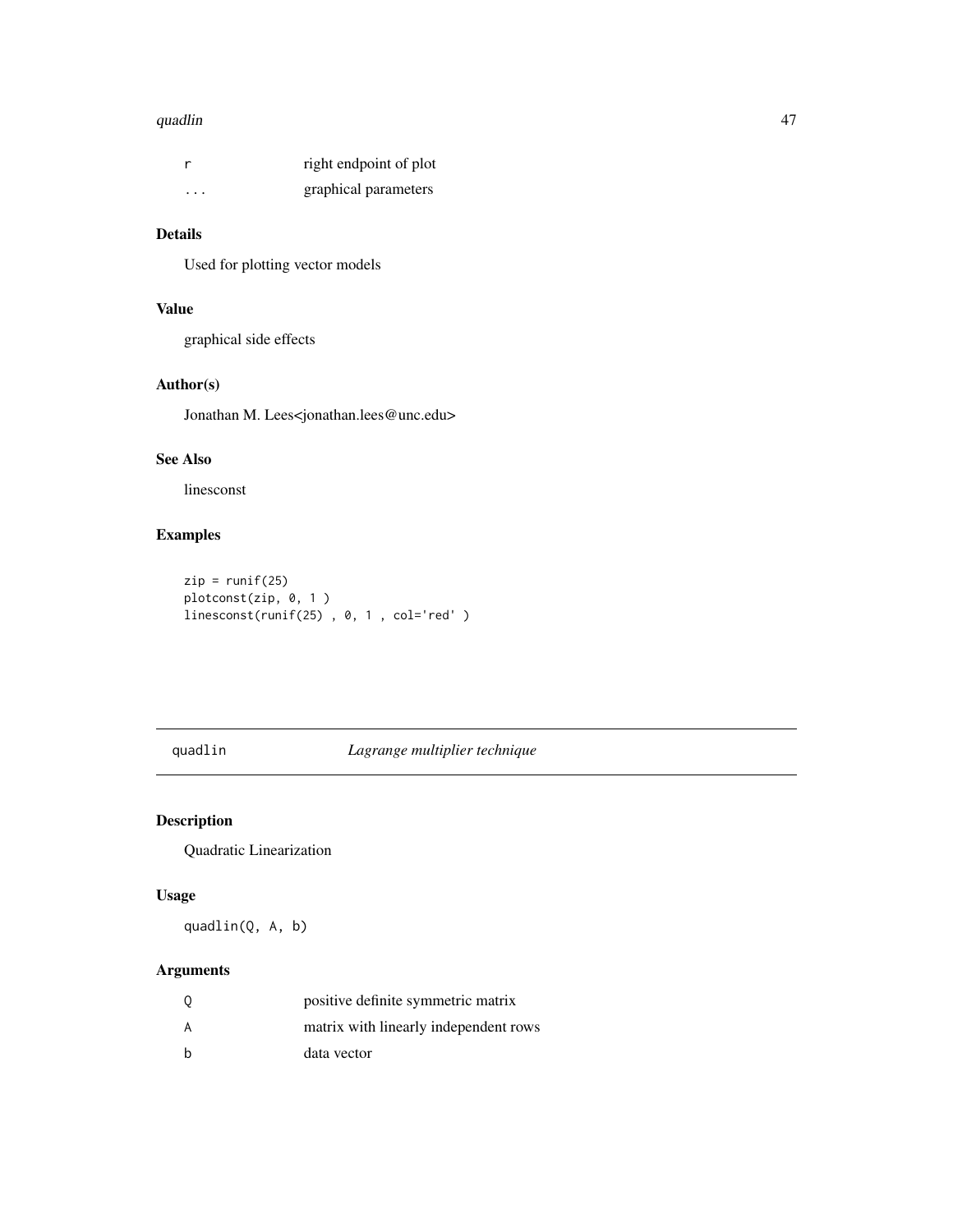# <span id="page-47-0"></span>Details

Solves the problem: min (1/2)  $t(x)*Q*x$  with  $Ax = b$ . using the Lagrange multiplier technique, where Q is assumed to be symmetric and positive definite and the rows of A are linearly independent.

#### Value

list:

| X      | vector of solution values |
|--------|---------------------------|
| lambda | Lagrange multiplier       |

### Author(s)

Jonathan M. Lees<jonathan.lees@unc.edu>

#### Examples

```
###% Radius of the Earth (km)
   Re=6370.8;
rad = 5000
ri=rad/Re;
q=c(1.083221147, 1.757951474)
H = matrix(rep(0, 4), ncol=2, nrow=2)H[1,1]=1.508616069 - 3.520104161*ri + 2.112062496*ri^2;
H[1,2]=3.173750352 - 7.140938293*ri + 4.080536168*ri^2;
H[2,1]=H[1,2];
H[2,2]=7.023621326 - 15.45196692*ri + 8.584426066*ri^2;
A1 =quadlin(H,t(q), 1.0);
```
rnk *Rank of Matrix*

#### Description

Return the rank of a matrix. Not to be confused with the R function rank.

### Usage

 $rnk(G, tol = 1e-14)$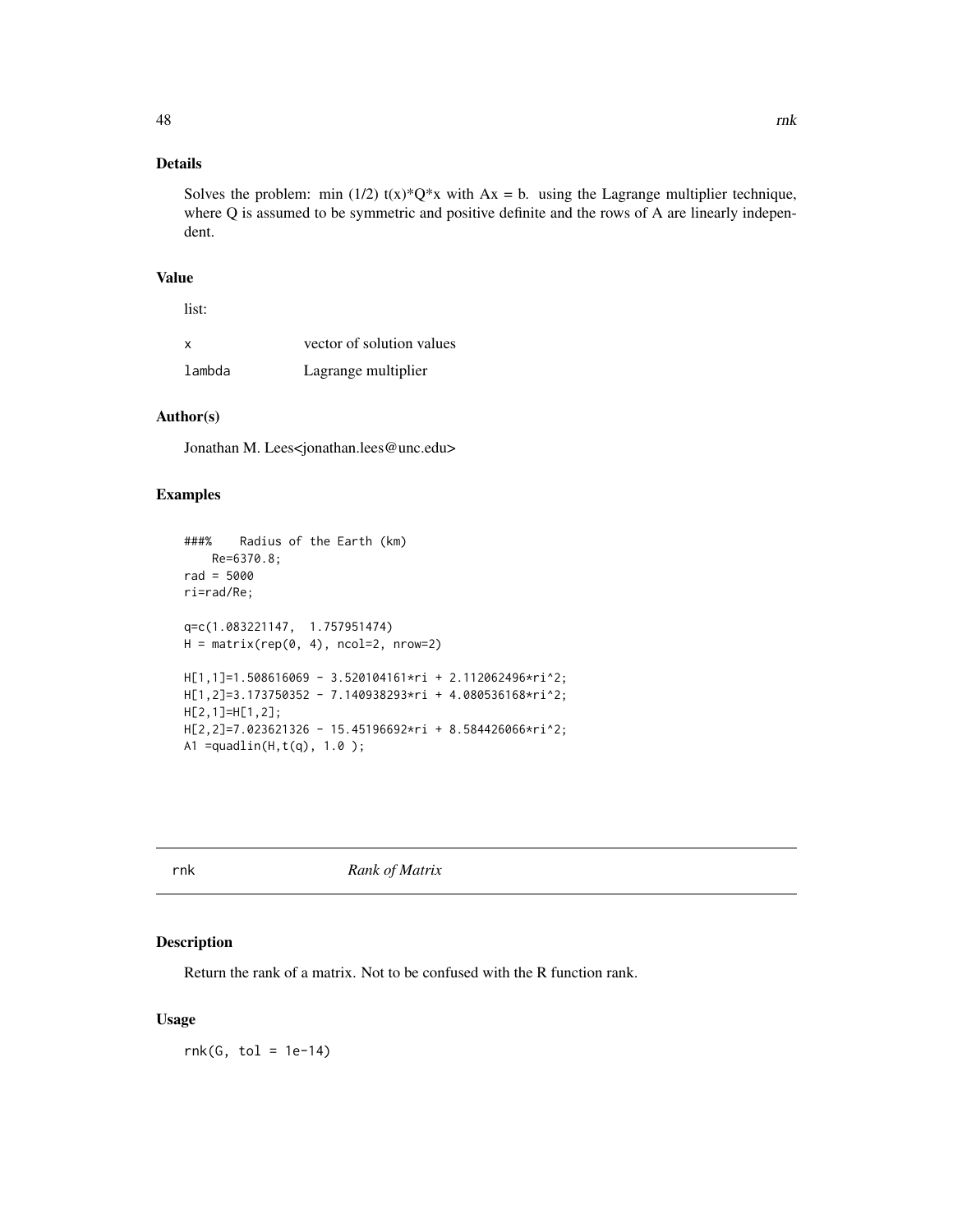### <span id="page-48-0"></span>setDesignG 49

#### Arguments

| G   | Matrix                              |
|-----|-------------------------------------|
| tol | machine tolerance for small numbers |

# Details

Number of singular values greater than tol.

### Value

integer, number of non-zero singular values

#### Note

duplicate the matlab function rank

### Author(s)

Jonathan M. Lees<jonathan.lees@unc.edu>

### See Also

svd

# Examples

```
hilbert <- function(n) { i <- 1:n; 1 / outer(i - 1, i, "+") }
X \leftarrow \text{hilbert}(9)[,1:6]rnk(X)
```
setDesignG *Set a Design Matrix.*

### Description

Creata design matrix for simulating a tomographic inversion on a simple grid.

### Usage

setDesignG()

#### Details

Set up a simple design matrix for tomographic in version. This is used in examples and illustrations of tomographics and matrix inversion methods.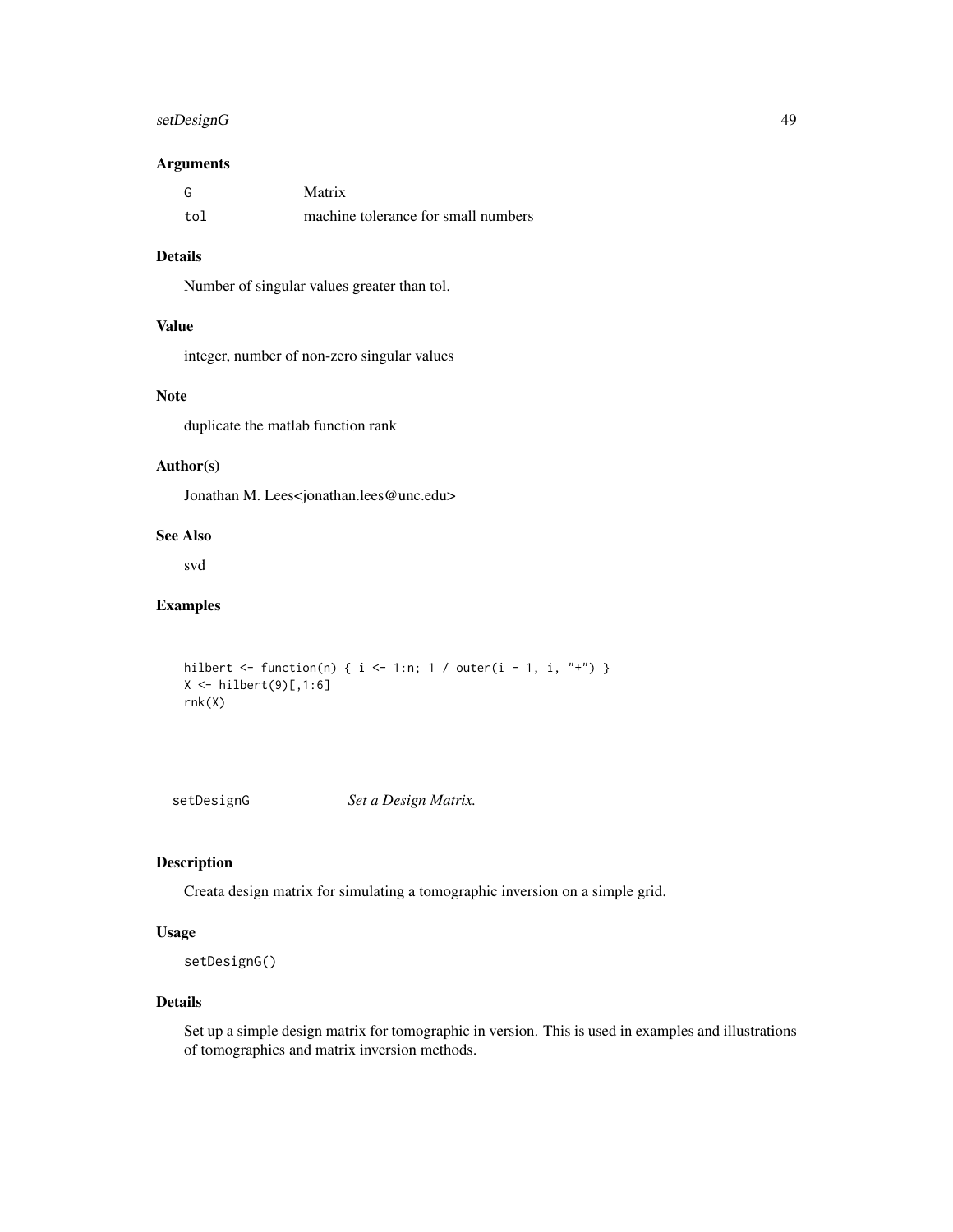<span id="page-49-0"></span> $50$  shawG

### Author(s)

Jonathan M. Lees<jonathan.lees@unc.edu>

#### Examples

```
G = setDesignG()
### show the 56-th row
g = matrix( G[56, ] , ncol=16, nrow=16)imagesc(g)
## Not run:
### show total coverage
zim = matrix(0, ncol=16, nrow=16)for(i in 1:dim(G)[1])
{
g = matrix( G[i, ] , ncol=16, nrow=16)zim =zim + g
}
image(zim)
```
## End(Not run)

### shawG *Shaw Model of Slit Diffraction*

### Description

Creates the design matrix for the Shaw inverse problem of diffraction through a narrow slot.

#### Usage

shawG(m, n)

#### Arguments

| m | integer, number of rows    |
|---|----------------------------|
| n | integern number of columns |

### Details

See Aster's book for a details explaination.

# Value

Matrix used for creating data and inversion.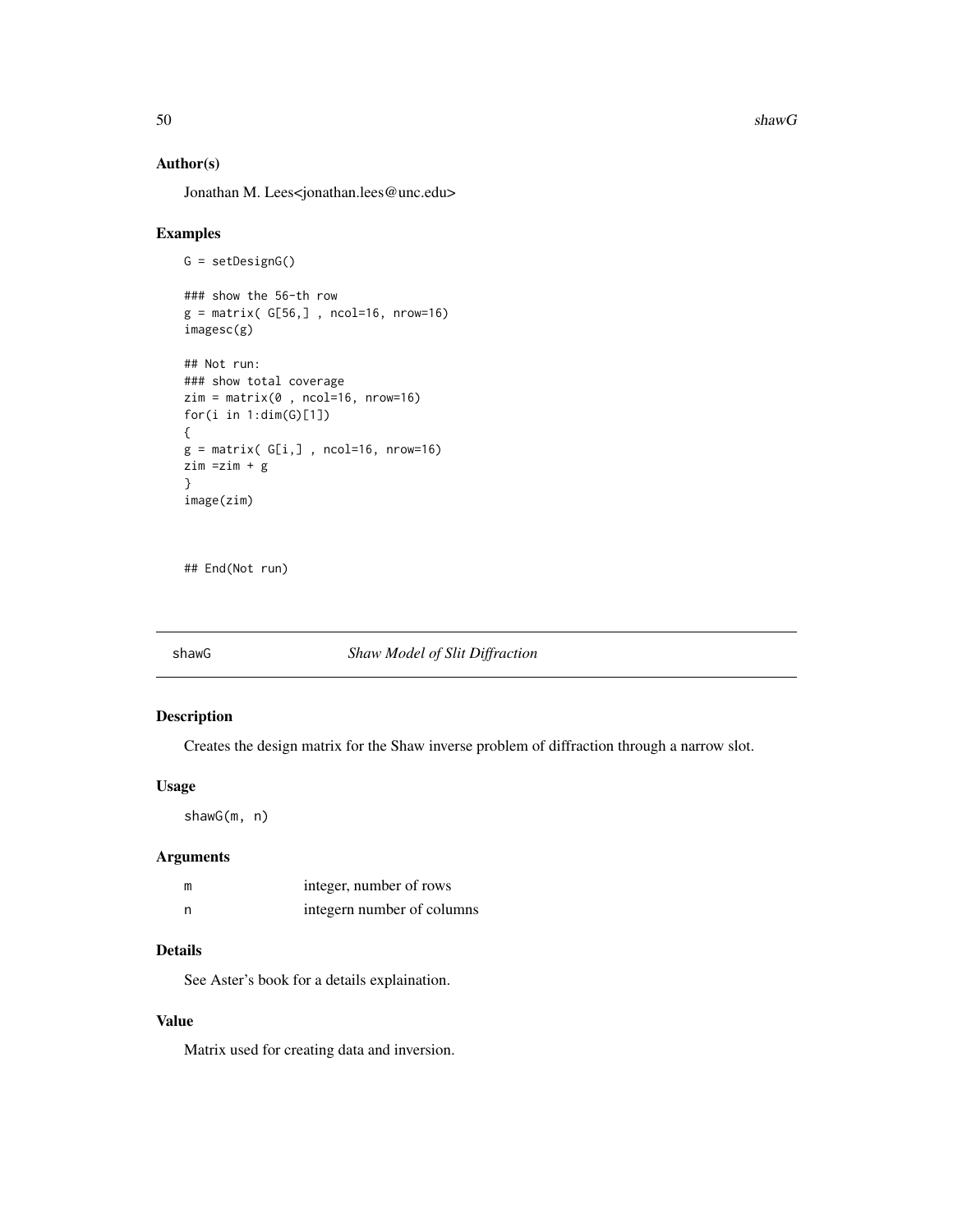# <span id="page-50-0"></span>Author(s)

Jonathan M. Lees<jonathan.lees@unc.edu>

### References

C. B. Shaw, Jr., "Improvements of the resolution of an instrument by numerical solution of an integral equation", J. Math. Anal. Appl. 37: 83-112, 1972.

#### Examples

```
n = 20G = \text{shawG}(n, n)spike = rep(0, n)spike[10] = 1
dspiken = G %*% spike
plot(dspiken)
```
### sirt *SIRT Algorithm for sparse matrix inversion*

### Description

Row action method for inversion of matrices, using SIRT algorithm.

### Usage

sirt(A, b, tolx, maxiter)

### Arguments

|         | Design Matrix                   |
|---------|---------------------------------|
| h       | vector, Right hand side         |
| tolx    | numeric, tolerance for stopping |
| maxiter | integer, Maximum iterations     |

### Details

Iterates until conversion

#### Value

Solution vector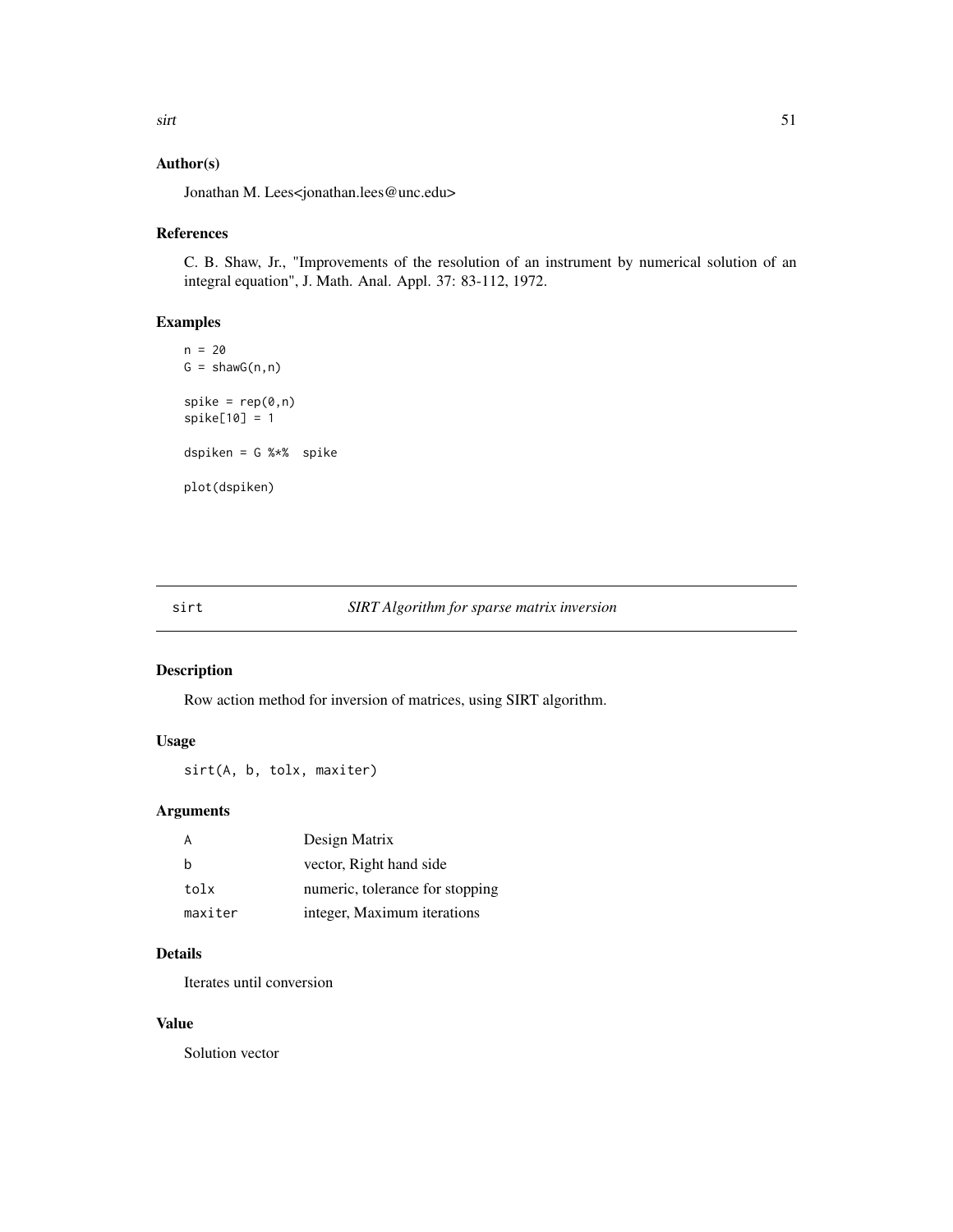### <span id="page-51-0"></span>Author(s)

Jonathan M. Lees<jonathan.lees@unc.edu>

#### References

Lees, J. M. and R. S. Crosson (1989): Tomographic inversion for three-dimensional velocity structure at Mount St. Helens using earthquake data, *J. Geophys. Res.*, 94(B5), 5716-5728.

#### See Also

art, kac

### Examples

```
set.seed(2015)
G = setDesignG()
### Setup the true model.
mtruem=matrix(rep(0, 16*16), ncol=16,nrow=16);
mtruem[9,9]=1; mtruem[9,10]=1; mtruem[9,11]=1;
mtruem[10,9]=1; mtruem[10,11]=1;
mtruem[11,9]=1; mtruem[11,10]=1; mtruem[11,11]=1;
mtruem[2,3]=1; mtruem[2,4]=1;
mtruem[3,3]=1; mtruem[3,4]=1;
### reshape the true model to be a vector
mtruev=as.vector(mtruem);
### Compute the data.
dtrue=G %*% mtruev;
### Add the noise.
d=dtrue+0.01*rnorm(length(dtrue));
msirt<-sirt(G,d,0.01,200)
par(mfrow=c(1,2))
imagesc(matrix(mtruem,16,16) , asp=1 , main="True Model" );
imagesc(matrix(msirt,16,16) , asp=1 , main="SIRT Solution" );
```
tinv *Inverse T-distribution*

#### Description

Inverse T-distribution, qt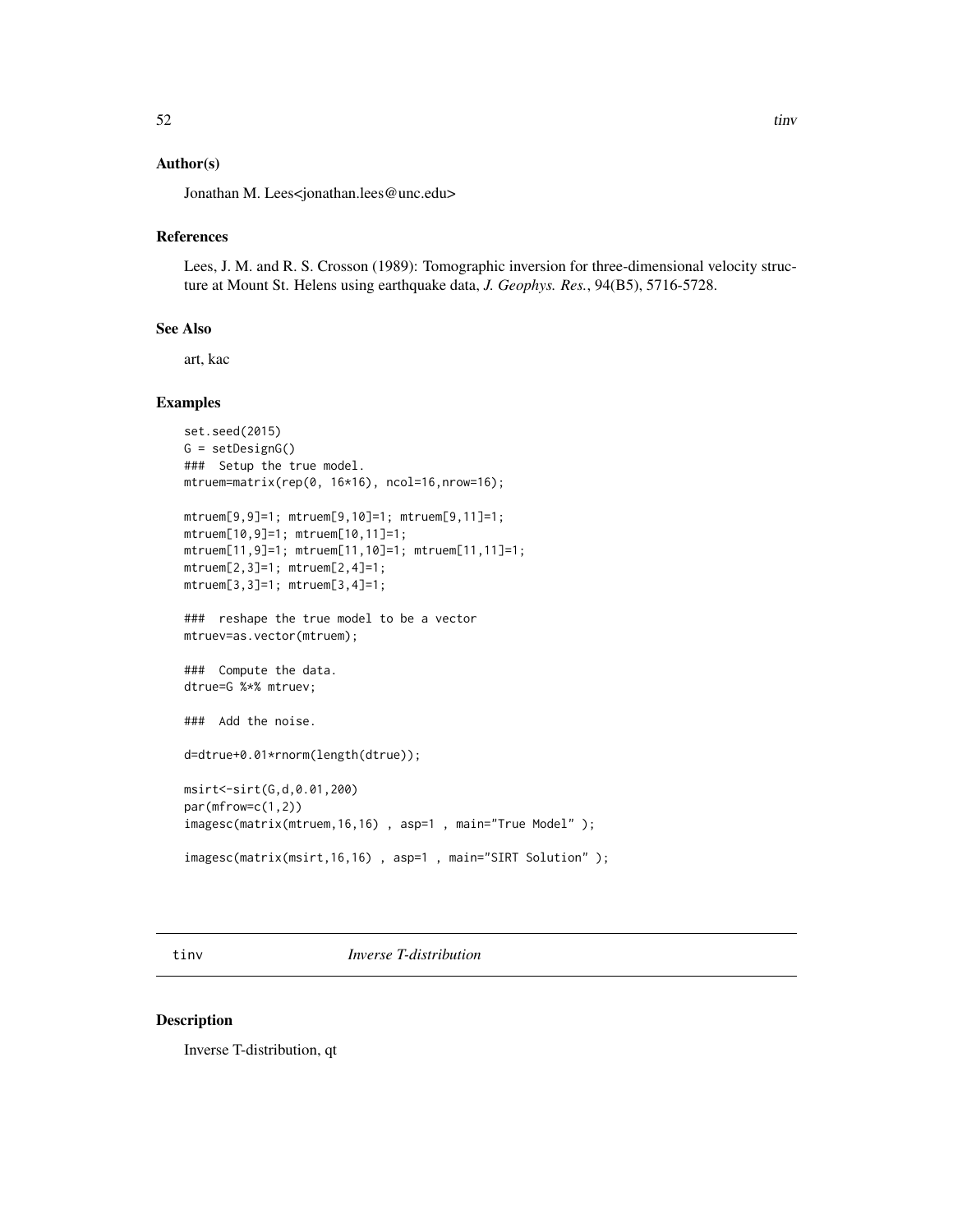#### <span id="page-52-0"></span> $USV$  53

# Usage

tinv(p, nu)

# Arguments

| p  | P-value            |
|----|--------------------|
| nu | degrees of freedom |

# Details

Wrapper for qt

# Value

Quantile for T-distribution

### Author(s)

Jonathan M. Lees<jonathan.lees@unc.edu>

#### See Also

qt

### Examples

tinv(.4, 10)

# USV *Singular Value Decomposition*

### Description

Singular Value Decomposition

#### Usage

USV(G)

# Arguments

G Matrix

# Details

returns matrices U, S, V according to matlab convention.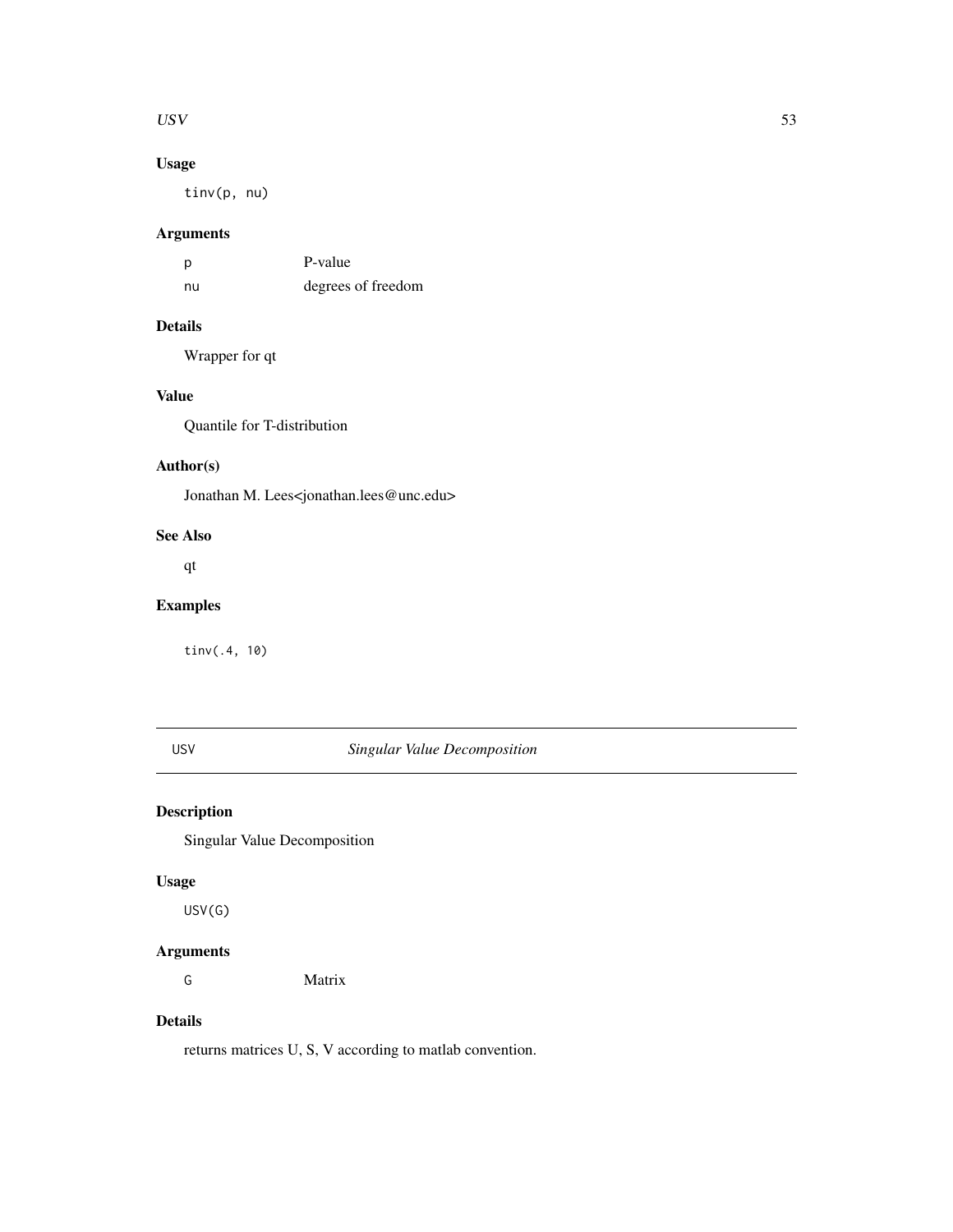#### 54 Vnorm

# Value

list:

| U            | Matrix                  |
|--------------|-------------------------|
| -S           | Matrix, singular values |
| <sup>V</sup> | Matrix                  |

### Author(s)

Jonathan M. Lees<jonathan.lees@unc.edu>

# See Also

svd

# Examples

```
hilbert <- function(n) { i <- 1:n; 1 / outer(i - 1, i, "+") }
     X \leftarrow \text{hilbert}(9)[,1:6]h = USV(X)print( h$U )
```
Vnorm *Vector 2-Norm*

# Description

Vector 2-Norm.

### Usage

Vnorm(X)

# Arguments

X numeric vector

### Value

Numeric scale norm

<span id="page-53-0"></span>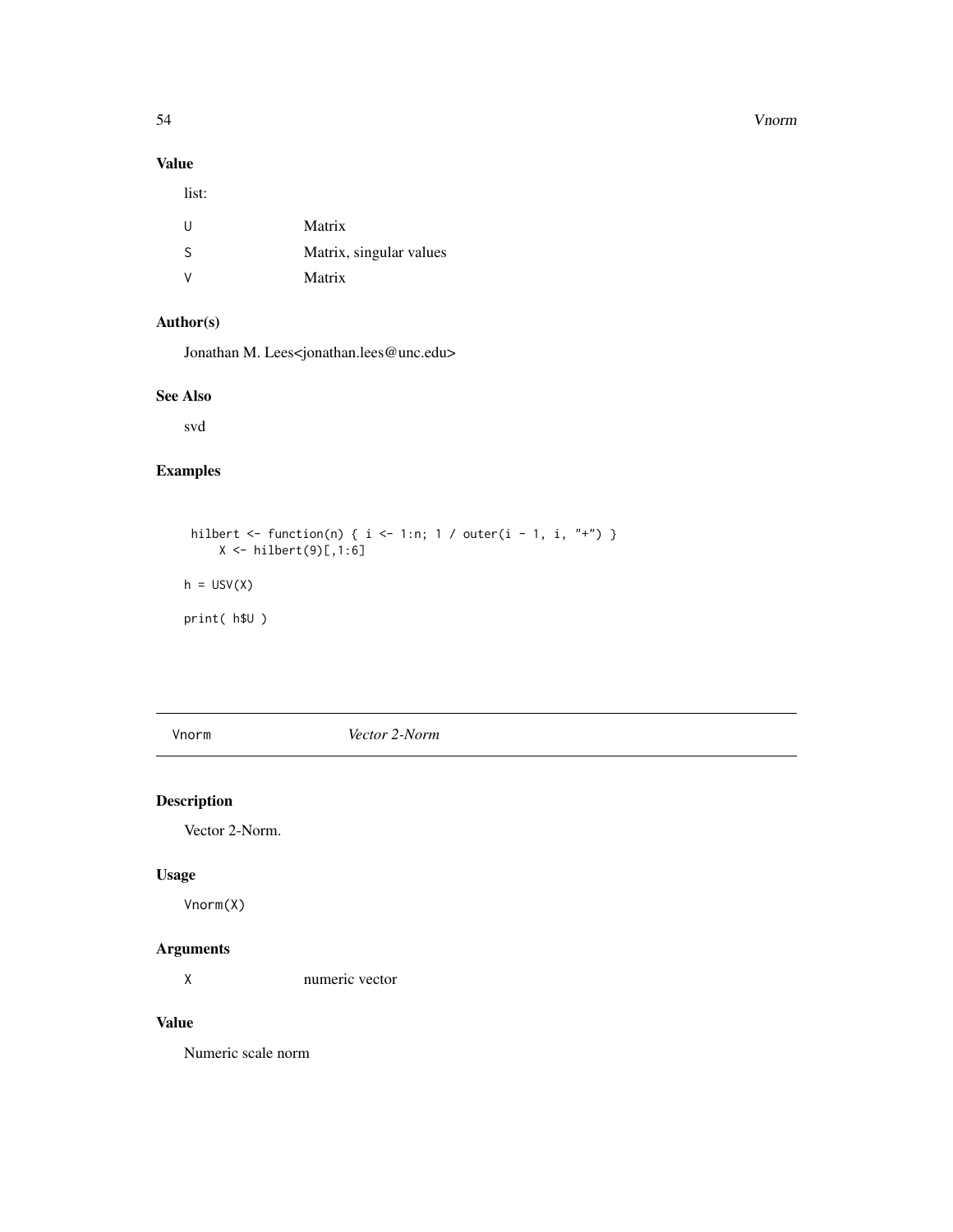#### <span id="page-54-0"></span>vspprofile 55

### Note

This function is intended to duplicated the matlab function norm.

#### Author(s)

Jonathan M. Lees<jonathan.lees@unc.edu>

### Examples

 $V = Vnorm(rnorm(10))$ 

vspprofile *Vertical Seismic Profile In 1D*

#### Description

Example vertical 1-dimensional seismic profile used for setting up examples for inverse theory.

#### Usage

vspprofile(M = 50, N = 50, maxdepth = 1000, deltobs = 20, noise = 2e-04, M1 =  $c(9000, -6, 0.001)$ 

#### Arguments

| M              | integer, number of rows in in design matrix G, default=50 |
|----------------|-----------------------------------------------------------|
| N              | integer, number of columns in design matrix G, default=50 |
| maxdepth       | Maximum depth of model, default $= 1000$                  |
| deltobs        | integer, sampling interval in depth, default=20           |
| noise          | gausian noise multiplier, default=2e-04                   |
| M <sub>1</sub> | 3-vector, linear model for velocity versus depth model    |

### Details

Vertical seismic profile in 1D dimension used for setting up examples in PEIP. Given a simple velocity profile, defined by input parameter M1 create the travel times and designe matrix used for solving an inverse problem. The velocity model is defined as depth versus velocity, and the function inverts that from the slowness. Any model could be used to replace this model. The default model here is taken from an inversion in the Aster book.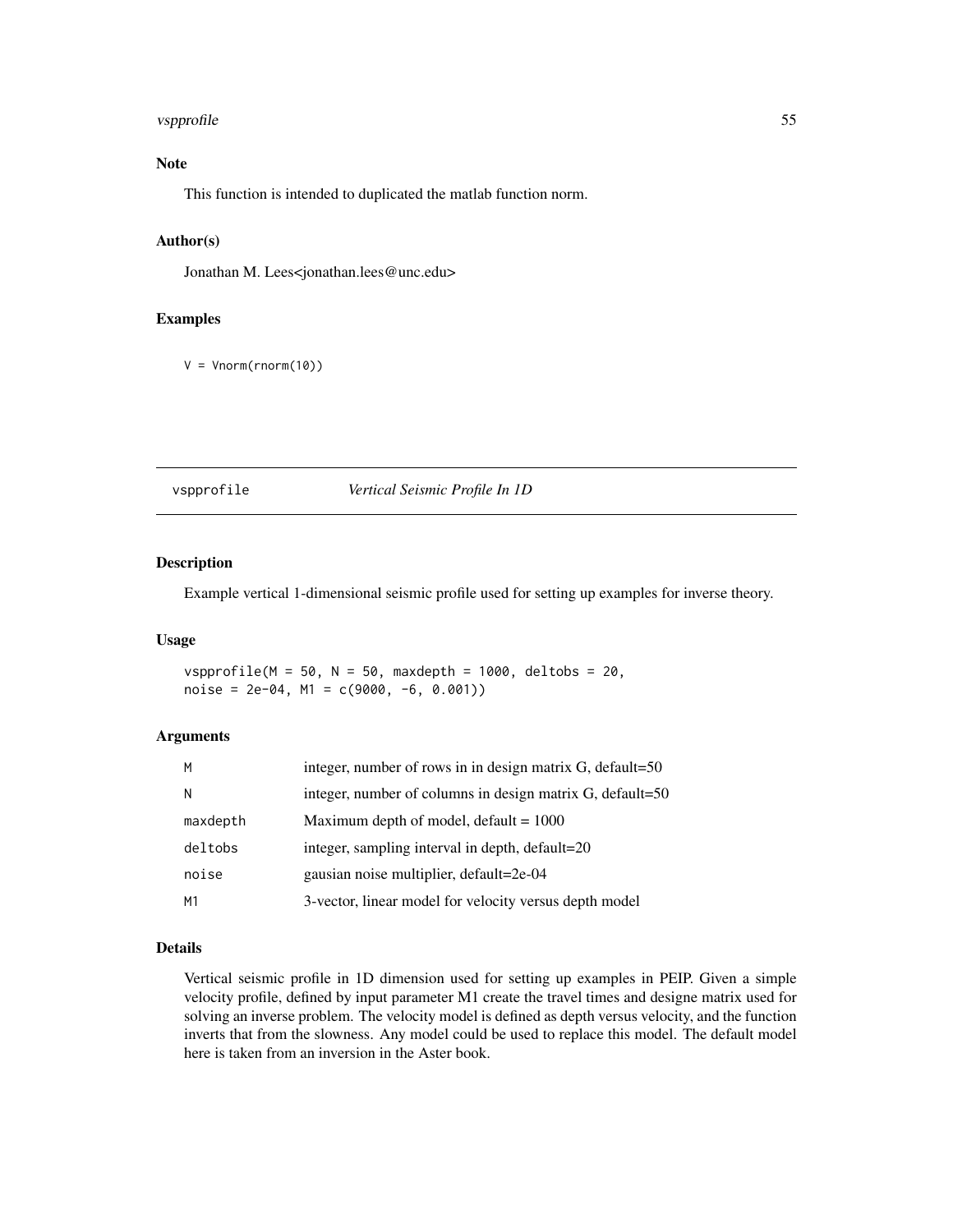# Value

list:

| G        | M by N design matrix                      |
|----------|-------------------------------------------|
| tee      | true travel times from model              |
| t2       | travel times with noise added             |
| depth    | depth samples of model                    |
| vee      | velocity at the depths indicated          |
| м        | input M                                   |
| N        | input N                                   |
| maxdepth | input maxdepth                            |
| deltobs  | input delta observation                   |
| noise    | input noise                               |
| M1       | True model used for depth versus velocity |

# Author(s)

Jonathan M. Lees<jonathan.lees@unc.edu>

### References

Aster, R.C., C.H. Thurber, and B. Borchers, *Parameter Estimation and Inverse Problems*, Elsevier Academic Press, Amsterdam, 2005.

### Examples

```
V = vspprofile()
### plot quadratic velocity profile
plot(V$vee, -V$depth, main="VSP: velocity increasing with depth")
dobs = seq(from=V$deltobs, to=V$maxdepth, by=V$deltobs)
### plotdepth versus time (not linear)
plot(dobs, V$t2)
abline(lm(V$t2 ~ dobs) )
```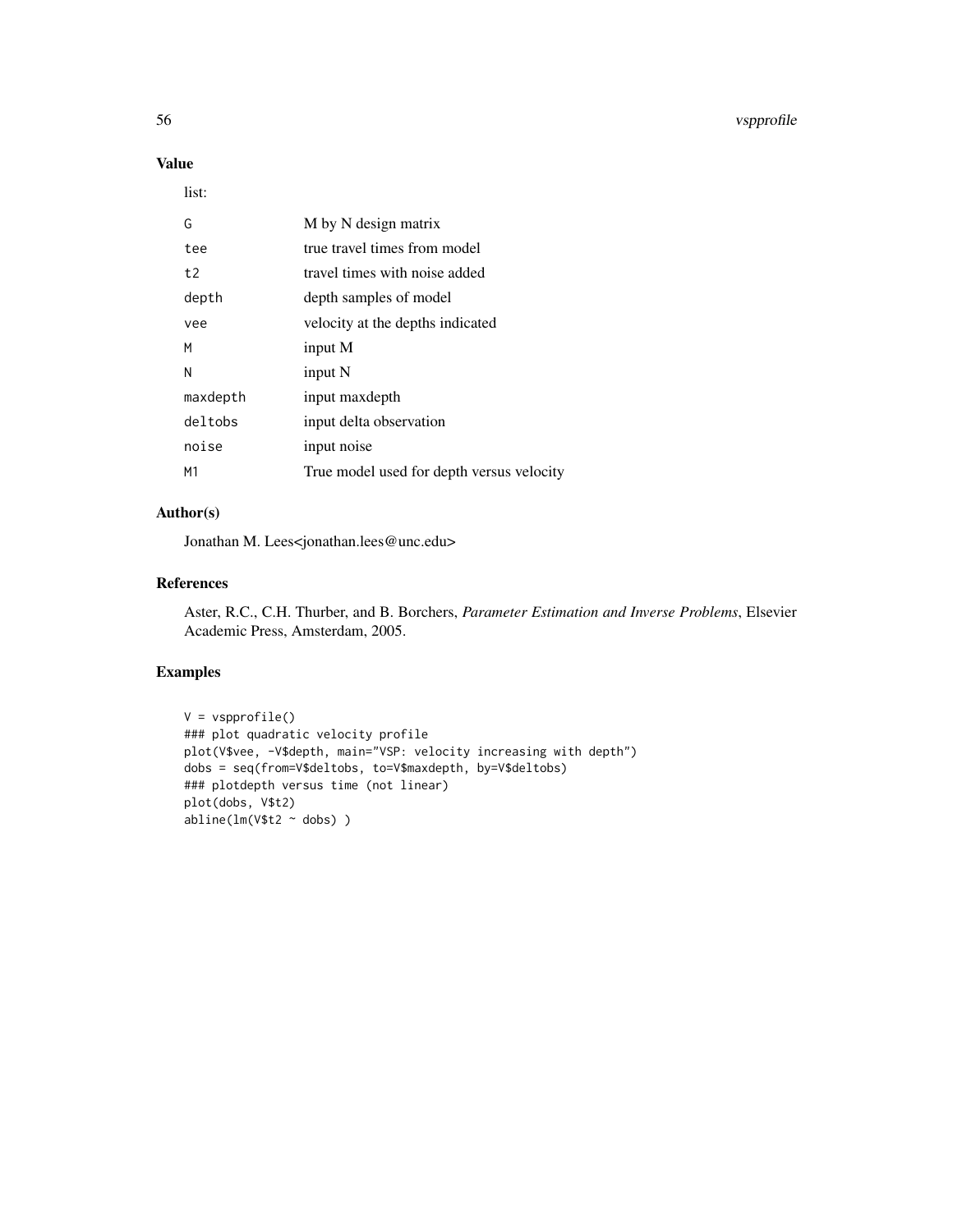# <span id="page-56-0"></span>Index

∗Topic misc Ainv, [3](#page-2-0) art , [4](#page-3-0) bartl , [5](#page-4-0) bayes , [6](#page-5-0) blf2 , [7](#page-6-0) cgls , [9](#page-8-0) chi , [10](#page-9-0) chi2cdf , [11](#page-10-0) chi2inv , [12](#page-11-0) dcost , [13](#page-12-0) error.bar , [13](#page-12-0) flipGSVD , [15](#page-14-0) gcv\_function , [17](#page-16-0) gcval , [16](#page-15-0) get\_l\_rough, [18](#page-17-0) ginv , [19](#page-18-0) GSVD , [20](#page-19-0) idcost , [22](#page-21-0) imagesc , [23](#page-22-0) irls , [25](#page-24-0) irlsl1reg , [26](#page-25-0) kac , [28](#page-27-0) l\_curve\_corner , [32](#page-31-0) l\_curve\_tgsvd , [33](#page-32-0) l\_curve\_tikh\_gsvd , [35](#page-34-0) l\_curve\_tikh\_svd , [37](#page-36-0) linesconst , [29](#page-28-0) lmarq , [30](#page-29-0) loadMAT , [31](#page-30-0) mcmc, [38](#page-37-0) Mnorm , [41](#page-40-0) nnz , [42](#page-41-0) occam , [42](#page-41-0) phi , [43](#page-42-0) phiinv , [44](#page-43-0) picard\_vals , [45](#page-44-0) plotconst , [46](#page-45-0) quadlin , [47](#page-46-0)

rnk , [48](#page-47-0) setDesignG , [49](#page-48-0) shawG, [50](#page-49-0) sirt , [51](#page-50-0) tinv , [52](#page-51-0) USV , [53](#page-52-0) Vnorm , [54](#page-53-0) vspprofile , [55](#page-54-0) ∗Topic package PEIP-package, [2](#page-1-0) Ainv, [3](#page-2-0) art , [4](#page-3-0) bartl, <mark>[5](#page-4-0)</mark> bayes, <mark>[6](#page-5-0)</mark> blf2 , [7](#page-6-0) cgls , [9](#page-8-0) chi , [10](#page-9-0) chi2cdf , [11](#page-10-0) chi2inv , [12](#page-11-0) contoursc *(*imagesc *)* , [23](#page-22-0) dcost , [13](#page-12-0) error.bar , [13](#page-12-0) flipGSVD , [15](#page-14-0) gcv\_function , [17](#page-16-0) gcval , [16](#page-15-0) get\_l\_rough , [18](#page-17-0) ginv , [19](#page-18-0) GSVD , [20](#page-19-0) idcost , [22](#page-21-0) imagesc , [23](#page-22-0) interp2grid , [24](#page-23-0) irls , [25](#page-24-0) irlsl1reg , [26](#page-25-0)